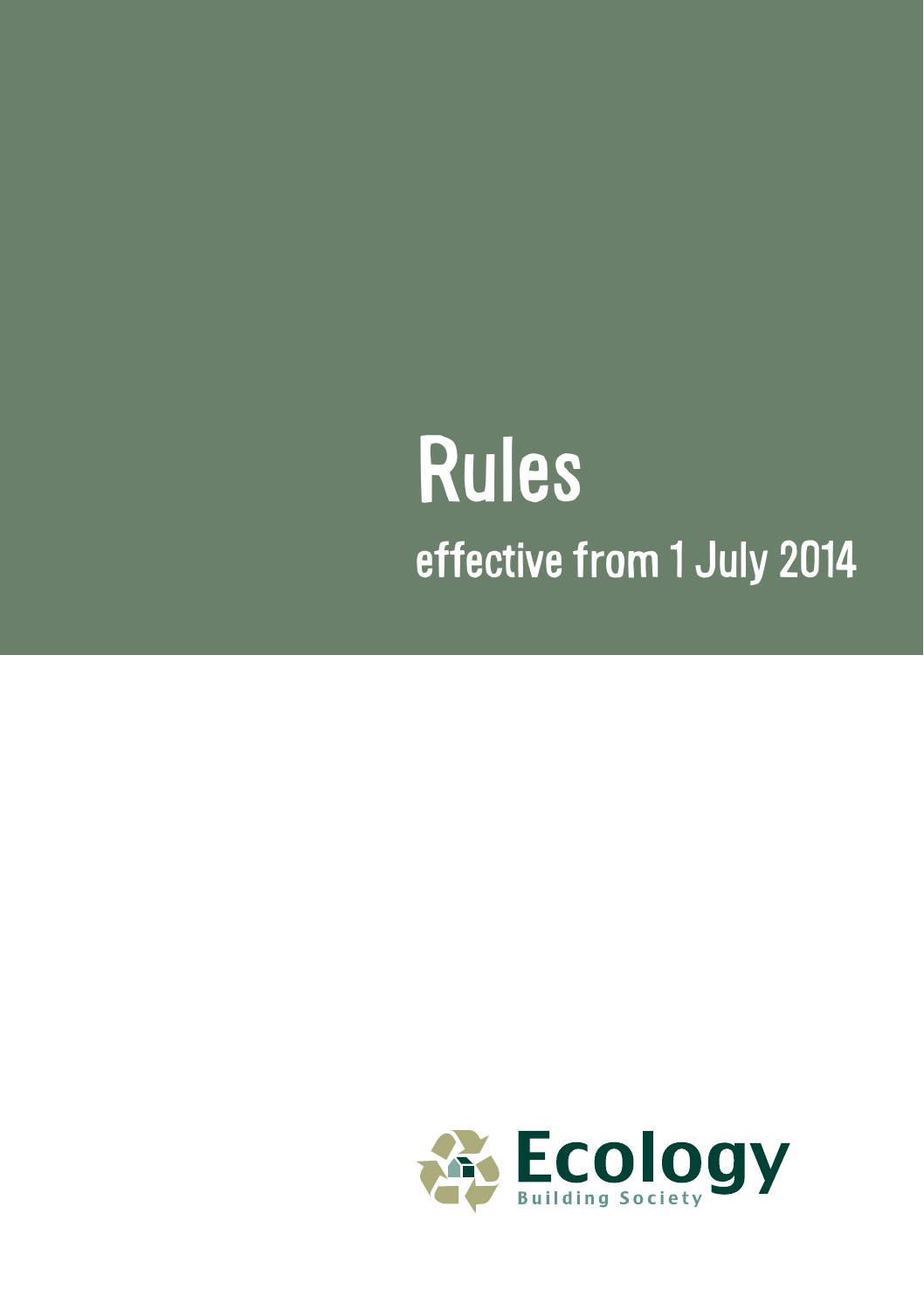### **Contents**

| 1.  | <b>INTERPRETATION</b>                           | 04 |
|-----|-------------------------------------------------|----|
| 2.  | <b>NAME</b>                                     | 10 |
| 3.  | PRINCIPAL OFFICE                                | 10 |
| 4.  | <b>MEMBERSHIP</b>                               | 10 |
| 5.  | DEATH OR BANKRUPTCY OF MEMBER                   | 13 |
| 6.  | <b>CESSATION OF MEMBERSHIP</b>                  | 13 |
| 7.  | RAISING OF FUNDS                                | 15 |
| 8.  | <b>SHARES</b>                                   | 15 |
| 9.  | DEPOSITS WITH AND LOANS TO THE SOCIETY          | 16 |
| 10. | LENDING                                         | 17 |
| 11. | REPAYMENT OF MONEY OWED TO THE SOCIETY          | 17 |
| 12. | DIRECTION AND MANAGEMENT                        | 17 |
| 13. | ELIGIBILITY AND ELECTION OF DIRECTORS           | 19 |
| 14. | <b>QUALIFICATION OF DIRECTORS</b>               | 23 |
| 15. | APPOINTMENT OF CHAIR AND VICE-CHAIR             | 23 |
| 16. | <b>MEETINGS OF DIRECTORS</b>                    | 24 |
| 17. | <b>MINUTES</b>                                  | 25 |
| 18. | <b>VALIDITY OF ACTS</b>                         | 25 |
| 19. | REMUNERATION AND EXPENSES OF DIRECTORS          | 25 |
| 20. | <b>OFFICES OF PROFIT</b>                        | 26 |
| 21. | <b>INTEREST IN CONTRACTS</b>                    | 26 |
| 22. | APPOINTMENT OF OFFICERS, EMPLOYEES AND OTHERS   | 27 |
| 23. | INDEMNITY TO DIRECTORS, OFFICERS AND EMPLOYEESS | 27 |
| 24. | VACATION OF OFFICE AND DISOUALIFICATION         | 27 |
| 25. | FILLING OF CASUAL VACANCIES                     | 29 |
| 26. | <b>RETIREMENT BY ROTATION</b>                   | 30 |
| 27. | <b>RESERVES</b>                                 | 30 |
| 28. | <b>LOSSES</b>                                   | 31 |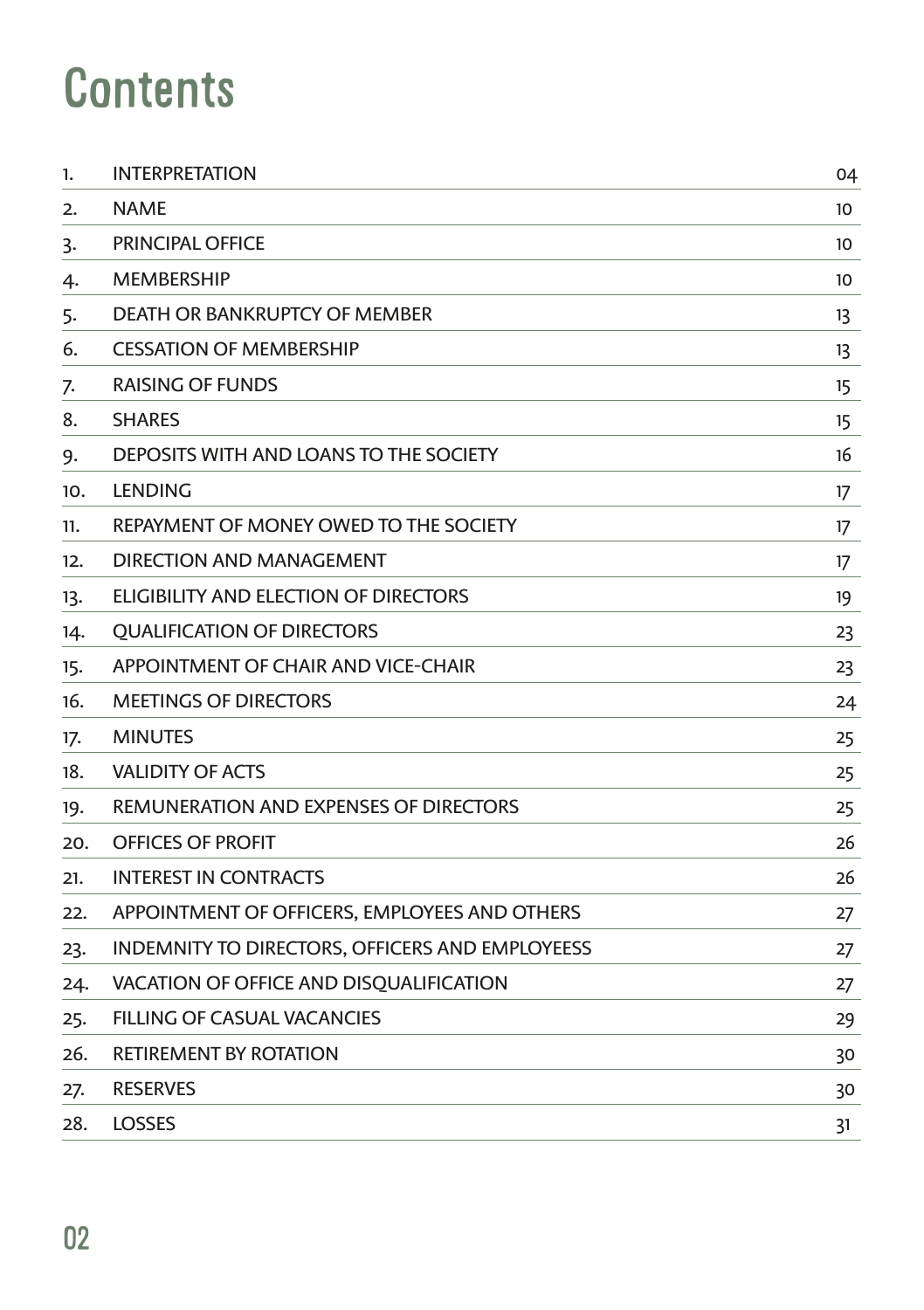| 29.   | PENSION AND OTHER SCHEMES AND FUNDS                         | 31 |
|-------|-------------------------------------------------------------|----|
| 30.   | ANNUAL GENERAL MEETING                                      | 32 |
| 31.   | <b>SPECIAL MEETINGS</b>                                     | 33 |
| 32.   | <b>NOTICE OF MEETINGS</b>                                   | 36 |
| 33.   | <b>ENTITLEMENT TO PROPOSE RESOLUTIONS</b>                   | 38 |
| 34.   | <b>OUORUM AT MEETINGS</b>                                   | 40 |
| $35-$ | PROCEDURE AT MEETINGS                                       | 41 |
| 36.   | ENTITLEMENT OF MEMBERS TO VOTE ON RESOLUTIONS               | 42 |
| 37.   | <b>APPOINTMENT OF PROXIES</b>                               | 45 |
| 38.   | JOINT SHAREHOLDING MEMBERS AND JOINT BORROWING MEMBERS      | 46 |
| 39.   | POSTAL BALLOTS AND ELECTRONIC BALLOTS                       | 46 |
| 40.   | <b>COUNTING OF VOTES</b>                                    | 49 |
| 41.   | <b>AUDITORS</b>                                             | 49 |
| 42.   | <b>COMMON SEAL</b>                                          | 50 |
| 43.   | <b>CUSTODY OF DOCUMENTS</b>                                 | 51 |
| 44.   | DISTRIBUTION OF SURPLUS ASSETS ON WINDING UP OR DISSOLUTION | 51 |
| 45.   | <b>ALTERATION OF RULES</b>                                  | 52 |
| 46.   | NOTICES TO THE SECRETARY AND BY THE SOCIETY                 | 52 |
| 47.   | SALES OF DEFERRED SHARES OF UNTRACEABLE HOLDER              | 53 |
| 48.   | DEFERRED SHARES REGISTER AND OTHER RECORDS                  | 55 |
|       | <b>APPENDIX - ADDITIONAL RULES</b>                          | 56 |
|       | ADDITIONAL RULE 1 - SHARES                                  | 56 |
|       | ADDITIONAL RULE 2 - DEPOSITS WITH AND LOANS TO THE SOCIETY  | 59 |
|       | ADDITIONAL RULE 3 - LENDING                                 | 60 |
|       | ADDITIONAL RULE 4 - REDEMPTION OF MORTGAGES                 | 62 |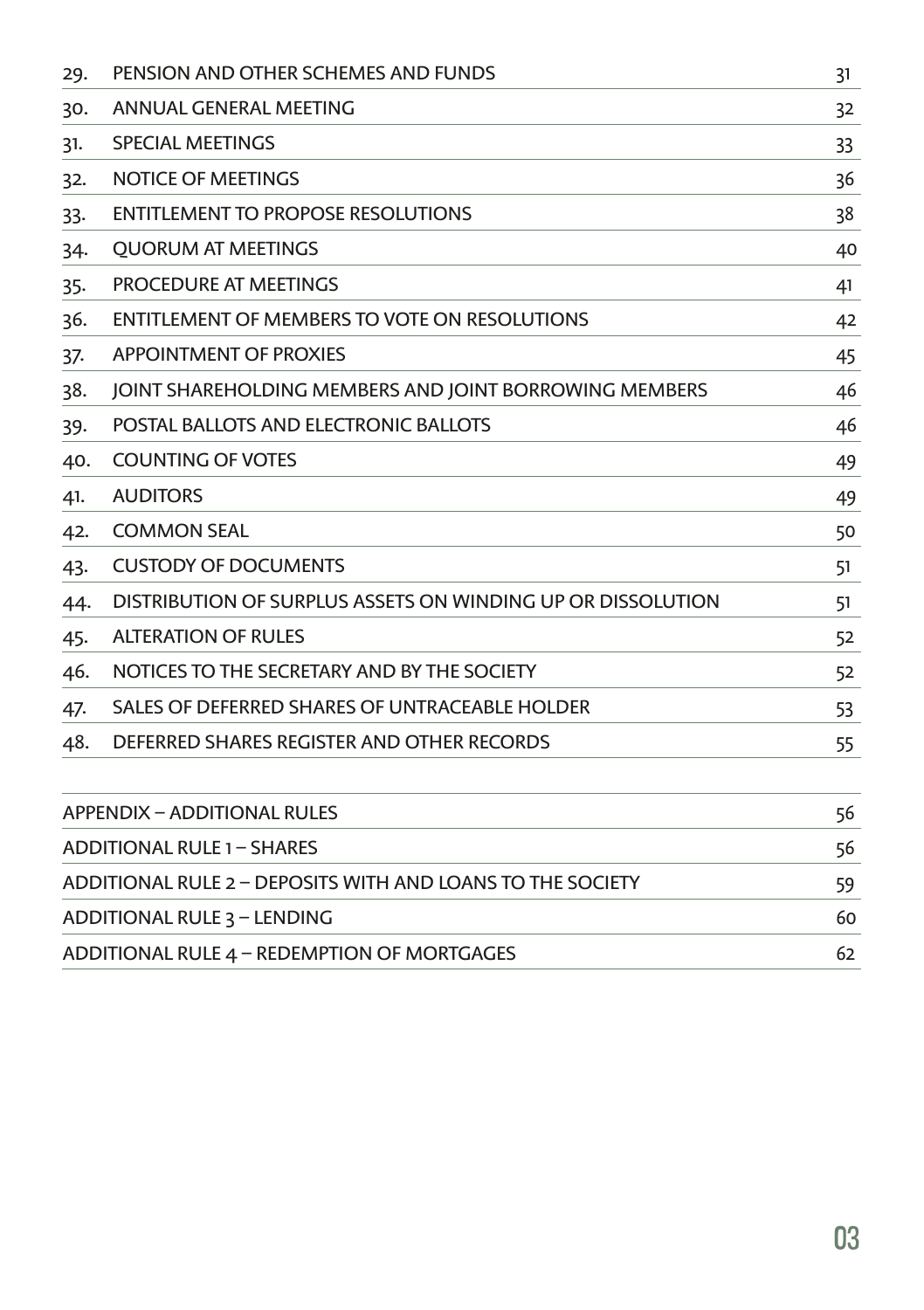## Rules of Ecology Building Society

*The headings contained in these Rules are for reference only and shall not affect the interpretation of these Rules.*

#### **1. INTERPRETATION**

For Members holding a Share, Deposit, Loan or advance opened, issued or made before 1 October 1998, these Rules shall, in respect of such Share, Deposit, Loan or advance, be read in conjunction with the Additional Rules set out in the Appendix.

(a) In these Rules, unless the context otherwise requires -

"Additional Rules" means those rules set out in the Appendix which forms part of these Rules which apply, where indicated, in circumstances where the Share, the Deposit or loan to the Society, or Loan or advance from the Society was opened, issued or made before 1 October 1998. The Preface at the beginning of the Appendix does form part of these Rules;

"Annual Accounts" has the meaning given by Rule 30(3);

"Annual General Meeting" means the meeting held by the Society in the first four months (or such other period as permitted by the Statutes) of each Financial Year at which the Annual Accounts are presented and which is specified as such in the notice convening the meeting;

"Board" means the Board of Directors of the Society;

"Borrower" means a Person (other than a guarantor) who owes money to the Society;

"Borrowing Member" has the meaning given by Rule  $4(1)(b)$ ;

"Borrowing Members' Resolution" -

- (i) in relation to a resolution proposed or to be proposed, means a resolution that the Statutes require to be passed as a Borrowing Members' Resolution if it is to be effective for its purpose,
- (ii) in relation to a resolution passed, means a resolution passed as a Borrowing Members' Resolution in accordance with the requirements of the Statutes, that is, when it has been passed by a majority of the Borrowing Members of the Society voting in person or by proxy on a poll on the resolution at a meeting of the Society of which notice specifying the intention to move the resolution as a Borrowing Members' Resolution has been duly given, and for a purpose that the Statutes require to be effected by the passing of a Borrowing Members' Resolution;

For the purposes of a Borrowing Members' Resolution, the meaning of Borrowing Member applied to Individuals by Rule 4(1) (b) shall include any body corporate where that body corporate became so indebted, or so entitled and accepted, to the Society before 1 October 1998;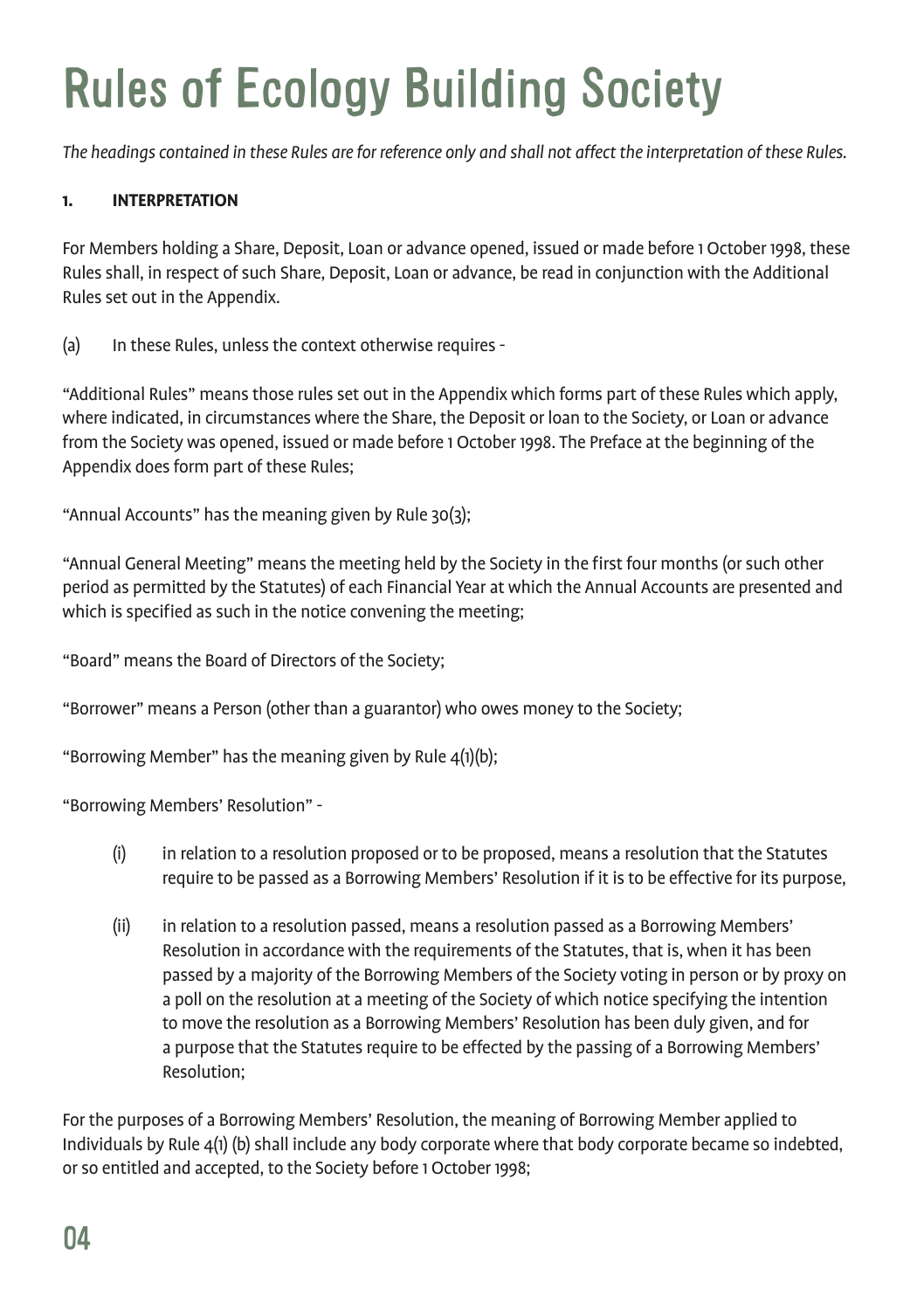"Chair" means the Director appointed by the Board under Rule 15 to preside at meetings of the Board;

"Chief Executive" means an Individual who is employed by the Society and who is or will be responsible under the immediate authority of the Board for the conduct of the business of the Society and also means, if the office is vacant or if there is for any other reason no Chief Executive capable of acting, an Individual authorised by the Board to act as the deputy or assistant to or in the stead of the Chief Executive;

"Core Capital Deferred Share" means a type of Deferred Share issued after 31 December 2013 described in its terms and conditions as a core capital deferred share which qualifies or is intended to qualify as common equity tier 1 capital (or equivalent) under the rules relating to capital adequacy or prudential requirements published by the Prudential Regulator or other law or regulation (including any regulation of the European Parliament and of the Council on prudential requirements for credit institutions and investment firms) applicable to the Society from time to time;

"Corporate Representative" means an Individual authorised by resolution of the directors or other governing body of a body corporate to represent it;

"Deferred Share" means a Share which by its terms of issue is a deferred share as defined in the Statutes and includes a permanent interest bearing share and a Core Capital Deferred Share;

"Deferred Share Certificate" means a share certificate issued by the Society in respect of a Deferred Share;

"Deferred Shares Register" (which term may include a separate register for each class of Deferred Shares, if applicable) means the records of the Society maintained for the purposes of Deferred Shares, not being the Register;

"Deposit" means a deposit with the Society by any Person and includes a loan to the Society and a subordinated deposit (that is, a deposit which, on a winding up, would fall to be repaid only after repayment in full had been made to the holders of Shares other than Deferred Shares);

"Director" means a member of the Board;

"Directors' Report" has the meaning given by Rule 30(2);

"Electronic Communication" means an electronic communication as defined by the Electronic Communications Act 2000 the processing of which on receipt is intended to produce writing;

"Financial Year" means the 12 months ending on 31 December in any year;

"Heritable Security" means a security capable of being constituted over any land, by disposition or assignation of that interest, in security of any debt, and of being recorded in the Register of Sasines or, as the case may be, in the Land Register of Scotland, and includes a security constituted by a standard security, and any other charge enforceable in the same manner as a standard security;

"Individual" means a natural person;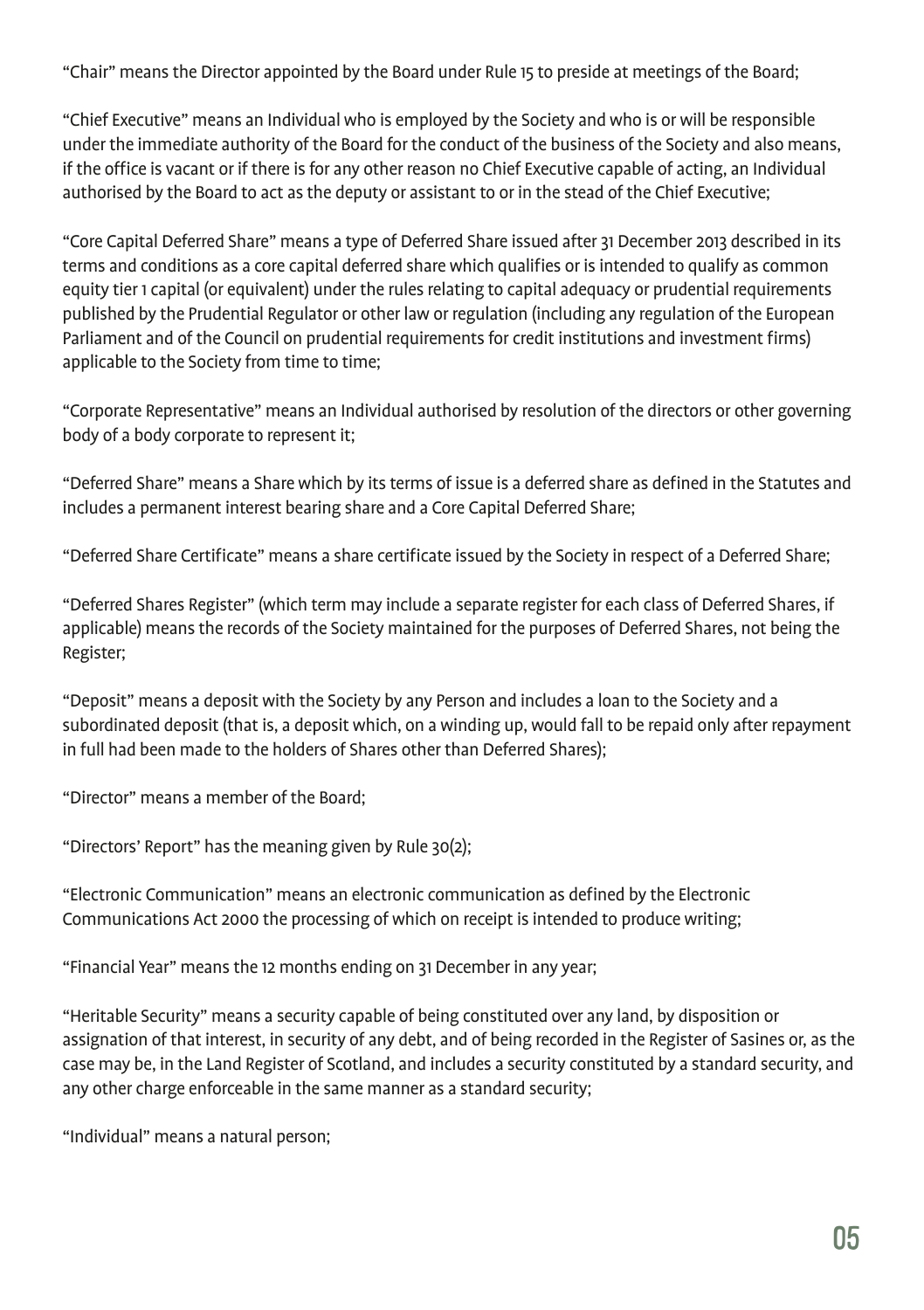"Loan" means a loan from the Society which is substantially secured on land within the meaning of the Statutes and these Rules. For the purposes of these Rules, "substantially" means where not less than 80% of the Loan is secured on land;

"Manager" means an Individual (other than the Chief Executive) employed by the Society who, under the immediate authority of a Director or the Chief Executive, exercises managerial functions or is responsible for maintaining accounts or other records of the Society;

"Member" means a Person who is a Shareholding Member or a Borrowing Member or both;

"Memorandum" means the Memorandum, for the time being in force, of the purposes and the extent of the powers of the Society agreed upon by the Society pursuant to the Statutes;

"Month" means calendar month;

"Mortgage" includes a charge and, in Scotland, a Heritable Security over land;

"Mortgage Debt" means the total amount outstanding in respect of -

- (i) the principal of a Loan,
- (ii) interest on the Loan, and
- (iii) any other sum which the Borrower is obliged to pay the Society under the terms of the Loan;

"Officer" means any Director, Chief Executive, Secretary or Manager and all Officers of the Society shall be bound by these Rules and by the Memorandum;

"Ordinary Resolution" -

- (i) in relation to a resolution proposed or to be proposed, means a resolution that the Statutes require to be passed as an Ordinary Resolution if it is to be effective for its purpose,
- (ii) in relation to a resolution passed, means a resolution passed as an Ordinary Resolution in accordance with the requirements of the Statutes, and for a purpose that the Statutes require to be effected by the passing of an Ordinary Resolution,
- (iii) in relation to (i) and (ii) above, means a resolution which will be effective without being passed as a Special Resolution, Shareholding Members' Resolution or a Borrowing Members' Resolution;

"Periodic Distributions" means the distributions (if any) from time to time paid to holders of Core Capital Deferred Shares;

"Periodic Distributions Cap" means £0.15 per Share, being the maximum amount of Periodic Distributions which may be paid on each Core Capital Deferred Share in respect of any Financial Year;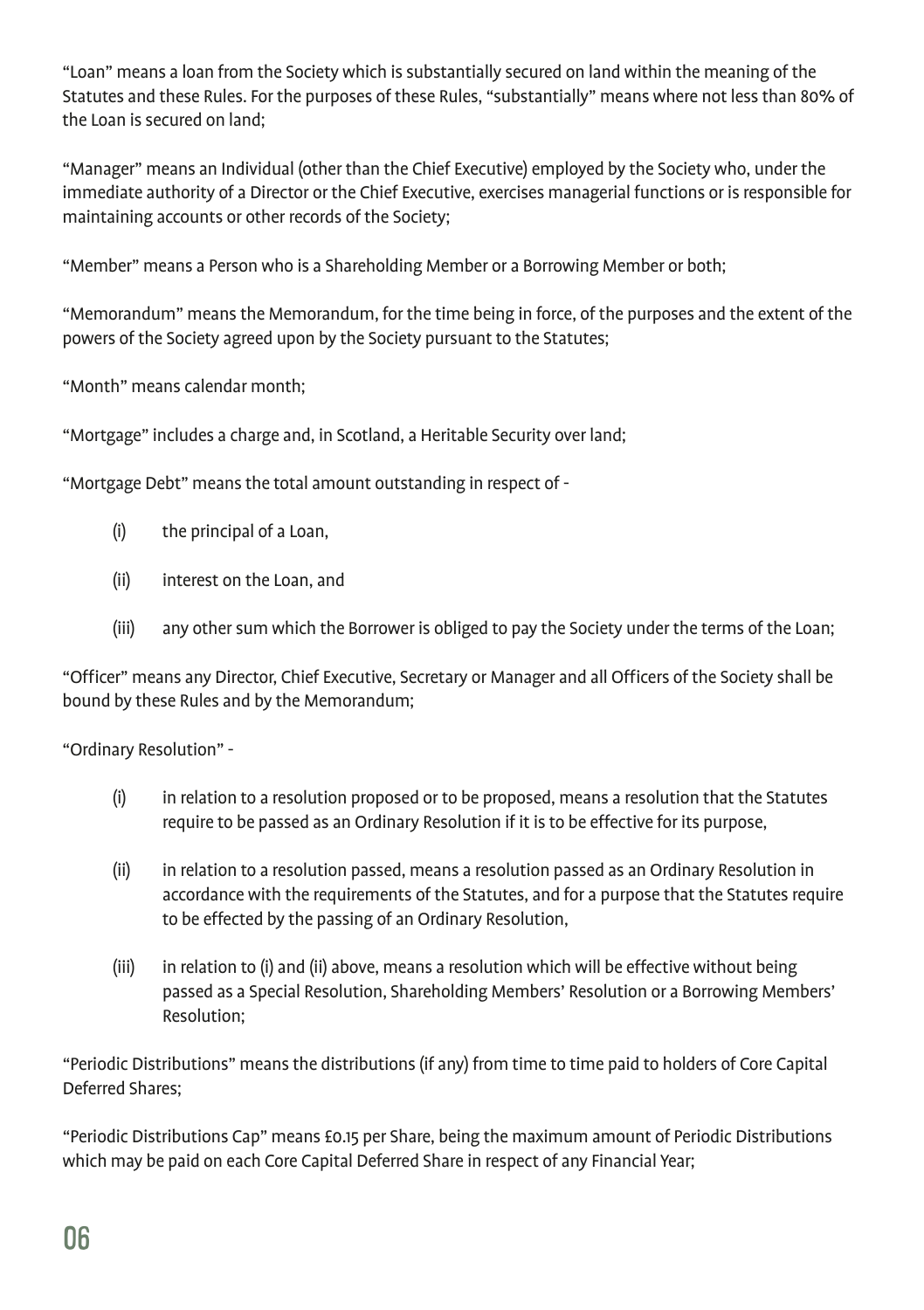"Person" means any Individual or body corporate;

"Principal Office" means the principal office of the Society for the time being;

"Prudential Regulator" means the regulatory authority entitled to exercise supervision over the Society with respect to prudential matters, including the Prudential Regulation Authority or any successor or successors established by the Statutes;

"Register" means the Register of Members maintained pursuant to the Statutes showing the name and postal address of each Member, any electronic address notified by the Member and the purposes for which it has been notified, and whether each Member is a Shareholding Member or a Borrowing Member or both;

"Registered Address" in relation to any Member means –

- (i) the postal address currently shown in the Register, except where paragraph (ii) below applies,
- (ii) where a Member has requested that communications from the Society be sent to some other postal address, that other address;

"Regulator" means the relevant regulatory body established under the Financial Services and Markets Act 2000;

"Representative Joint Borrower" means that Borrowing Member who is named first in the records of the Society in respect of a Loan;

"Representative Joint Shareholder" means that Shareholding Member who is named first in the records of the Society in respect of a Share;

"Rules" means the Rules of the Society for the time being in force;

"Secretary" means the Officer appointed by the Board to be the Secretary of the Society and also means, if the office is vacant or if there is for any other reason no Secretary capable of acting, an Individual authorised by the Board to act as the deputy or assistant to or in the stead of the Secretary;

"Share" means a share account opened or a share issued by the Society -

- (i) in return for payment (whether in cash or otherwise) or other consideration, or
- (ii) in pursuance of the fulfilment by the Society of the engagements of another building society, or
- (iii) by way of capitalisation of interest credited, or application of reserves, and includes stock and a part or fraction of a Share;

"Shareholder" means a Person who has a Shareholding;

"Shareholding" means the holding by a Member of a Share or Shares (whether in a class or not);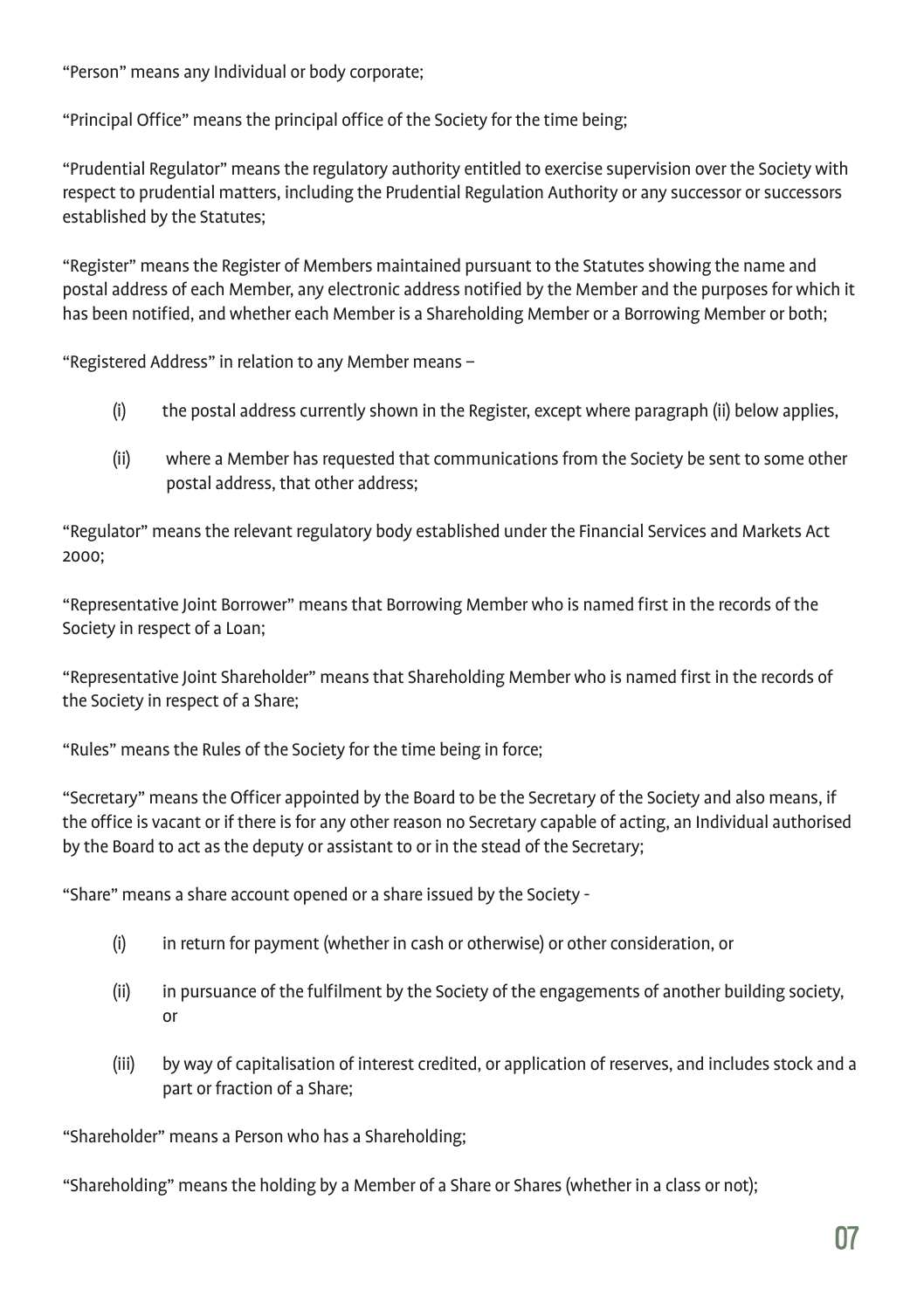"Shareholding Member" has the meaning given by Rule 4(1)(a);

"Shareholding Members' Resolution" -

- (i) in relation to a resolution proposed or to be proposed, means a resolution that the Statutes require to be passed as a Shareholding Members' Resolution for it to be effective for its purpose,
- (ii) in relation to a resolution passed, means a resolution passed as a Shareholding Members' Resolution in accordance with the requirements of the Statutes, that is, when it has been passed by not less than three-quarters of the number of the Shareholding Members of the Society qualified to vote on a Shareholding Members' Resolution and voting in person or by proxy on a poll on the resolution at a meeting of the Society of which notice specifying the intention to move the resolution as a Shareholding Members' Resolution has been duly given, and for a purpose that the Statutes require to be effected by the passing of a Shareholding Members' Resolution,

"Society" means Ecology Building Society;

"Special Resolution" -

- (i) in relation to a resolution proposed or to be proposed, means a resolution that the Statutes require to be passed as a Special Resolution if it is to be effective for its purpose,
- (ii) in relation to a resolution passed, means a resolution passed as a Special Resolution in accordance with the requirements of the Statutes, that is, when it has been passed by not less than three-quarters of the number of the Members of the Society qualified to vote on a Special Resolution, and voting -
	- (A) in person or by proxy on a poll on the resolution at a meeting of the Society, or
	- (B) in a postal ballot or electronic ballot,

 of which notice specifying the intention to move the resolution as a Special Resolution has been duly given, and for a purpose that the Statutes require to be effected by the passing of a Special Resolution;

"Statutes" means the Building Societies Act 1986, or other Act or Acts, or statutory instruments or other statutory provisions from time to time in force relating to building societies, and any reference in these Rules to the provisions of any particular statute shall be construed as if these Rules were an enactment to which section 17(2) of the Interpretation Act 1978 applies;

"Vice-Chair" means the Director appointed by the Board under Rule 15 to preside at meetings of the Board in the absence of the Chair.

(b) In these Rules, unless the context otherwise requires, for any reference to the value of a Shareholding, that value shall be taken as the amount standing to the credit of the Shareholding Member in respect  $of -$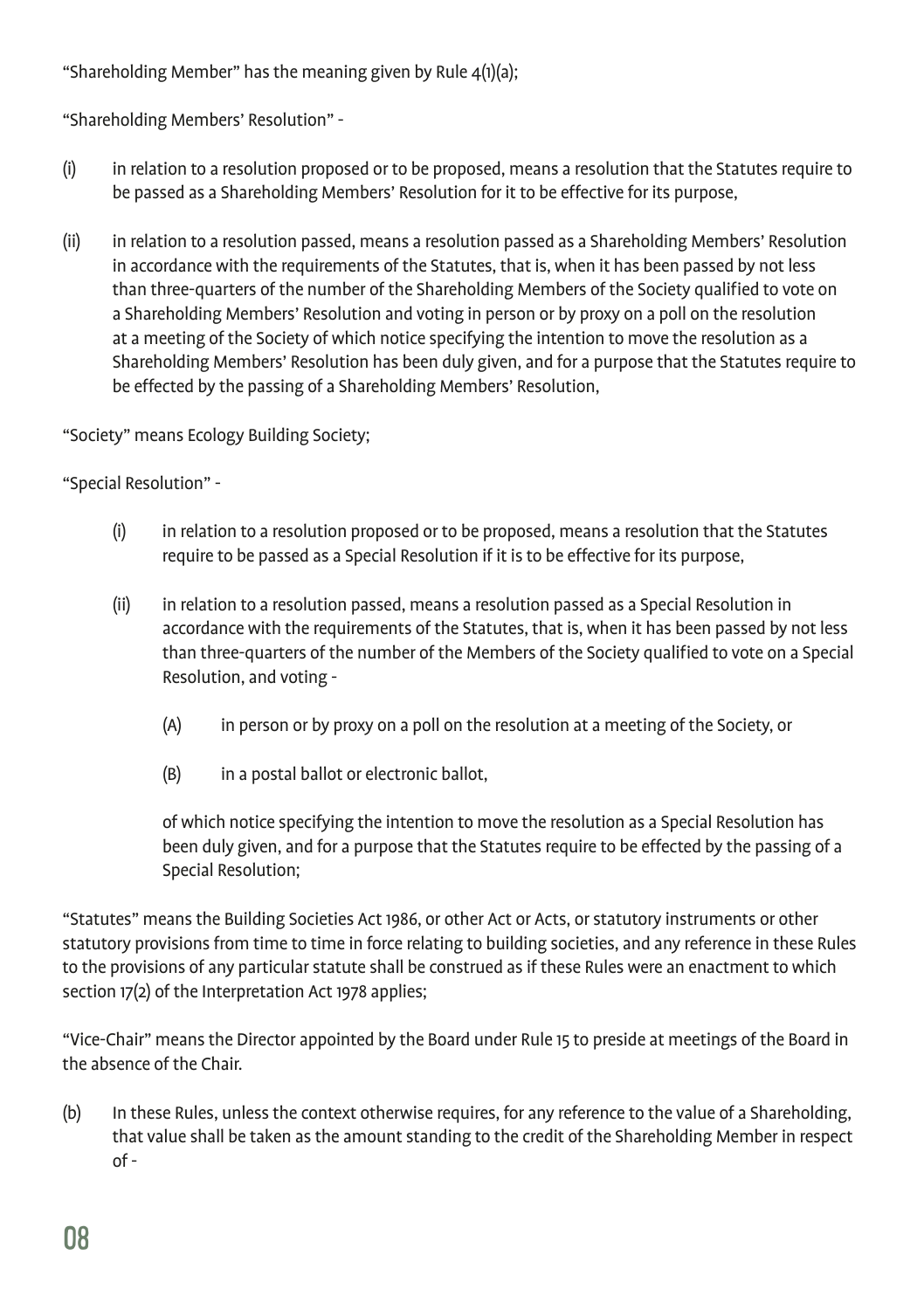- (i) payments (in cash or otherwise) made on, or other consideration provided for, the Shares, and
- (ii) interest credited by way of capitalisation,

 and for the purposes of these Rules, the paid-up or current nominal value of a Deferred Share, or the amount paid or deemed to have been paid (in cash or otherwise) on subscription of a Deferred Share, or such other amount as the Board considers appropriate, shall be treated as being to the Shareholding Member's credit for so long as he/she is entered in the Deferred Shares Register as the holder of a Deferred Share.

- (c) In these Rules, unless the context requires otherwise: (i) references to a Person's holding of Shares include references to any Shares which, under section 4(2) of the Dormant Bank and Building Society Accounts Act 2008, that Person is for the time being treated as having in respect of the balance of a dormant share account which the Society has transferred to an authorised reclaim fund in accordance with section 1 of that Act, or which the Society has transferred to such a fund and one or more charities in accordance with section 2 of that Act; (ii) "hold" or "held", in relation to a Share, shall be construed accordingly; and (iii) references to an amount standing to the credit of a Shareholding Member in respect of any Shares include references to an amount credited in respect of Shares which the Shareholding Member is treated as having as described in sub-paragraph (i) above.
- (d) In these Rules, references to a document being signed, or to a signature, shall include:
	- (i) a signature printed or otherwise reproduced by mechanical or other means,
	- (ii) the use of a stamp or similar item indicating approval by the Person regarded as signing the document,
	- (iii) an electronic signature or other means of verifying the authenticity of an Electronic Communication where this has been approved by the Board in relation to the relevant document or category of document.
- (e) Any reference in these Rules to a notice, document or other communication being sent, despatched, given, delivered or served shall include its being:
	- (i) transmitted to an electronic address,
	- (ii) published on a website, or
	- (iii) otherwise communicated, in a manner and form which, in relation to the particular notice, document or other communication, is approved by the Board from time to time and complies with any applicable requirements of the Statutes.
- (f) In these Rules, unless the context requires otherwise, words importing one gender import any other gender, and words importing the singular include the plural, and vice versa.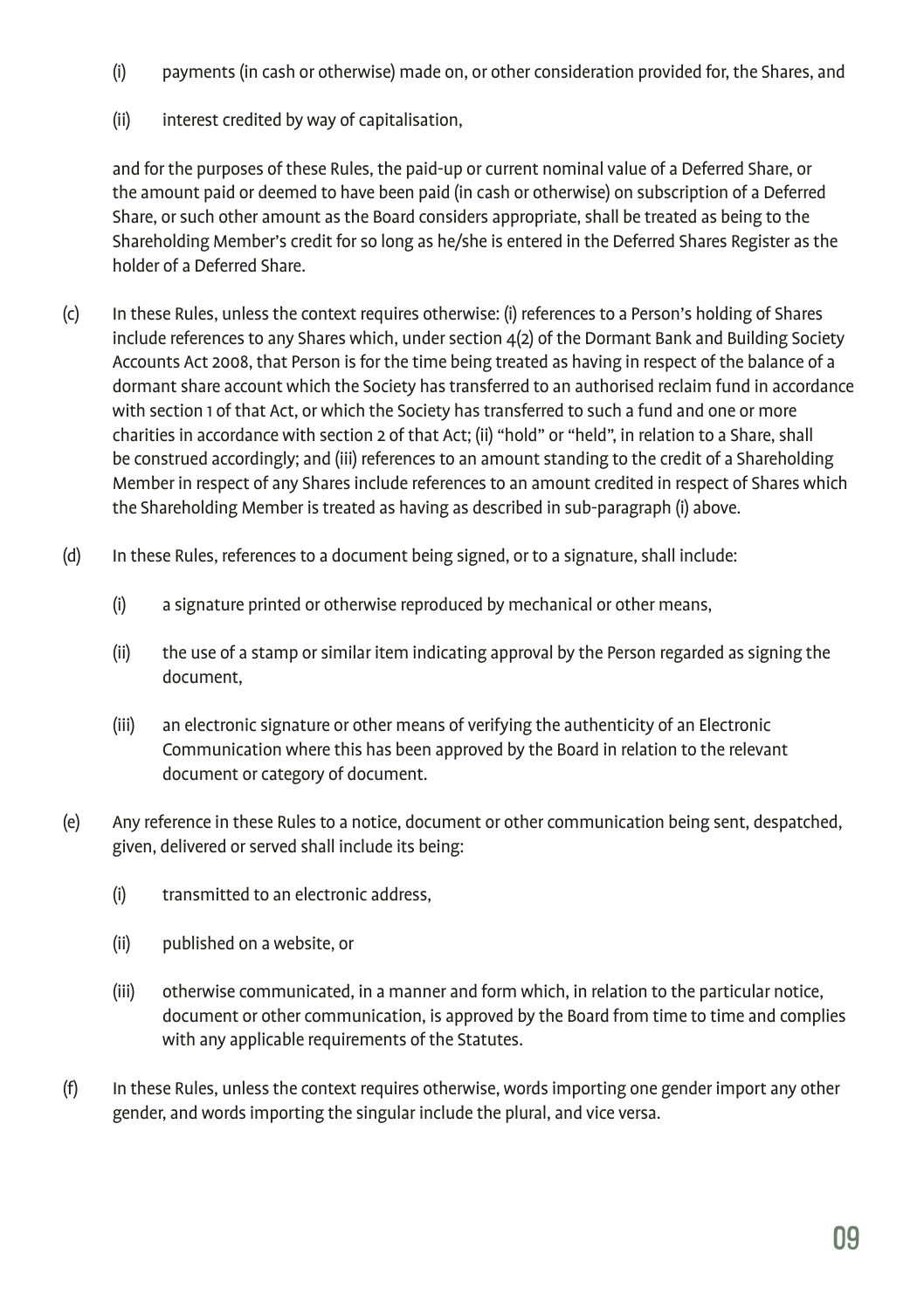- (g) In these Rules, each amount, figure, length of time or percentage shall be read as if followed by the words "or such other amount, figure, length of time or percentage ( as appropriate) which is for the time being the maximum permitted for this purpose by the Statutes". Such Rules include
- (i) paragraphs (1)(e), (4)(a), (4)(b), (5) and (11) of Rule 13,
- (ii) Rule 14,
- (iii) paragraph (1) (b) of Rule 24,
- (iv) paragraph (5)(g) of Rule 30,
- (v) paragraphs (3)(a), (4)(a) and (4)(b) of Rule 31,
- (vi) paragraphs (1)(a) and (1)(b) of Rule 33,
- (vii) paragraph (6)(b) of Rule 35,
- (viii) paragraphs  $(3)(c)$  and  $(4)(c)$  of Rule 36, and
- $(ix)$  paragraph  $(5)(c)$  of Rule 41.

#### **2. NAME**

The name of the Society is "Ecology Building Society".

#### **3. PRINCIPAL OFFICE**

- (1) The address of the Principal Office is 7 Belton Road, Silsden, Keighley, West Yorkshire, BD20 0EE.
- (2) The Board may from time to time by resolution change the place of the Principal Office.

#### **4. MEMBERSHIP**

- (1) No Person shall be a Member of the Society unless he/she is a Shareholding Member or a Borrowing Member or both, and -
	- (a) "Shareholding Member" means a Person who holds a Share in the Society and, unless the context otherwise requires, includes a Person whose name is entered in the Deferred Shares Register as the holder of a Deferred Share or a fraction of a Deferred Share; and
	- (b) "Borrowing Member" means an Individual
		- (i) who is indebted to the Society in respect of a Loan or a Loan from another building society whose interest in the Loan has, as the result of any amalgamation or transfer of engagements, passed to the Society, or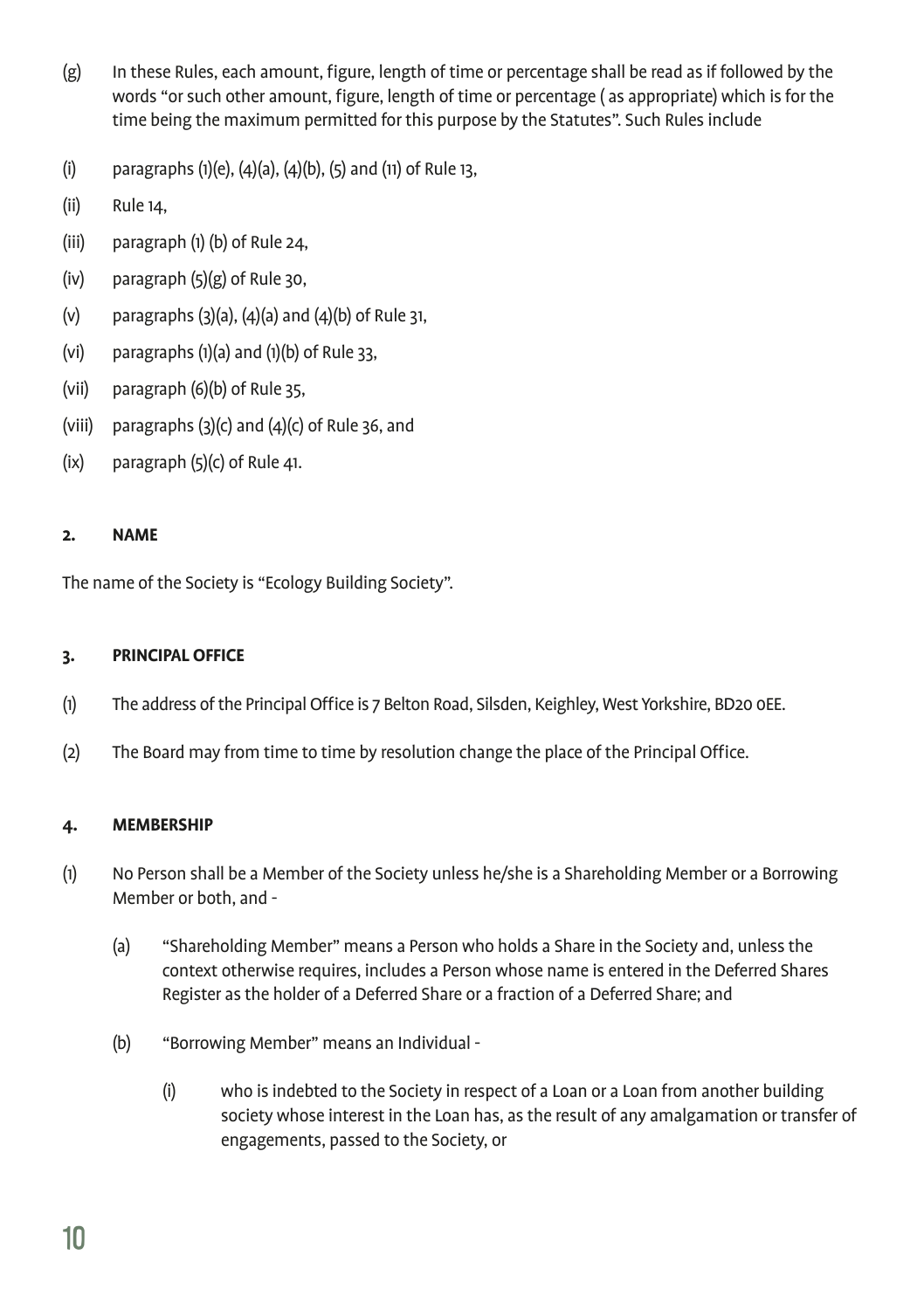- (ii) who is indebted to the Society as mentioned in (i) above and who has taken with the consent of the Society a transfer of any land already in mortgage to the Society, and who shall become a Borrowing Member as from the date the transfer is registered in the records of the Society, or
- (iii) who, on the death or bankruptcy of a Borrowing Member or otherwise on transfer by operation of law becomes entitled to land already in mortgage to the Society and who (being willing to become a Borrowing Member) is accepted by the Society as a Borrowing Member while such Loan shall be outstanding, from the date of acceptance by the Society.
- (2) Each Member, and all Persons claiming through him/her or on his/her behalf or under the Rules, shall be bound -
	- (a) by these Rules and by the Memorandum.
	- (b) where applicable, by the Additional Rules which are contained in the Appendix for accounts opened before 1 October 1998.
- (3) Each Member shall, on demand, be given a copy of these Rules and of the Memorandum
	- (a) free of charge, if he/she has not previously been given a copy, or
	- (b) upon payment of £1, or such other fee as may be duly prescribed from time to time by HM Treasury (or any successor authorised for this purpose), if he/she has already been given a copy.
- (4) Each Member shall
	- (a) notify the Society immediately of any change of name or address and shall produce such evidence of the change as the Society may require,
	- (b) supply a specimen of his/her signature as and when required,
	- (c) ensure that where he/she is the Shareholding Member or Representative Joint Shareholder in respect of more than one Shareholding, his/her name and Registered Address are notified in identical terms in respect of each Shareholding,
	- (d) ensure that where he/she is the Borrowing Member or Representative Joint Borrower in respect of more than one Loan, his/her name and Registered Address are notified in identical terms in respect of each Loan,
	- (e) ensure that where he/she is both a Shareholding Member or Representative Joint Shareholder and a Borrowing Member or Representative Joint Borrower, that his/her name and Registered Address are notified to the Society in identical terms in respect of the Shareholding and the Loan.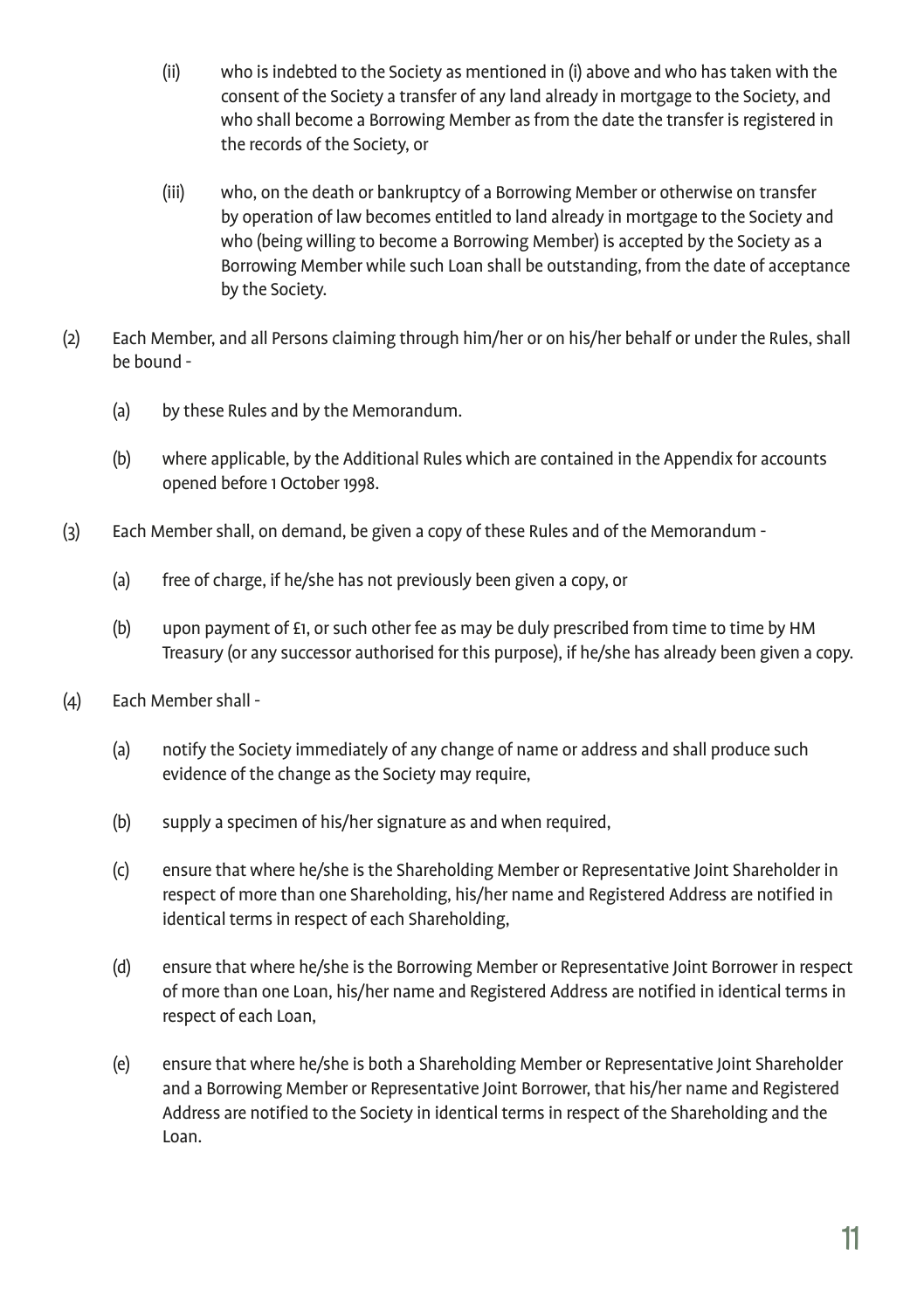- (5) For the purposes of these Rules
	- (a) where, in relation to any two or more Shareholdings, to any two or more Loans, or to any Shareholding and a Loan, the names or Registered Addresses of the Shareholding Member or Borrowing Member (or the Representative Joint Shareholder or the Representative Joint Borrower as the case may be) have been notified to the Society in terms that are not identical the Society shall, insofar as it is reasonable to do so, be entitled to assume (in the absence of written notice to the contrary) that those Shares are held by different Shareholding Members, that those Loans were made to different Borrowing Members, or that the Shareholding Member and the Borrowing Member are different Persons,
	- (b) where a Shareholding is issued during a Financial Year or up to 56 days prior to the voting date (if applicable) the Society shall, insofar as it is reasonable to do so, be entitled to assume that the Shareholding Member (or Representative Joint Shareholder) was not a member at the end of the last Financial Year unless either -
		- (i) at the end of the last Financial Year the Register included an entry showing a Person of the same name and Registered Address as a Shareholding Member (or Representative Joint Shareholder) or as a Borrowing Member (or Representative Joint Borrower), or
		- (ii) the Society is given written notice to the contrary,
	- (c) where a Loan is made during a Financial Year, the Society shall be entitled to assume that the Borrowing Member of the Loan (or Representative Joint Borrower) was not a Member during the last Financial Year unless either of the circumstances as set out in sub-paragraphs (i) and (ii) above applies in the same way, the necessary changes being made.
- (6) Two or more Persons may jointly hold a Share unless the terms of issue forbid a joint holding but no Share shall be issued to the holders, or be held by them at any time, as tenants in common. The Society may decline to issue any Share or lend money to more than four Persons jointly. Joint Shareholding Members or joint Borrowing Members shall be entitled to choose the order in which they are named in the records of the Society.
- (7) A Shareholding Member or all joint Shareholding Members may authorise an agent (who may be one of the joint Shareholding Members) to withdraw any Share (to the extent permissible under the terms of issue of the Share) or to receive any interest or bonus paid in respect of it and the receipt of, or evidence of payment to, an agent so authorised shall be a good discharge to the Society.
- (8) The Society may in its absolute discretion and without giving any reason refuse to
	- (a) open a new share or mortgage account for a Person, or
	- (b) accept any Person as a Member except that any fully-paid Deferred Share may be transferred to any Person and such transferee shall be entitled to have his/her name entered in the Deferred Shares Register following notice by him/her or on his/her behalf to the Society of such a transfer, such notice to be made or given in writing or in such other manner as the Society in its absolute discretion may permit.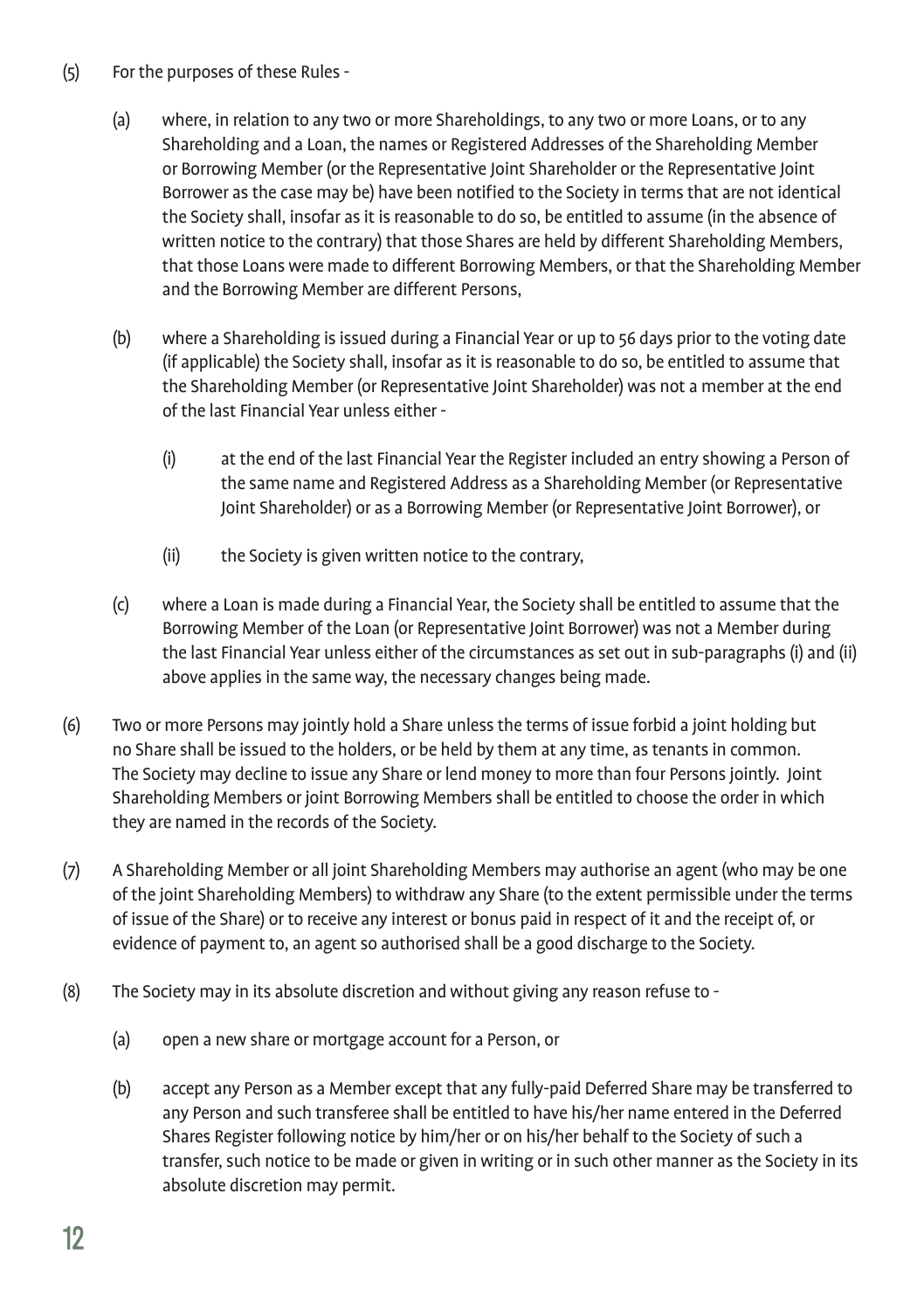- (9) If the Society accepts a transfer of engagements of any other building society, any Person who becomes a Member of the Society by virtue of the transfer shall be deemed to have been a Member at any date before the transfer on which he/she was a member of the transferor society and -
	- (a) in the case of a member holding shares in the transferor society, to have had a Shareholding on that date to the value of his/her shares in the transferor society, or
	- (b) in the case of a member to whom a loan has been made by the transferor society, to have owed the Society on that date the amount of his/her mortgage debt to the transferor society.

#### **5. DEATH OR BANKRUPTCY OF MEMBER**

- $(1)$  If -
	- (a) a Member domiciled in any part of the United Kingdom dies testate or intestate, and
	- (b) at the time of his/her death the sum of money standing to his/her credit with the Society in respect of his/her Shareholding other than in respect of a Deferred Share does not exceed the amount specified in or under the provision of the Statutes\* regarding payment to a Person who claims to be beneficially entitled without the grant of probate of the will or the grant of letters of administration or confirmation, then, although there is no probate of the will or letters of administration or confirmation, as the case may be, the Society may pay that sum of money to a Person who claims to be beneficially entitled to that sum of money and who satisfies the requirements of that provision for the production to the Society of appropriate evidence of his/ her entitlement. Such payment shall be valid and effective with respect to any demand against the funds of the Society from any other Person claiming to be entitled to it.
- (2) Any Person becoming entitled to a Share or to land already in mortgage to the Society as a result of the death or bankruptcy of a Member may, subject to Rule 4(8) the applicable terms and conditions of issue in the case of a Deferred Share and upon such evidence being produced and upon the payment of such fee (if any) as the Society may from time to time require, be registered as the Shareholding Member or as the Borrowing Member in respect of the Loan and, if registration is refused in respect of a Share (other than a Deferred Share), the Society shall repay that Share with interest up to the date of repayment at the rate then being paid on that type of Share.
- \* This footnote is not part of the Rules. When these rules were printed on 1 July 2014, the "Statutes" applicable was the Building Societies Act 1986 which specified an amount of £5,000

#### **6. CESSATION OF MEMBERSHIP**

(1) Subject to paragraphs (2) and (3) below, a Shareholding Member shall cease to be a Shareholding Member if he/she ceases to hold a Share in the Society or, which, in the case of a Person who is a Member by virtue of holding a Deferred Share, will apply when his/her name is no longer entered in the Deferred Shares Register as the holder of a Deferred Share or a fraction of a Deferred Share.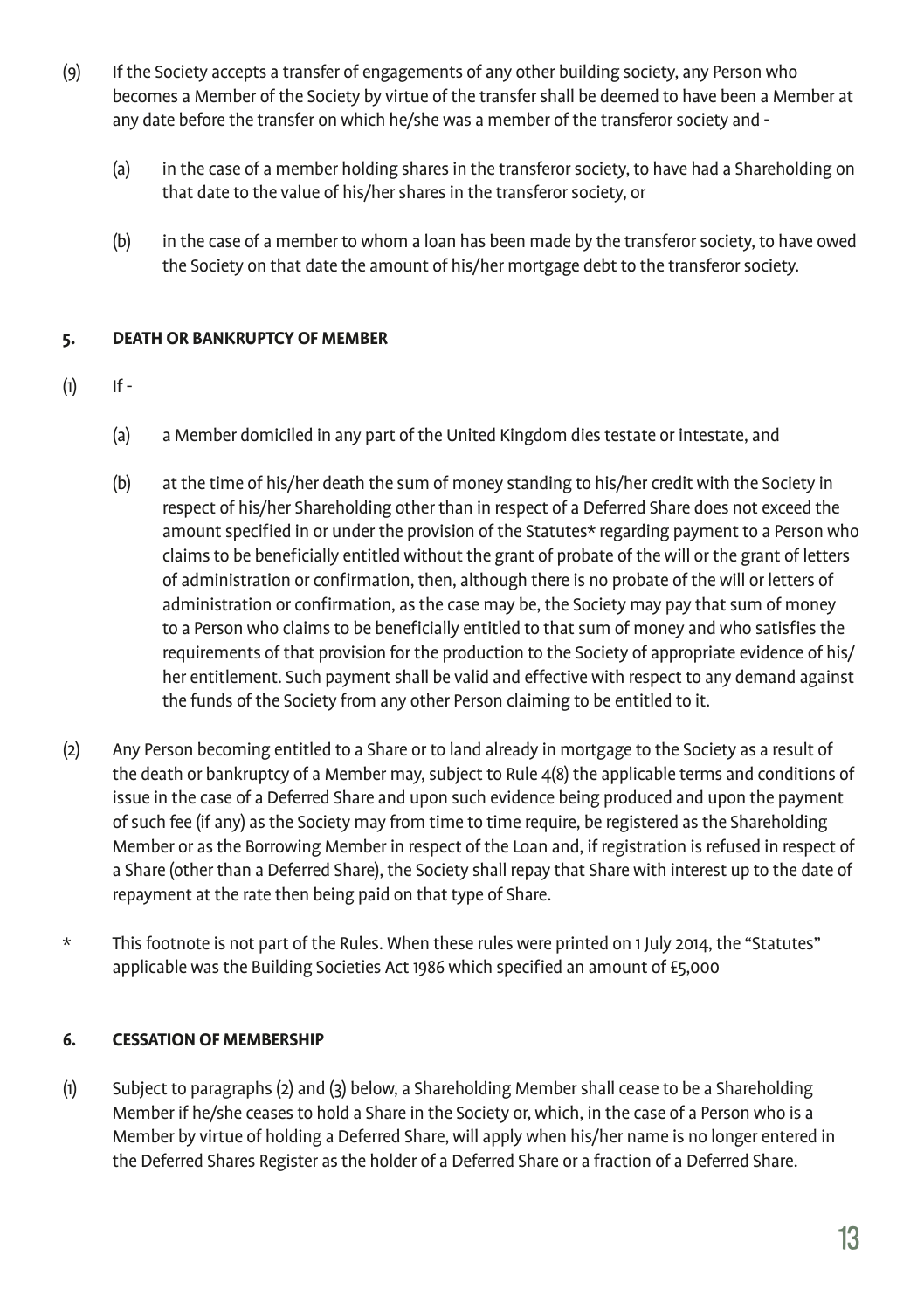- (2) If the Society allows a Shareholding Member to overdraw on his/her account, he/she shall not cease to be a Shareholding Member so long as the amount overdrawn does not exceed the limit to which the Society has for the time being consented but, if -
	- (a) the amount overdrawn exceeds that limit, or
	- (b) consent to overdrawing is withdrawn,

he/she shall cease to be a Shareholding Member on such date as the Society may decide.

- (3) Subject to the terms applying to the Share and save in relation to a Deferred Share (in respect of which the terms and conditions of issue shall apply), the Society may terminate the membership rights of a Shareholding Member, not being a Director, as follows:
	- (a) unless the Shares have been issued for a fixed term, the Society may give written notice to the Member, terminating his/her membership rights as a Shareholding Member, either:
		- (i) with immediate effect if:
			- he/she has been physically or verbally abusive to the Society's staff,
			- the Society reasonably suspects that his/her share account is being used for an illegal purpose, or
			- the Society has any other valid reason for immediately terminating his/her membership rights as a Shareholding Member, or
		- (ii) at the expiration of a period of not less than one month or (in the case of Shares for which the Shareholding Member would be required by the terms of issue to give more than one month's notice of withdrawal) a period not less than the period of notice which the Shareholding Member would be required to give of his/her intention to withdraw the Shares.
	- (b) if the Shares have been issued for a fixed term, the Society may at any time give the Shareholding Member written notice terminating his/her membership rights as a Shareholding Member with effect from the expiration of the fixed term,
	- (c) upon a notice given under paragraph (a) or (b) above taking effect, the Society may pay to the Shareholding Member the whole of his/her Shareholding together with interest on it, up to and including the date of payment at the applicable rate or rates. Payment may be made by any means the Society considers appropriate and may be posted, delivered or otherwise transmitted to the Shareholding Member or (in the case of Shares which are jointly held) to the Representative Joint Shareholder. Upon that payment being posted, delivered or otherwise transmitted, the Shareholding Member or (as the case may be) the joint Shareholding Members shall cease to be Shareholding Members.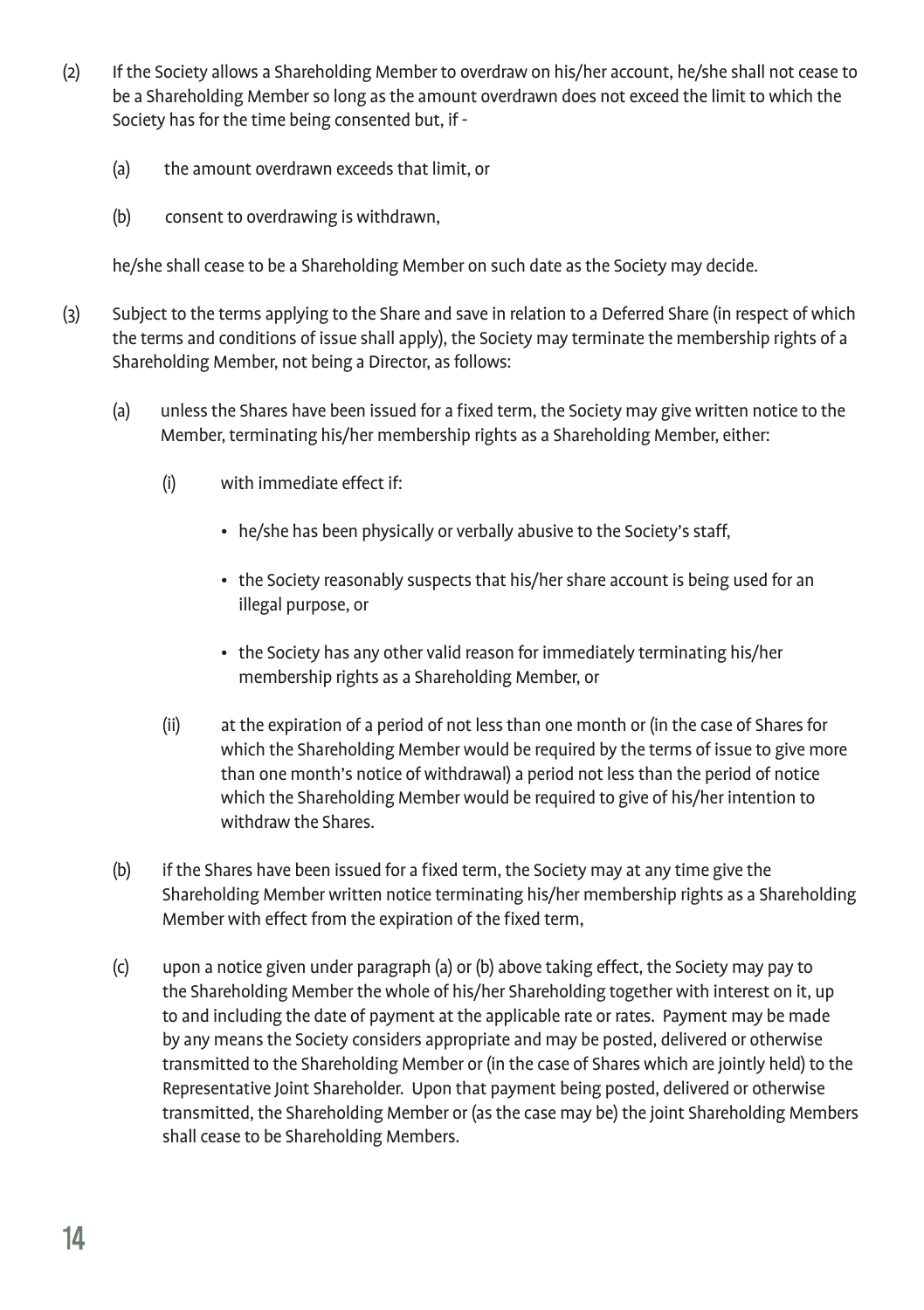- (4) A Borrowing Member shall cease to be a Borrowing Member at any time if at that time the Society
	- (a) takes possession of, or exercises its power of sale in relation to, the whole or any part of the land on which the Loan is secured, or
	- (b) obtains an order for foreclosure absolute or, in Scotland, foreclosure in respect of the whole or any part of that land, or
	- (c) serves upon him/her written notice that it has transferred or assigned its interest in his/her Mortgage.

#### **7. RAISING OF FUNDS**

The Society may raise funds in accordance with and subject to the Statutes.

#### **8. SHARES**

*Members who have one or more Share accounts currently in existence which were opened before 1 October 1998 should read this Rule in conjunction with Additional Rule 1 on page 56.*

- (1) The power of the Society to raise funds by the issue of Shares shall be exercised, subject to these Rules and the Statutes, by the issue of Shares or classes of Shares as the Board may from time to time in its absolute discretion determine and the Board may decide to discontinue, suspend, limit or resume the issue of any Shares or class of Shares.
- (2) Deferred Shares and preferred Shares may be issued on such terms and conditions as the Board may from time to time in its absolute discretion determine, but the Society's liabilities in respect of such Shares immediately following any such issue shall not exceed 25 % of the Society's aggregated share, deposit and loan liabilities.
- (3) The terms and conditions of issue on which Shares or classes of Shares are to be issued shall be determined by the Board. Different classes of Deferred Shares may be issued on different terms and conditions including as to ranking, distributions, loss absorbency (including permanent or temporary write-down and re-instatement), conversion into Shares or debt and sharing in surplus assets on a winding-up or dissolution of the Society.
- (4) (a) Except in relation to Deferred Shares (in respect of which the terms and conditions of issue shall apply) the Society may at any time change the terms on which Shares or any particular class of Shares already issued are held, in the manner and subject to the conditions set out in the terms applying at that time to such Shares or class of Shares.

 The Society shall notify each Shareholding Member of a change in the terms on which his/her Shares are held in the manner specified in the terms which apply to those Shares, or, if those terms do not specify (or do not validly specify) the manner in which such changes are to be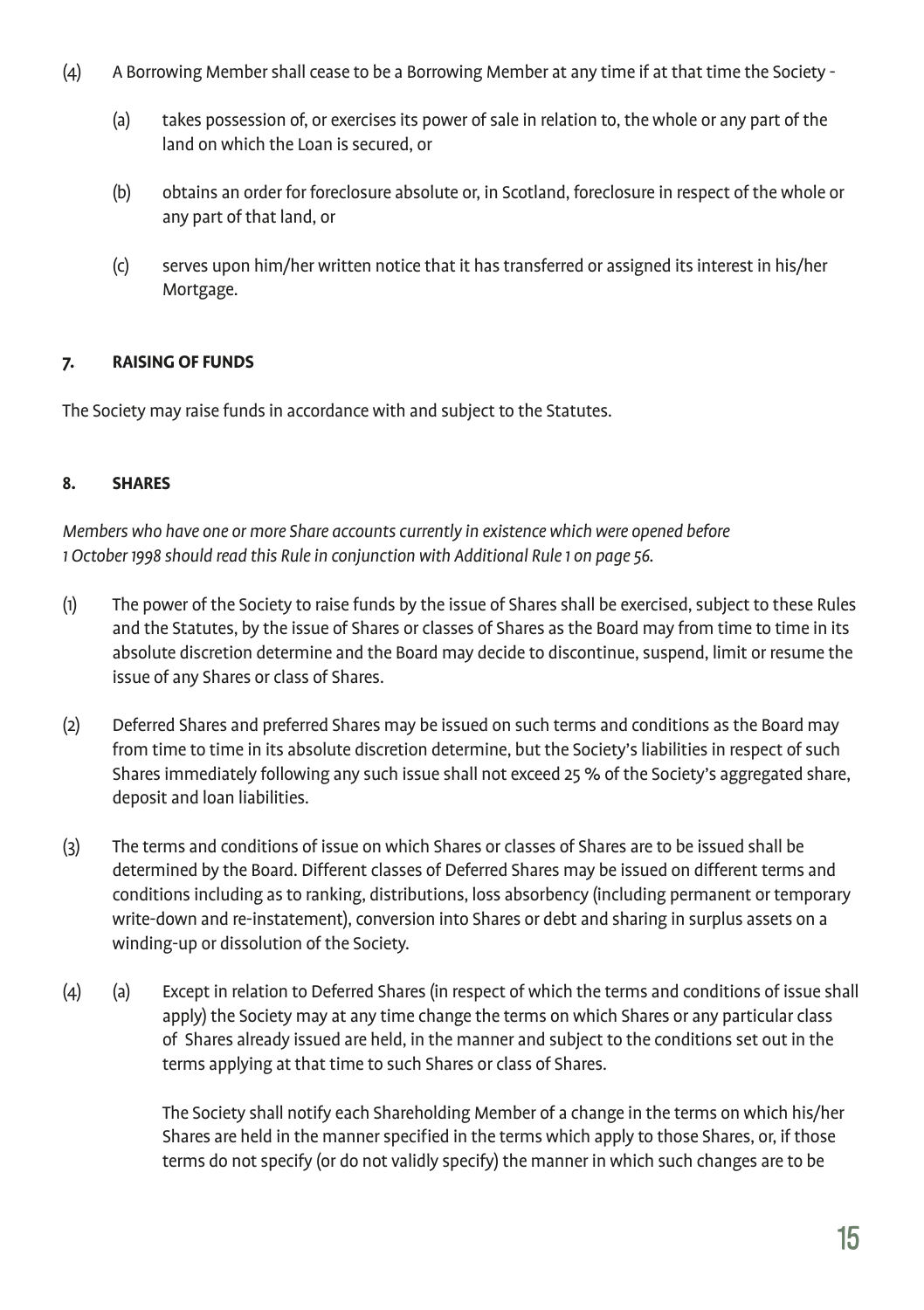notified, then by giving personal notice of the change to the Shareholding Member not less than two months before the date on which the change is to take effect.

- (b) An accidental omission to give notice under (a) above shall not affect the validity of the alteration.
- (5) Except in relation to Deferred Shares, in respect of which the terms and conditions of issue shall apply, of it appears to the Society that any Shareholding Member is suffering from mental disorder or is through mental infirmity arising from disease or age incapable of managing his/her affairs, any Person appearing to the Society to have the care of such Shareholding Member or the management of his/her affairs may, with its consent, withdraw the whole or any part of the amount standing to the credit of that Shareholding Member's account but this will be subject to the terms and conditions applying to any Share.
- (6) A Shareholding Member may transfer his Deferred Shares to any Person and no fee shall be charged in respect of a transfer of a Deferred Share. Subject to paragraph (7) below, a Shareholding Member may transfer all or any of his/her Deferred Shares in any manner which is permitted by the terms and conditions of issue and is from time to time approved by the Board.

A fully-paid Deferred Share shall be free from all liens in respect of liabilities to the Society.

(7) The Board shall have power to implement any procedures as it thinks fit for the transfer of Deferred Shares and for the regulation of those procedures and to permit Deferred Shares to be transferred other than by a written instrument. Nothing in these Rules shall require a Deferred Share to be transferred by a written instrument if the Board has resolved that no such instrument be required.

#### **9. DEPOSITS WITH AND LOANS TO THE SOCIETY**

*Any Person who made a deposit with or loan to the Society before 1 October 1998 should read this Rule in conjunction with Additional Rule 2 on page 59.*

- (1) The power of the Society to borrow money from any Person on deposit or by way of loan may be exercised, subject to these Rules and the Statutes, by the receipt of deposits or loans or classes of deposits or loans as the Board may in its absolute discretion from time to time determine.
- (2) The Society shall have power to determine the terms on which deposits or loans or classes of deposits or loans are to be received and the Board may determine the rates of interest or bonus (if any) to be paid on deposits or loans or on classes of deposits or loans, and the conditions subject to which the same shall be payable.
- (3) The Society may give such security upon any of its assets for any deposits or loans as the Board may from time to time consider expedient.
- (4) Except where the Board requires otherwise, the receipt of a deposit taken by the Society in accordance with the Statutes shall be, insofar as it is permissible by the Statutes to do so, on terms that Rule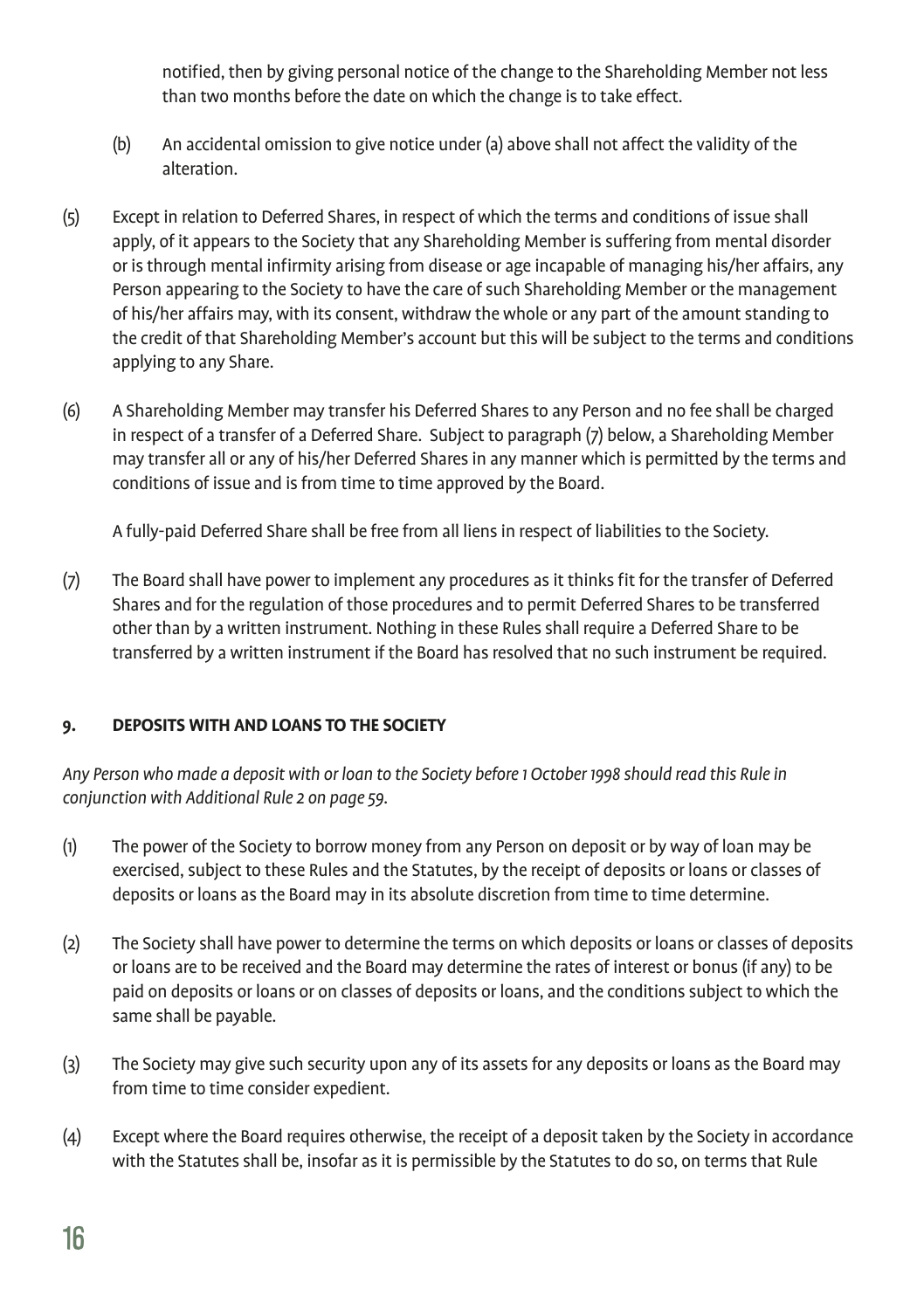$4(4)$  to (7), Rule 5, Rule 6(1) to (3), Rule 8(4) and (5), Rule 12(5) and Rule 46 apply (with any necessary consequential amendments being made) to a depositor and a deposit as those Rules apply to a Shareholding Member (other than a holder of Deferred Shares) and a Share (other than a Deferred Share).

#### **10. LENDING**

*Members who received an advance or other Loan from the Society before 1 October 1998 should read this Rule in conjunction with Additional Rule 3 on page 60.*

The Society may lend money, with or without security, upon such terms and conditions as the Board may determine from time to time, subject to the Statutes, the Memorandum and these Rules, and may suspend, reduce or waive any repayment of principal, or the payment of interest, or other payment on such terms and from such date (whether then already past or not) as the Society may think proper.

#### **11. REPAYMENT OF MONEY OWED TO THE SOCIETY**

*Members who received an advance or other Loan from the Society before 1 October 1998 should read this Rule in conjunction with Additional Rule 4 on page 62.*

If a Person wishes to repay the whole or any part -

- (a) of a Mortgage Debt, or
- (b) of any sum owing,

before the time agreed, he/she may do so in accordance with the terms on which the money was lent and in the case of a repayment in full he/she shall pay to the Society the Mortgage Debt and all sums owing under the terms of the mortgage.

#### **12. DIRECTION AND MANAGEMENT**

- (1) The business of the Society and any business that the Society proposes to carry on shall be under the direction of a Board of Directors consisting of not more than 9 nor (subject to the provisions of Rule 25(6)) less than 5 Members and the Board may from time to time resolve the number who together shall constitute the Board within these limitations.
- (2) The Board may exercise all those powers of the Society that are not, by the Statutes or by these Rules, required to be exercised by the Society in general meeting.
- (3) No Rule or alteration to a Rule made by the Society in general meeting shall invalidate any act of the Board prior to the date on which the Rule or alteration takes effect that would have been valid if that Rule or alteration had not been made.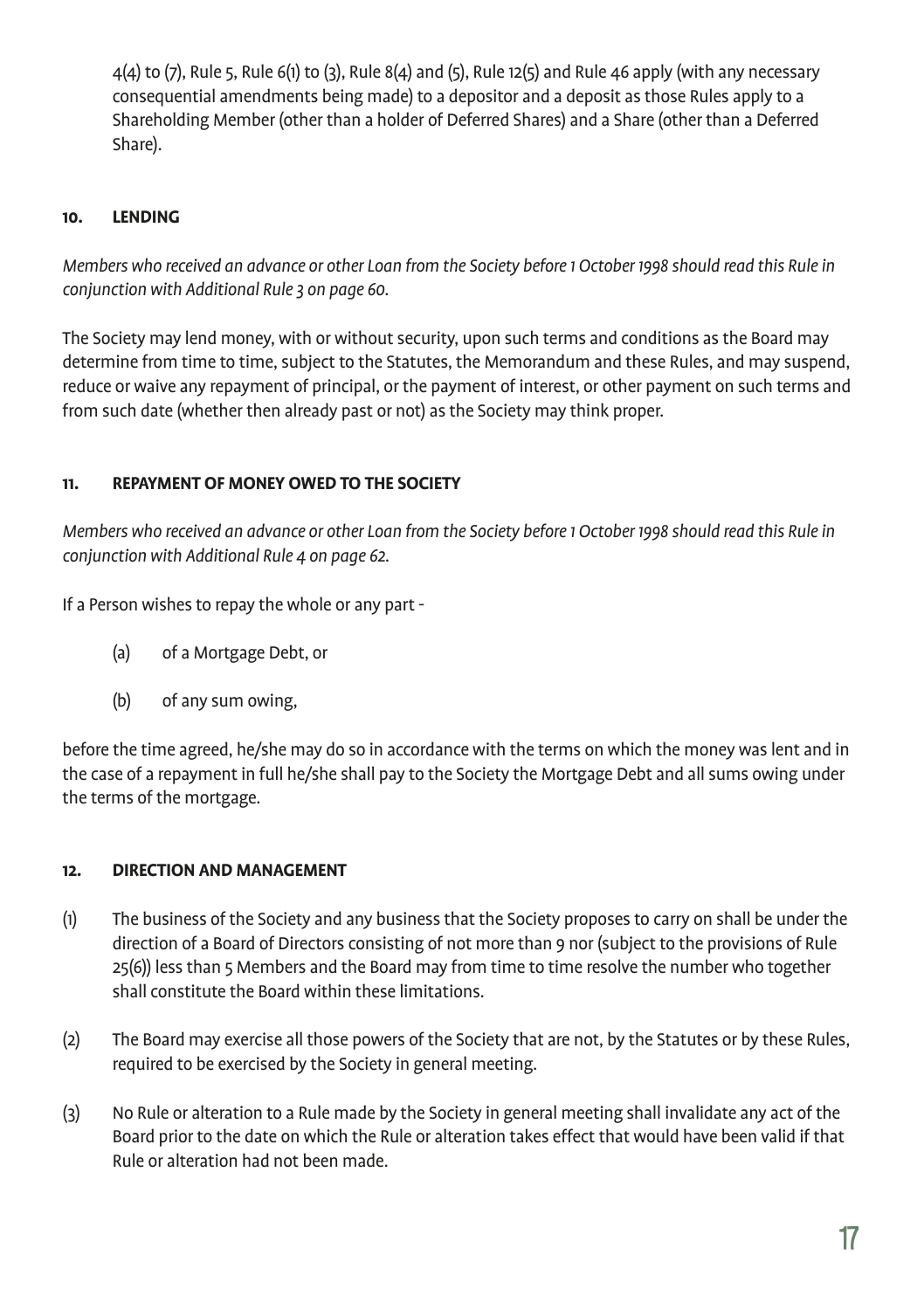- (4) Without prejudice to the generality of the foregoing paragraphs (1), (2) and (3), the Board
	- (a) shall ensure the direction and management of all affairs and business of the Society by a sufficient number of Individuals fit and proper to be Directors or other Officers, in their respective positions, with prudence and integrity, in the best interests of the Society, in accordance with the Statutes, the Memorandum and these Rules,
	- (b) may appoint, and terminate the appointment of, any Members of the Society as members of a local board with such powers, duties, discretions and authorities as the Board may at any time delegate to that board but so that
		- (i) each Director shall be a member ex-officio of any such local board but no Director shall receive any remuneration by reason of his/her being an ex-officio member of such local board,
		- (ii) two members of a local board shall form a quorum, and
		- (iii) no Member shall be eligible for appointment to, or continue as a member of, any local board unless he/she shall have a Shareholding in his/her own right of not less than £500,
	- (c) may, without prejudice to the generality of the foregoing sub-paragraph (b) (i), remunerate out of the funds of the Society, and pay the reasonable expenses and any professional and other fees of, the members of any local board,
	- (d) may pay out of the funds of the Society the expenses of the Society and such sums as the Board may deem necessary or expedient to be paid in the interests of the Society, but no Director (other than a holder of any executive office) shall receive any payment save as is authorised by these Rules,
	- (e) may make, vary or revoke regulations for the conduct of its meetings and all affairs and business of the Society, provided that the same are not inconsistent with the Statutes, the Memorandum and these Rules,
	- (f) may authorise the use of all forms, instruments and other documents that it may deem necessary for the proper conduct of the business of the Society,
	- (g) may delegate any of its powers, duties, discretions and authorities relating to the business of the Society to -
		- (i) one or more Directors
		- (ii) committees consisting of such Director or Directors, other Officer or Officers and/or employee or employees as it thinks fit
		- (iii) one or more Officers or employees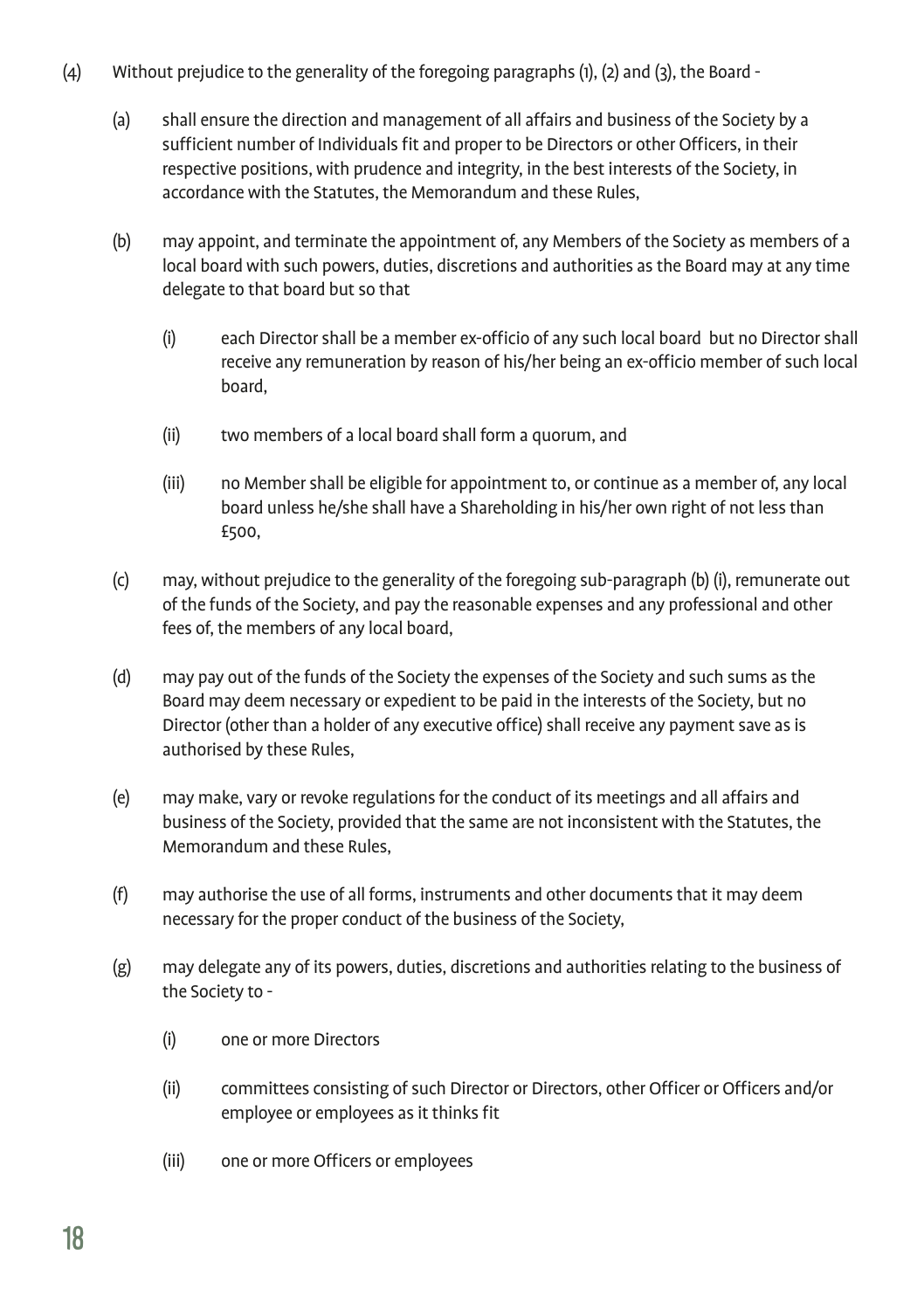provided that where the powers of the Board are delegated to a committee pursuant to (ii) above, the Board may make, vary or revoke without notice regulations for the membership of the committee and the conduct of its meetings (including but not limited to the quorum).

 The Board may also, by power of attorney or otherwise, appoint a Person or Persons to be the agent of the Society and may delegate to such Person or Persons any of its powers, duties, authorities or discretions for such purposes, for such time and on such terms and conditions, including as to remuneration) as it thinks fit. The Board may grant the power to sub-delegate and may retain or exclude the right of the Board to exercise the delegated powers, duties, authorities or discretions collaterally with the agent. The Board may at any time revoke or alter the terms and conditions of the appointment or delegation.

- (5) The Board may demand payment or reimbursement from any Person in respect of any cost, expense or liability that the Society may incur directly resulting from any act, default or neglect of such Person, or the carrying out of tasks considered by the Board to be outside the normal servicing of that Person's account.
- (6) The Board may determine and from time to time publish the policy of the Society in relation to the Periodic Distributions on any Core Capital Deferred Shares, which may include an expectation of future Periodic Distributions having regard to the ongoing profitability and long term viability of the Society, the need for the Society to ensure that it has adequate capital resources and such other factors as the Board considers appropriate. The policy must provide that any such expectation (if given) is indicative only and not legally binding on the Society and that Periodic Distributions may be paid at the absolute discretion of the Board. Periodic Distributions may be paid either out of profits made by the Society in the relevant Financial Year or, subject to applicable law and regulation, out of the reserves of the Society available for distribution.

#### **13. ELIGIBILITY AND ELECTION OF DIRECTORS**

- (1) No Individual shall be elected or appointed as a Director unless
	- (a) his/her election or appointment complies with any binding requirement of the Statutes regarding the age of a Director at the time his/her election or appointment takes effect,
	- (b) he/she is qualified under Rule 14 at the date of his election or, in the case of appointment under Rule 25, the date of his/her appointment,
	- (c) he/she is not a minor,
	- (d) such Individual maintains in his/her own right a Shareholding with the Society of an amount not less than £500, and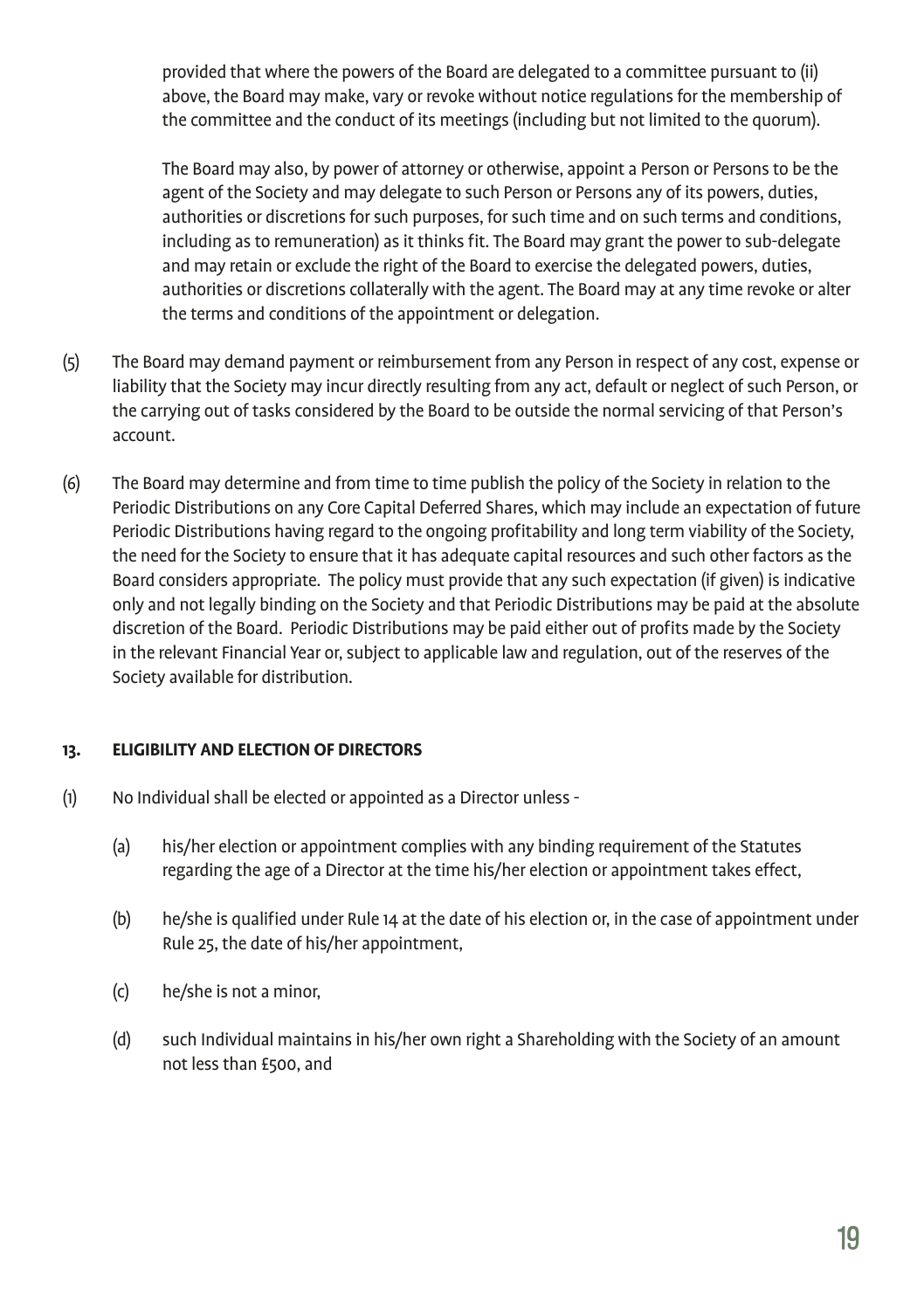- (e) (except in the case of appointment under Rule 25, or nomination under paragraph (12) below, or where a Director retires under Rule 26), a nomination form in the form required by the Society, signed by not less than 25 Members who comply with the requirements of paragraph (4) below and addressed to the Secretary, has been delivered at the Principal Office. A nomination may be made at any time but, if made after the end of the Financial Year preceding the Annual General Meeting at which the vacancy in respect of which he/she is nominated is to be filled, the nomination shall be carried forward (unless the candidate otherwise requires) as a nomination for the next election of Directors at the next Annual General Meeting.
- (2) The nomination form shall contain the full name, address, age and occupation of the Individual nominated, and his/her consent to be so nominated. The nomination form shall also:
	- (a) give the full names and addresses of the Members proposing the Individual's nomination, and
	- (b) identify, in relation to each such Member, a share or mortgage account, or a holding of Deferred Shares, which will evidence the fact that the Member fulfils the condition set out in paragraph 4(a) below, and one or other of the conditions set out in paragraph 4(b) below.

If the Board wishes to object to a nomination form by virtue of any of the requirements of this Rule 13(2) not being met, it must do so within 14 days of the form being delivered to the Principal Office under Rule 13(1)(e).

- (3) In exercise of its duties pursuant to Rule 12(4)(a), the Board may require any Individual nominated for election as a Director to supply in writing in such form as the Board may specify, evidence as to his/her qualifications, financial and managerial experience, creditworthiness, competence and character and to complete in draft any form or questionnaire that, if elected, he/she would be required to submit to any regulatory authority in accordance with the Statutes.
- (4) The requirements with which a Member must comply in order to be eligible to nominate an Individual as a Director are as follows -
	- (a) he/she must have been a Member for not less than 2 years before the date of nomination, and
	- (b) either
		- (i) if he/she claims eligibility as a Shareholding Member, he/she must hold at that date Shares to the value of not less than £200, or
		- (ii) if he/she claims eligibility as a Borrowing Member, he/she must owe at that date a Mortgage Debt of an amount not less than £200, and, at all times during that period of 2 years, he/she must have been such a Shareholding Member or such a Borrowing Member, and
	- (c) he/she must not be a minor at that date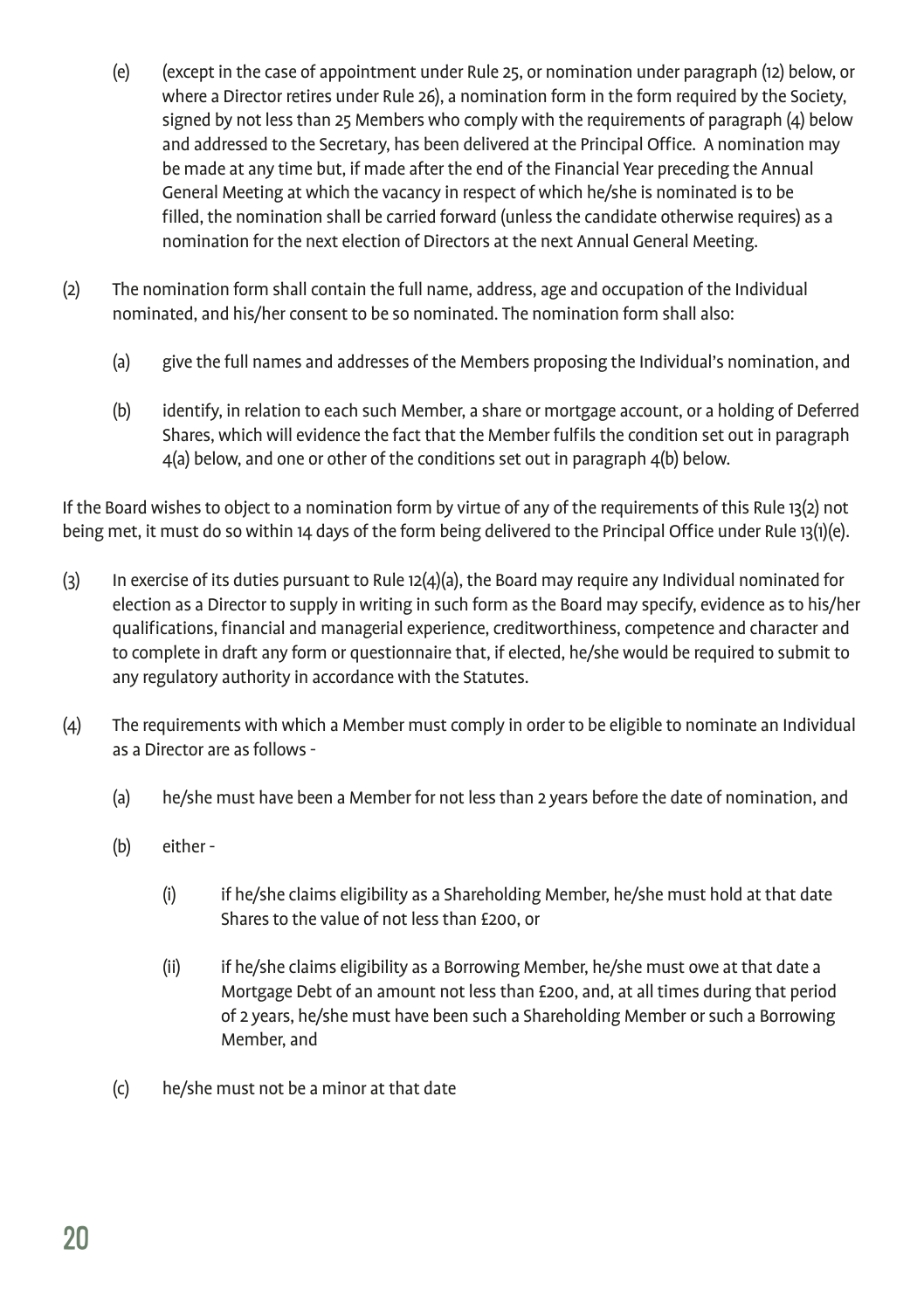and for the purposes of paragraph (4)(a) above, the holder of a Deferred Share shall be treated as being a Member from the date on which such Member's name is entered in the Deferred Shares Register as the holder of that Deferred Share.

- (5) An Individual duly nominated for election as a Director shall deposit £500 with the Society not later than one week after the end of the Financial Year referred to in paragraph (1)(e) above, and an Individual so nominated who fails to lodge the required deposit money with the Society within the time required by this paragraph shall not be eligible for election.
- (6) An Individual duly nominated for election as a Director may furnish the Society with an election address or a revised election address and the Society shall be under a duty to send a copy of the address or revised address to each Member entitled to vote in the election if -
	- (a) the address or revised address does not exceed 500 words,
	- (b) the Society is furnished with the address or revised address before the end of the Financial Year referred to in paragraph (1)(e) above,
	- (c) publicity for the address or revised address is not likely to diminish substantially the confidence in the Society of investing members of the public,
	- (d) the right conferred by this paragraph on the Individual seeking election is not being abused to seek needless publicity for defamatory matter or for frivolous or vexatious purposes, and
	- (e) the address or revised address relates directly to the affairs of the Society.

and the Regulator shall hear and determine any dispute arising from sub-paragraph (c) above.

- (7) Any Individual nominated for election as a Director may withdraw his name only by delivering a written notice of his/her withdrawal addressed to the Secretary at the Principal Office not later than 28 days after the end of the Financial Year during which his/her nomination was delivered at the Principal Office. In the event of such withdrawal the Board shall decide within one month after the date on which the Society received notice of his/her withdrawal whether all or any part of any deposit lodged by that person under paragraph (5) above shall be forfeited or returned to him/her.
- (8) Elections of Directors shall be conducted either on a poll taken at the Annual General Meeting, or if the Board so determines, by postal ballot or electronic ballot (conducted in accordance with Rule 39) of the Members conducted during that part of the Financial Year which precedes the date of the Annual General Meeting. If an election is conducted by postal ballot or electronic ballot the following provisions of this Rule shall apply to the ballot by making any necessary consequential amendments.

 Where Directors are to be elected at the Annual General Meeting, a form for the appointment of a proxy shall be sent to each person entitled to notice of the meeting. Subject to paragraph 10(c) below, the vacancies shall be filled by those candidates obtaining the most votes in their favour. The Persons entitled to vote in an election of Directors are those Members who, on the voting date, are entitled to vote on an Ordinary Resolution.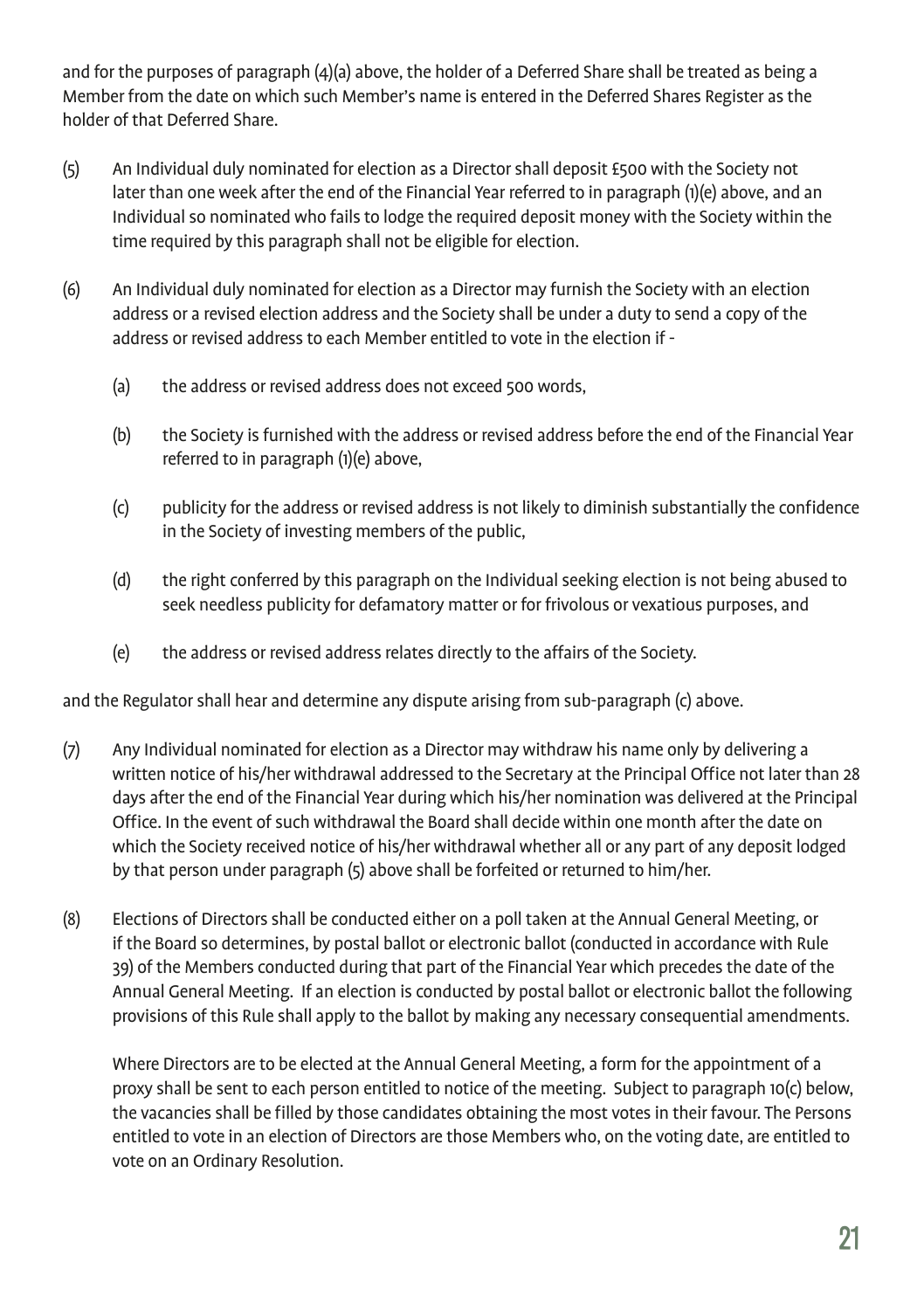The following provisions of this Rule shall apply to the poll -

- (a) the voting papers shall include the number of vacancies on the Board, the full names of all the candidates and any declarations required by the Statutes,
- (b) subject to paragraph (a) above, the Board shall prescribe or approve the form of the voting paper and may include such other declarations and denoting of retiring Directors as it thinks fit,
- (c) the voting shall be effected by the placing of an X after the names of the candidates for whom the votes are to be cast,
- (d) the voting paper shall be void if a Member votes for more candidates than there are vacancies to be filled.
- (9) If on the election of Directors there are more candidates than vacancies to be filled by the election, each Member entitled to vote in the election -
	- (a) shall have one vote in respect of every vacancy, but
	- (b) cannot be required to cast all or any of his/her votes.
- (10) If on the election of Directors there are not more candidates than vacancies to be filled by the election -
	- (a) each Member entitled to vote in the election shall have one vote in respect of every candidate, but cannot be required to cast all or any of his/her votes,
	- (b) each vote shall be capable of being cast either for or against the candidate concerned, and
	- (c) a candidate shall be elected if, and only if, more votes are cast for him/her than against him.
- (11) Within 14 days after the date of the election the Society shall return to an Individual who
	- (a) has been nominated for election as a Director, but
	- (b) has not been elected,

 the deposit money lodged by him/her under paragraph (5) above if, but only if, he/she secured not less than -

(i) 5 per cent of the total number of votes cast for all the candidates in the election, or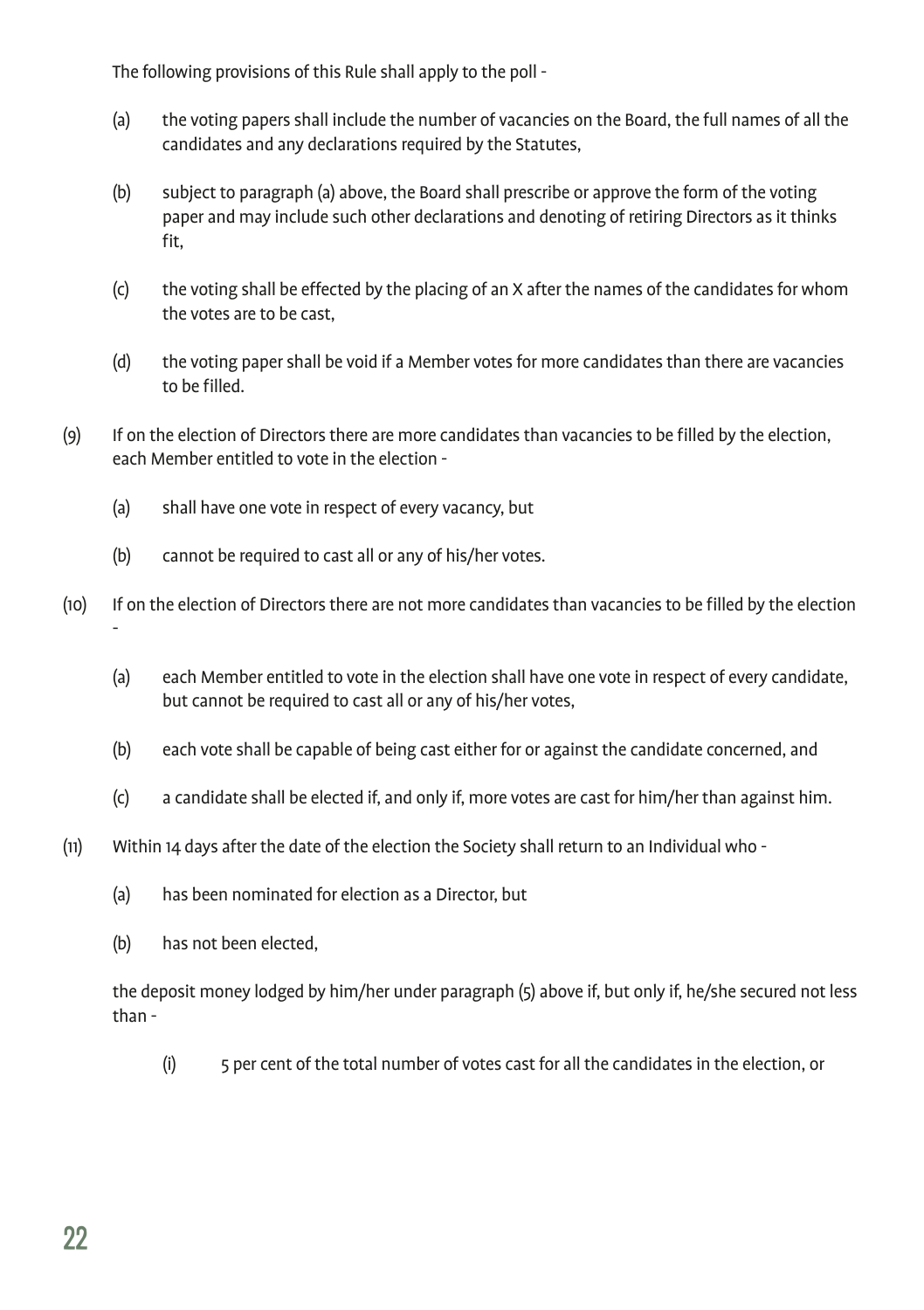(ii) 20 per cent of the number of votes cast for the candidate who has been elected with the smallest number of votes,

 whichever is the smaller, and the Society shall also return within a like period to a Member who has been nominated for election as a Director, and who has been elected as such, the deposit money so lodged by him/her.

- (12) If a vacancy arises on the Board after the last day of the Financial Year and before the conclusion of the Annual General Meeting held in the succeeding Financial Year for any reason including the death, disqualification or resignation of any retiring Director who was seeking re-election the Board may either -
	- (a) without giving notice under Rule 32 substitute in that Director's place some other Member who has filled the vacancy under Rule 25 and who is at the date of that meeting -
		- (i) of an age such that no breach occurs of any binding requirement of the Statutes regarding the age of a Director, and
		- (ii) not a minor, and
		- (iii) qualified under Rule 14

 to take the place of such retiring Director as a candidate for election and such Member shall be deemed to be a retiring Director, or

(b) reduce the number of vacancies to be filled at the Annual General Meeting by one in respect of each such event and any remaining vacancy on the Board shall be and become a vacancy which the Directors have power to fill under Rule 25.

#### **14. QUALIFICATION OF DIRECTORS**

The qualification of a Director shall be that he/she holds in his/her own right a Shareholding to the value of not less than £500.

#### **15. APPOINTMENT OF CHAIR AND VICE-CHAIR**

- (1) At its first meeting after every Annual General Meeting the Board shall elect from its number a Chair and a Vice-Chair who shall, subject to paragraph (3) below, hold office until the commencement of the first meeting of the Board held after the next Annual General Meeting unless either shall cease in the meantime to be a Director or shall resign the office. The Chair shall preside at all meetings of the Board at which he/she is present and in the absence of the Chair the Vice-Chair shall take his/her place.
- (2) If the Chair and the Vice-Chair so elected shall both be absent from a meeting of the Board or shall both decline to act as Chair, the Directors present at that meeting shall elect a Director to be Chair for the purposes of that meeting.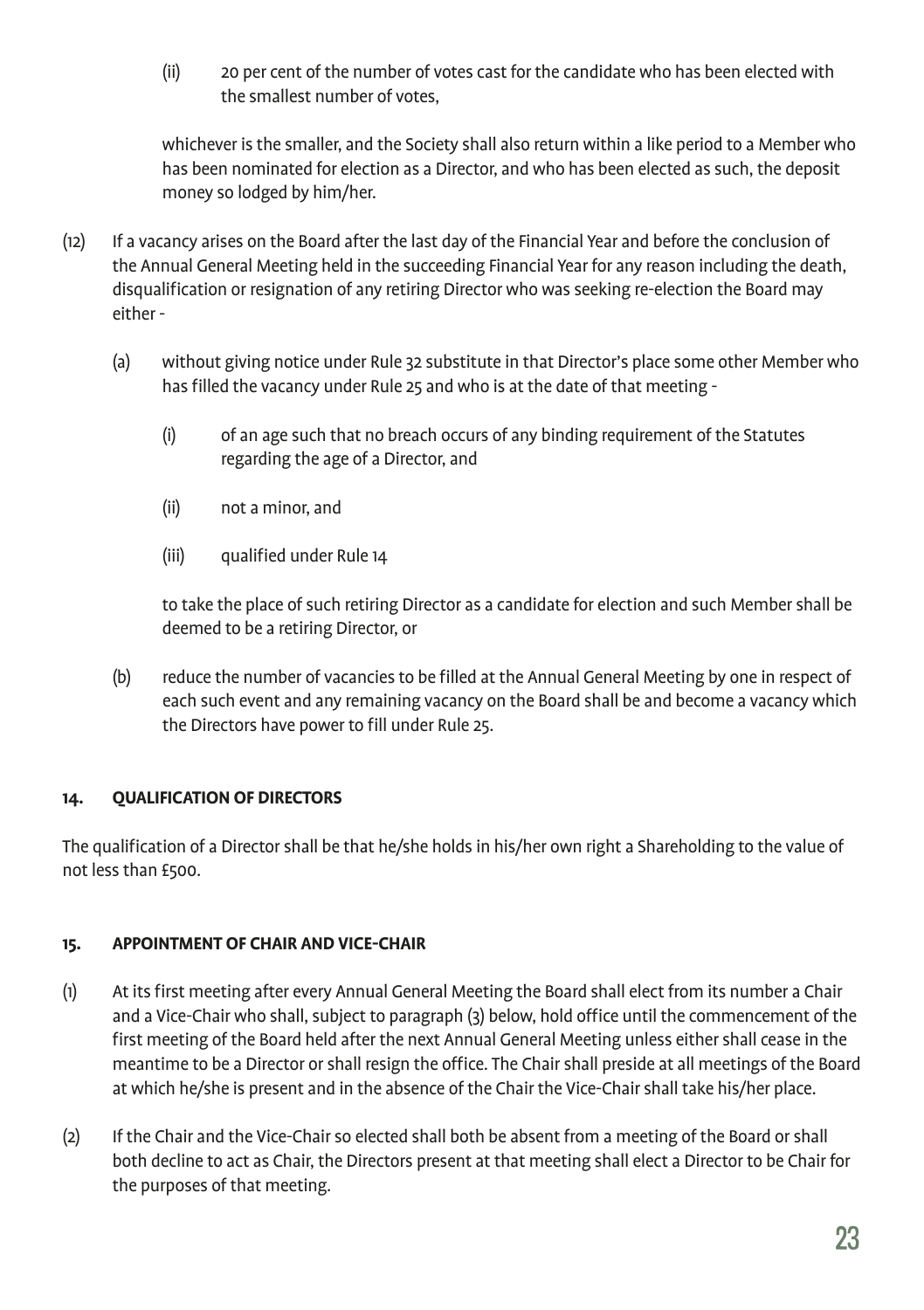- (3) The Board may at any time remove the Chair or the Vice-Chair from office.
- (4) The Board shall fill from its number any casual vacancy (whether or not arising from the exercise of its power under paragraph (3) above) in the office of Chair or Vice-Chair and a Chair or Vice-Chair so elected shall, subject to paragraph (3) above, hold office until the commencement of the first meeting of the Board held after the next Annual General Meeting unless he/she shall cease in the meantime to be a Director or shall resign the office.

#### **16. MEETINGS OF DIRECTORS**

- (1) The Board shall meet for the despatch of business as often as it shall find necessary and 4 Directors present at any Board meeting shall, subject only to the provisions of Rule 25(6), form a quorum.
- (2) Questions arising at a meeting shall be resolved by a majority of votes and, in the case of an equality of votes, the Chair of the meeting shall have a second or casting vote.
- (3) A Director may, and the Secretary at the request of a Director shall, call a meeting of the Board.
- (4) This paragraph applies to any Board meeting, other than one at which it is intended to move a resolution of the kind specified in Rule 24 (2). Where this paragraph applies, notice of a Board meeting shall be deemed to be duly given to a Director if:
	- (a) it is given to him/her personally or by word of mouth; or
	- (b) it is given to him/her by electronic means at an electronic address which he/she has supplied to the Society for the purpose; or
	- (c) it is sent in writing to his/her last known address within the United Kingdom or any other address within the United Kingdom which he/she has supplied to the Society for the purpose.

 It shall not be necessary to give notice of a Board meeting to a Director who is absent from the United Kingdom unless the Director has notified the Society in writing of an address in the United Kingdom or an electronic address at which notice of such meetings is to be given to him/her when he/she is absent from the United Kingdom. A Director may waive the requirement that notice of any Board meeting be given to him/her, either prospectively or retrospectively.

- (5) A notice given under paragraph (4) above shall state the business to be transacted at the meeting.
- (6) Subject to paragraphs (1) to (5) above and the approval of the Chair of the meeting, all or any members of the Board, or any committee of the Board, or any local board, may participate in a meeting of the Board, or that committee, or local board, by means of a conference telephone or any other communications equipment which allows all Individuals participating in the meeting to hear, or both see and hear, each other. An Individual so participating shall be deemed to be present in person at the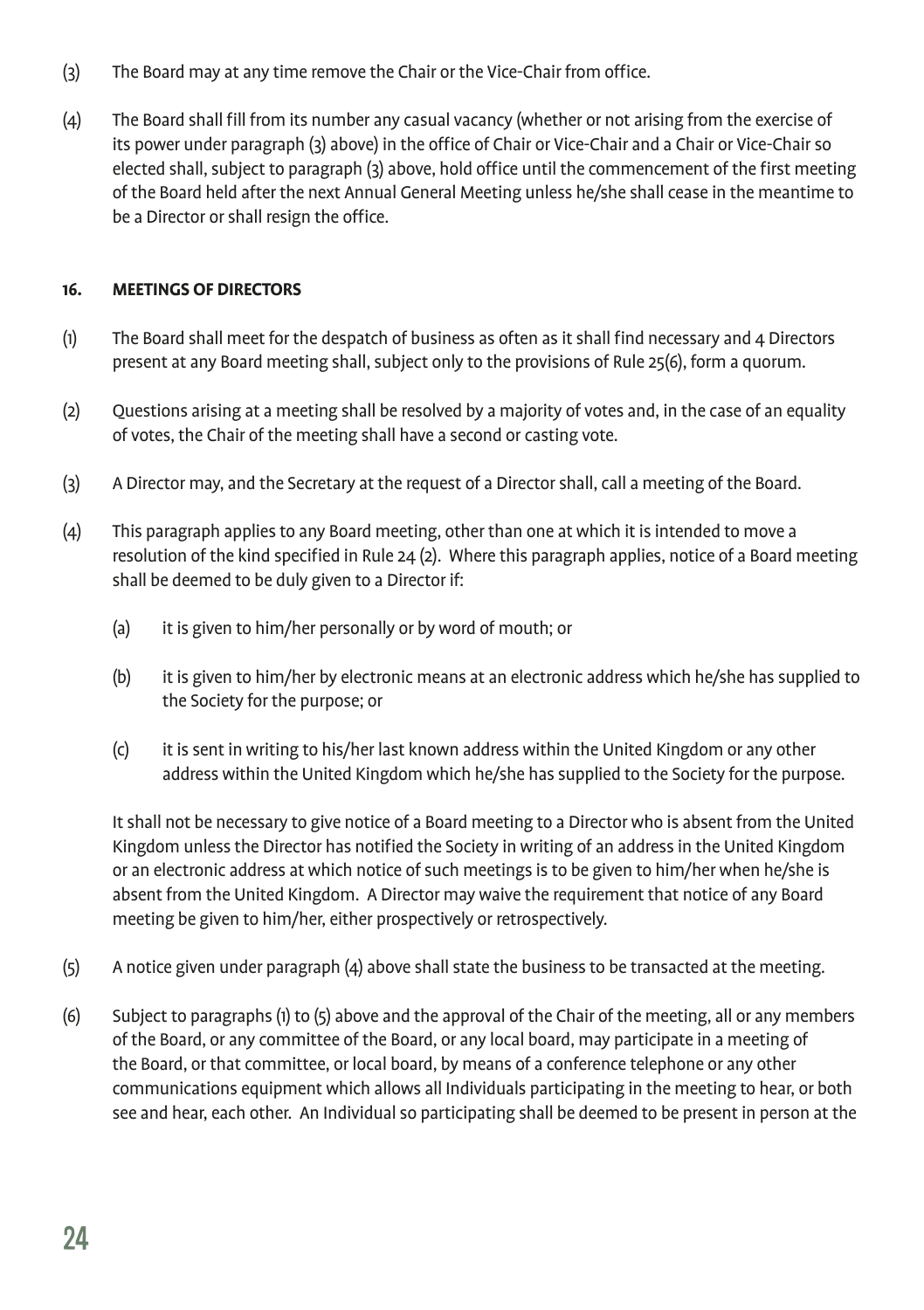meeting and shall be entitled to vote or be counted in a quorum accordingly. Such a meeting shall be deemed to take place where the largest group is assembled or, if there is no such group, where the Chair of the meeting is present.

#### **17. MINUTES**

The Board shall cause minutes to be taken of all proceedings at all meetings of the Society, of the Board, of any committee and of any local board. Any such minutes of any meeting if purporting to be signed by the chair of that meeting or by the chair of the next succeeding meeting (or in the case of any Annual General Meeting or special general meeting, by the Chair at a Board meeting following the relevant general meeting) shall be conclusive evidence without any further proof of the facts stated in those minutes.

#### **18. VALIDITY OF ACTS**

- (1) All acts done by the Board, or any committee, or any local board, shall be valid even though it might afterwards be discovered that there was some defect in the constitution of the Board, or committee, or local board, or in the election, or re-election, or appointment, of any member of the Board, or committee, or local board, or Individual acting as such. Likewise, such acts shall not be invalidated by reason of the fact that any Individual acting in such capacity was disqualified from holding office, or was not entitled to vote.
- (2) A resolution in writing signed by all the members of the Board or of a committee of Directors or any local board shall be as valid and effectual as if it had been passed at a meeting of the Board or (as the case may be) a committee of Directors or any local board duly convened, constituted and held and may consist of several documents (which may be or include Electronic Communications) in a like form each signed by one or more Directors or (as the case may be) members of the local board.

#### **19. REMUNERATION AND EXPENSES OF DIRECTORS**

- (1) The annual remuneration of the Directors as members of the Board (exclusive of any remuneration paid in respect of executive duties) shall be paid at a rate to be determined by the Board from time to time but not exceeding 10 pence per one hundred pounds of total assets of the Society as at the first day of the Financial Year in which payment is made. This remuneration shall be divisible among the Directors in such proportion as may be agreed among them by a majority decision and, in default of agreement, in equal shares.
- (2) In addition to such remuneration, any Director may be paid such reasonable travelling, accommodation and other expenses as he/she might incur while attending Society business with the approval of the Board. He/She may also, by resolution of the Board, be paid for professional or other work done by him/her on behalf of the Society in addition to his/her usual services as a Director.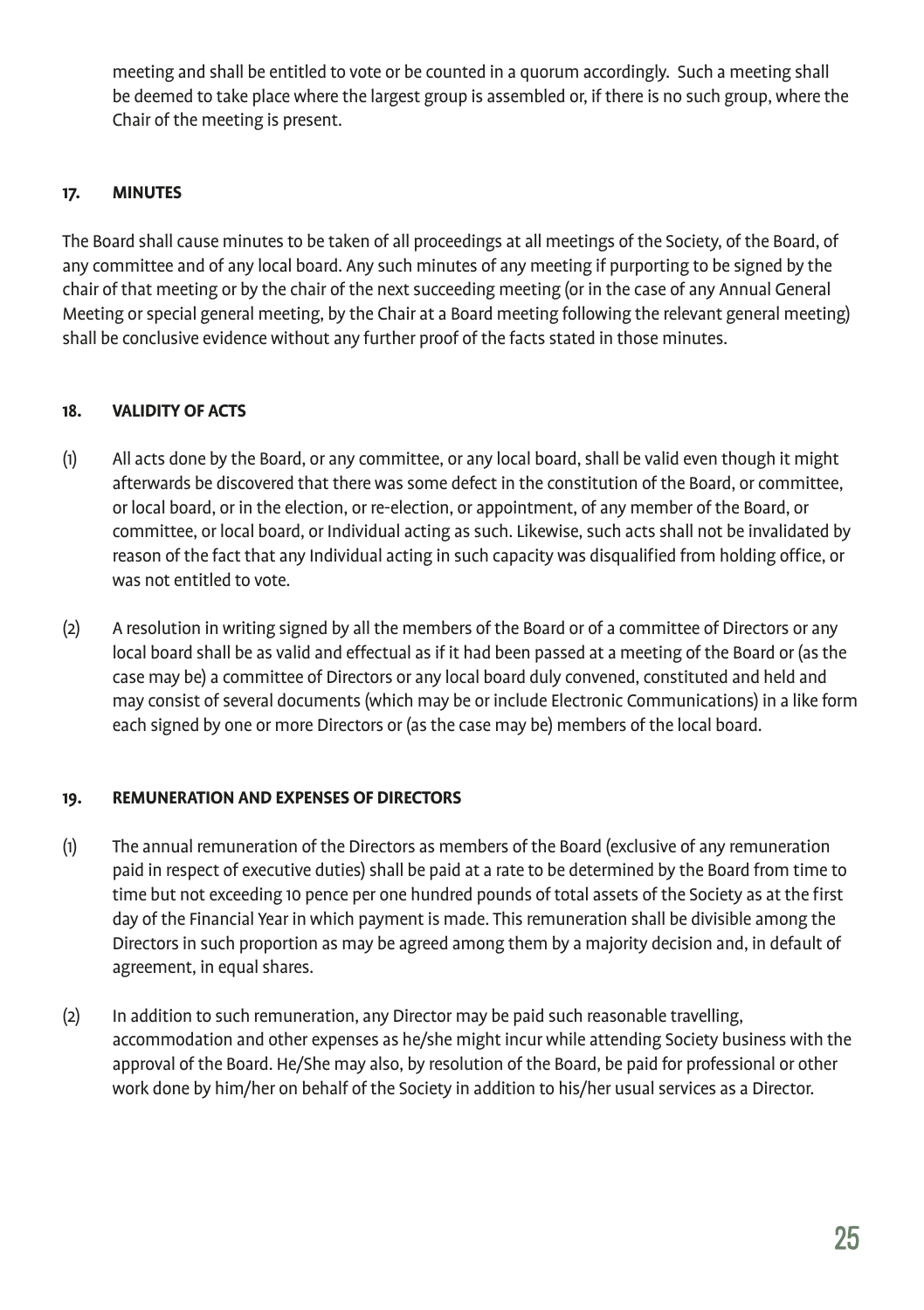#### **20. OFFICES OF PROFIT**

- (1) A Director may hold any office or place of profit with the Society (other than the office of auditor or valuer) simultaneously with his/her office of Director and may be appointed by the Board to an office or place of profit with any body corporate in which the Society is, or will be, interested.
- (2) A Director so appointed to an office or place of profit with a body corporate in accordance with paragraph (1) above shall disclose to the Board any benefit he/she derives from any such office or place in the Financial Year in which it is received.
- (3) A Director, notwithstanding his/her interest, may be counted in the quorum present at any meeting at which he/she or any other Director is appointed to hold any office or place of profit with the Society or with any body corporate in which the Society is, or will be, interested or at which the terms of any such appointment are arranged. He/She may vote on any such appointment or arrangement other than his/her own appointment or the arrangement of the terms of that appointment.

#### **21. INTEREST IN CONTRACTS**

- (1) Subject to a Director's complying with the provisions for the time being of the Statutes that
	- (a) require him/her to declare to the Board any direct or indirect interest he/she might have, or be treated as having in any contract to which the Society is a party,
	- (b) prohibit particular contracts,
	- (c) require a contract to be approved by a resolution of a general meeting, or
	- (d) require him/her to furnish to the Society particulars of any related business.

he/she may enter into or be interested, whether directly or indirectly, in contracts with the Society and shall not be disqualified from office as a result of his/her interest, nor shall he/she be liable to account to the Society for any profit arising out of any such contract to which he/she is a party or in which he/she is interested by reason of his/her being at the same time a Director.

- (2) Except as required by Rules 19(1) and 29(5), no Director may vote as a Director in regard to any contract, or proposal for a contract, in which he/she is interested, whether directly or indirectly, or upon any matter arising out of it. If he/she shall so vote, his/her vote shall not be counted nor shall he/she be reckoned in estimating a quorum when any such contract, or proposal for a contract, is under consideration.
- (3) Notwithstanding anything contained in this Rule, the prohibition contained in the foregoing paragraph (2) may at any time or times be suspended or relaxed to any extent by resolution at a general meeting of the Society.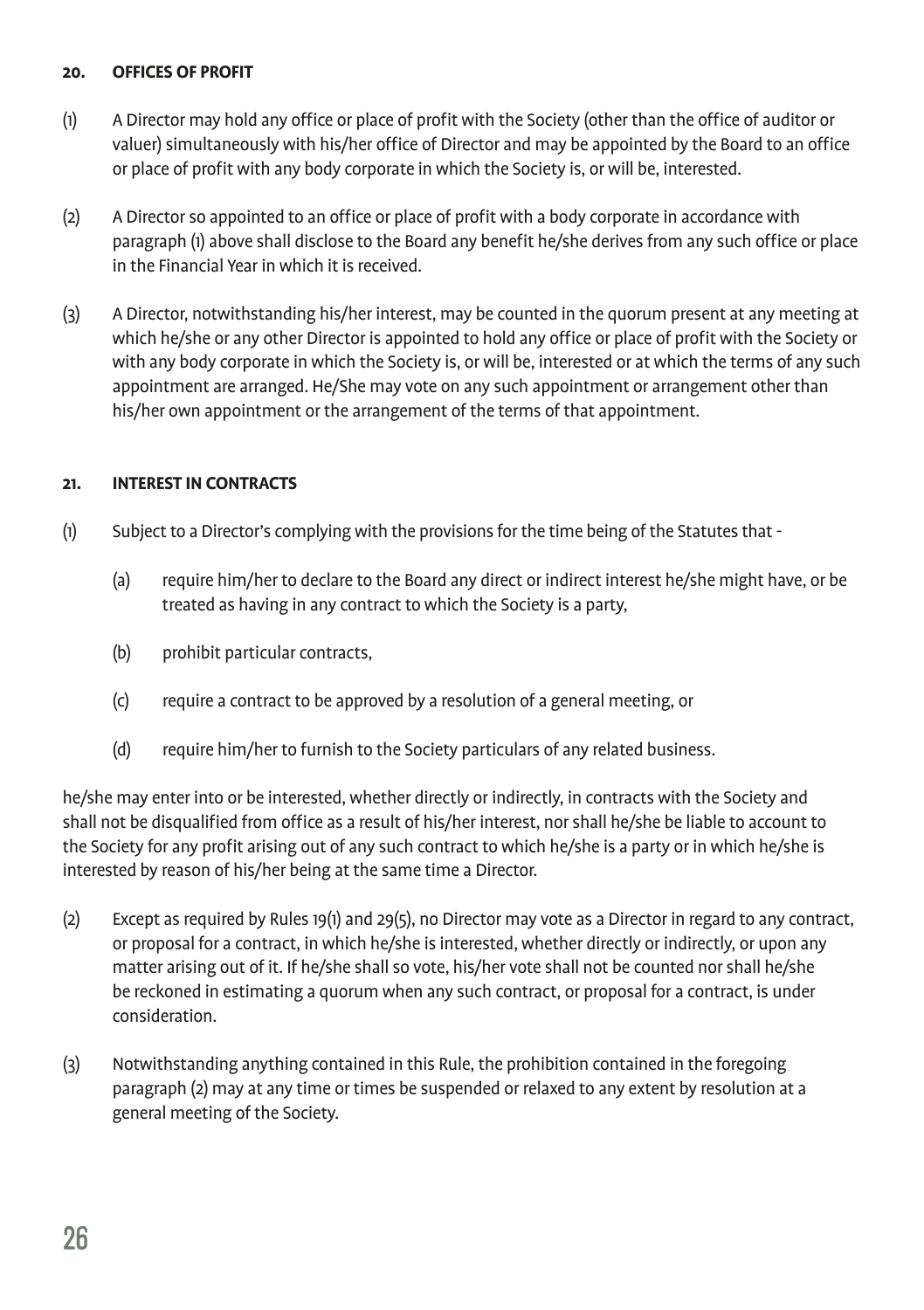(4) In this Rule the term "contract" includes any transaction or arrangement. For the avoidance of doubt, the word "interest" in this Rule does not include any interest a Director may have as a director of a wholly owned connected undertaking of the Society or as a Member.

#### **22. APPOINTMENT OF OFFICERS, EMPLOYEES AND OTHERS**

- (1) The Board shall appoint and may terminate the appointment of the Chief Executive and the Secretary.
- (2) The Board may also
	- (a) appoint and terminate the appointment of a Manager and such employees, advisers, bankers and agents as the Board may at any time determine.
	- (b) appoint under this Rule more than one Individual to any office or place of profit with the exception of the offices of Chief Executive and Secretary,

 and may require from any Person appointed under this Rule such guarantees as in its judgment shall appear necessary.

(3) The powers and duties of Persons appointed under this Rule shall be those given them from time to time by the Board which may pay them such salaries, wages, remunerations, fees, commissions and bonuses (whether or not section 67 of the Building Societies Act 1986 would otherwise apply to such commissions or bonuses but not so as to contravene sub-section (5) of that section), compensation for loss of office or of employment, fees and other remuneration as it may consider desirable.

#### **23. INDEMNITY TO DIRECTORS, OFFICERS AND EMPLOYEES**

- (1) Every Director, every other Officer and every employee of the Society shall be indemnified by the Society against any liability in respect of losses, costs, charges, damages and expenses which might arise from, or in the course of, his/her duties, but not against any such liability as, by virtue of any rule of law or of the Statutes, would attach to him/her in respect of any negligence, default, breach of duty or breach of trust of which he/she might be guilty in relation to the Society. He/She shall, however, be indemnified against any liability incurred by him/her in defending any proceedings whatsoever, whether civil or criminal, arising out of his/her duties in relation to the Society in which judgment is given in his/her favour or in which he/she is acquitted.
- (2) The Society may make arrangements to provide and pay for insurance in respect of any such indemnity or liability as is mentioned in paragraph (1) above.

#### **24. VACATION OF OFFICE AND DISQUALIFICATION**

(1) A Director shall cease to hold office -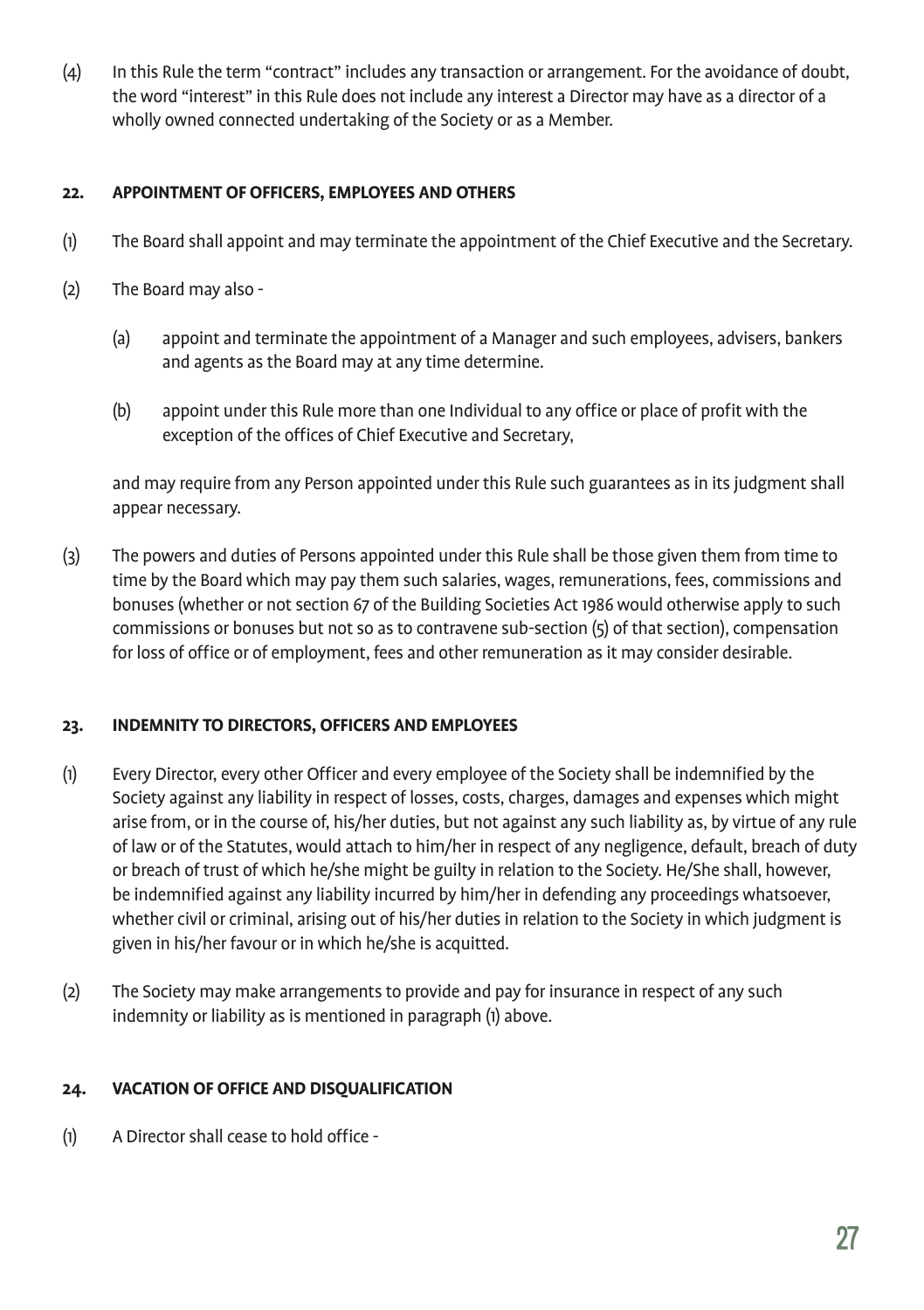- (a) if he/she resigns his/her office by notice in writing to the Secretary on the date specified in the notice or, if none, the date that the notice is received by the Secretary,
- (b) if he/she ceases to hold in his/her own right a Shareholding of not less than £500 as prescribed by Rule 14,
- (c) if he/she takes up a permanent residence outside the United Kingdom,
- (d) if he/she is requested in writing by a majority of his/her co-Directors to resign and a resolution that he/she has vacated office is thereafter passed at a meeting of the Board by a majority of the members of the full Board,
- (e) if for more than six consecutive months he/she absents himself/herself without permission of the Board from meetings of the Board held during that period and the Board passes a resolution that he/she has vacated office,
- (f) if he/she becomes bankrupt or is sequestrated or compounds or makes any arrangement with his/her creditors generally,
- (g) if he/she is, or might be, suffering from mental disorder and either
	- (i) he/she is admitted to hospital in pursuance of an application for admission for treatment under the provisions of the Mental Health Act 1983 or he/she is admitted to hospital under the provisions of the Mental Health (Scotland) Act 1984 or the provisions of the Mental Health (Northern Ireland) Order 1986, or
	- (ii) an order is made by a court having jurisdiction (whether in the United Kingdom or elsewhere) in matters concerning mental disorder for his/her detention or for the appointment of a deputy, curator bonis or other Individual to exercise powers with respect to his/her property or affairs,
- (h) upon a resolution of which notice has been given under Rule 33(2)(a) that he/she shall cease to be a Director passed by a majority of the votes cast on a poll at a general meeting,
- (i) if, whilst a Director of the Society and without the consent of the Board, he/she accepts the office of a director or officer in, or employment by, any other building society or firm which has permission under Part IV of the Financial Services and Markets Act 2000 to accept deposits or enter into regulated mortgage contracts as lender, or any other organisation, company or body deemed by the Board to be in direct competition with the business of the Society,
- (j) if he/she retires at the conclusion of an Annual General Meeting as a result of any binding requirement of the Statutes regarding retirement of a Director by reason of his/her age,
- (k) if he/she becomes prohibited by law from being a Director,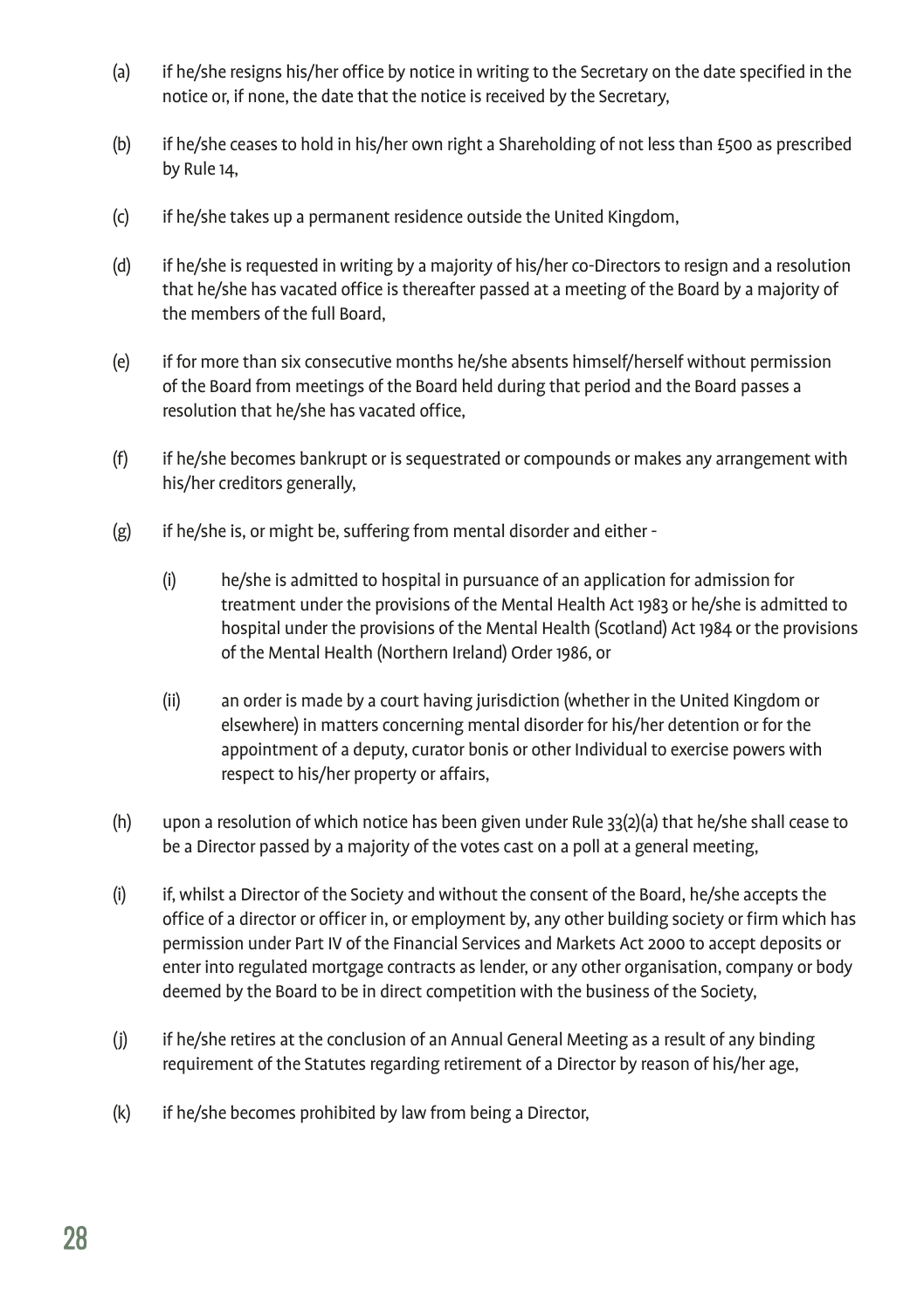- (l) if he/she contravenes Rule 21(1) by knowingly or recklessly failing to declare an interest and the Board passes a resolution that he/she has vacated office,
- (m) if the Board passes a resolution that the Director shall vacate office after either of the following has occurred
	- (i) the Regulator has made it a condition of the Society's continued authorisation that the Director should cease to hold office or has imposed a requirement or made a recommendation that he/she should cease to hold office,
	- (ii) the Director has failed to obtain or maintain any personal authorisation required from the Regulator relevant to the office of Director,
- (n) in the case of a Director who holds executive office, his/her appointment to such office is terminated or expires and the Board resolves that his/her office be vacated.
- (2) The Secretary shall give not less than 14 clear days' notice in writing to all Directors of a meeting of the Board at which it is intended to move a resolution regarding vacation of office by a Director. The notice shall set out the proposed resolution and, if all the requirements of this paragraph are not complied with, the resolution, even if passed, shall be of no effect. The provisions of Rule 46 shall be deemed to apply to any such notice.

#### **25. FILLING OF CASUAL VACANCIES**

- (1) In the case of any vacancy not occasioned by the retirement of any Director by rotation the Board may at any time, and from time to time, appoint an Individual as a Director to fill such vacancy.
- (2) If the Board resolves to increase the number of Directors within the limitations prescribed by Rule 12(1), the Board may appoint an Individual as an additional Director in order to fill any vacancy.
- (3) The Board shall appoint under this Rule only an Individual who
	- (a) appears to it to be fit and proper to be a Director, and
	- (b) is qualified under Rule 13 (as far as that Rule is applicable), and
	- (c) is not an Individual who, having been nominated for election as a Director at any election held within the preceding 12 months, was not elected as a Director.
- (4) A Director appointed under this Rule shall hold office
	- (a) until the conclusion of the Annual General Meeting next following such appointment, or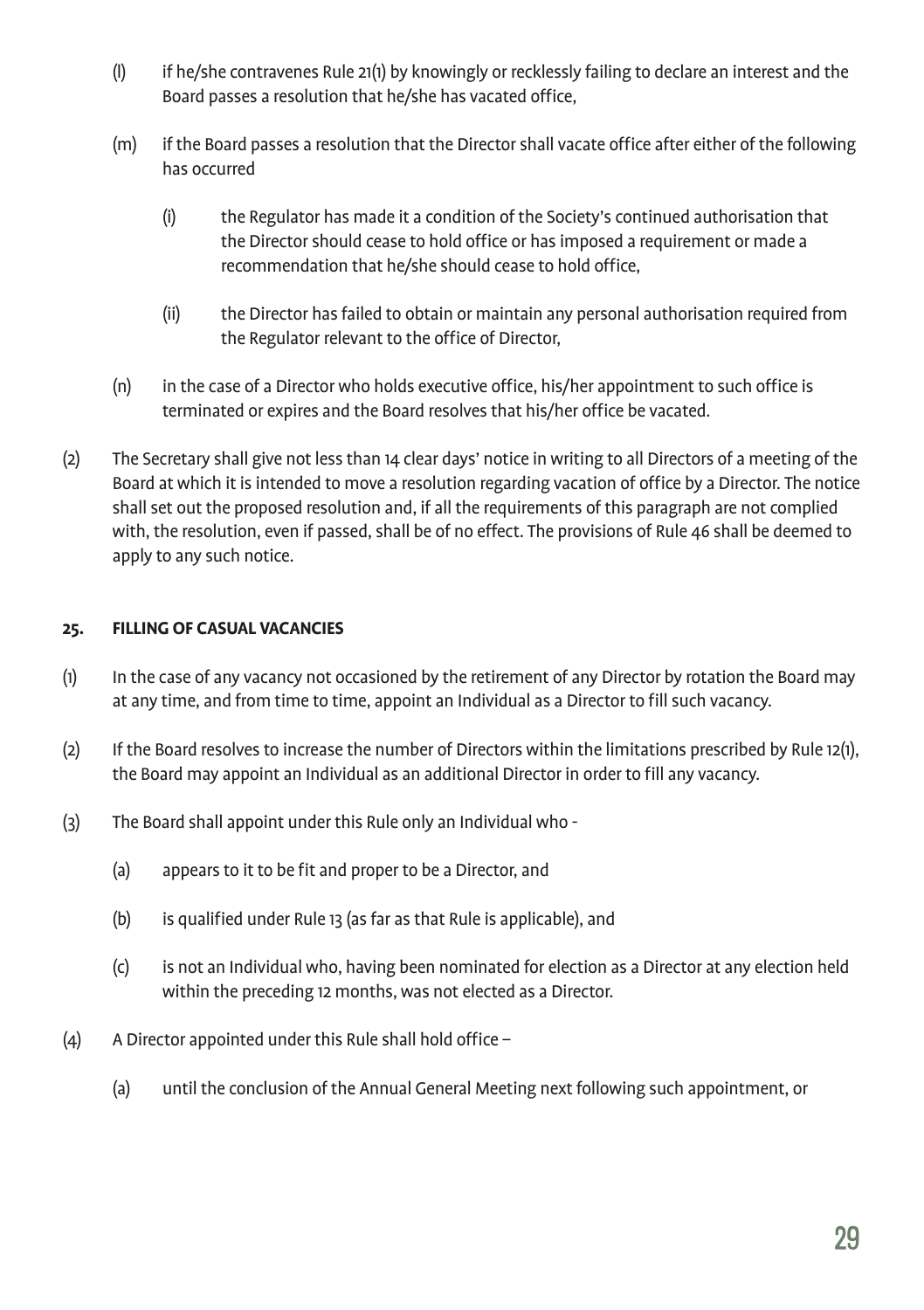- (b) if appointed in exceptional circumstances on a date falling within a period commencing with the beginning of the Financial Year and ending with the Annual General Meeting held in that year, he may (unless otherwise determined by the Board) hold office until –
	- (i) the conclusion of the next Annual General Meeting, or
	- (ii) the expiration of the period of 16 months beginning with the date of his/her appointment,

whichever is the earlier.

- (5) A Director appointed under this Rule and retiring under paragraph (4) above shall be eligible for election without nomination, provided that he/she is qualified under Rule 14 at the date of the Annual General Meeting at which he/she retires and is not ineligible by reason of his/her age on that date.
- (6) Notwithstanding any vacancies on the Board, the remaining Directors may continue to act. If at any time the number of Directors falls below the minimum of 5 prescribed by Rule 12, the Board so constituted, although its members are insufficient to form a quorum, may act by a majority of its members for a maximum period of 6 months but the Chair shall, notwithstanding Rule 16(2), not have a second or casting vote.

#### **26. RETIREMENT BY ROTATION**

- (1) In addition to any Director retiring under Rule 24(1)(j) or 25(4) and any Director choosing to retire and stand for re-election, all of the other Directors who have not been elected or re-elected at either of the last two Annual General Meetings shall retire from office at the Annual General Meeting in each year.
- (2) A Director retiring under this Rule shall be eligible for re-election without nomination provided he/she is qualified under Rule 14 at the date of the Annual General Meeting at which he/she retires and is not ineligible by reason of his/her age on that date and he/she shall retain office until the conclusion of that meeting.

#### **27. RESERVES**

- (1) The Board may set aside to reserve sums whether for particular purposes or otherwise. Subject to the Statutes or regulations made under the Statutes or other applicable regulations, the revenue and reserve funds may be drawn upon for such purposes of the Society as the Board may think fit and in particular for the payment of interest, distributions and bonuses, or any of them, on Shares at such rates and in such manner as the Board may from time to time determine (but subject to the terms and conditions of issue of any Shares and any restrictions contained in these Rules).
- (2) Any Core Capital Deferred Share must be issued on terms that limit the amount of the Periodic Distributions that may be paid on any such Core Capital Deferred Share in respect of any given Financial Year to not more than the applicable Periodic Distributions Cap, in order to protect the reserves of the Society.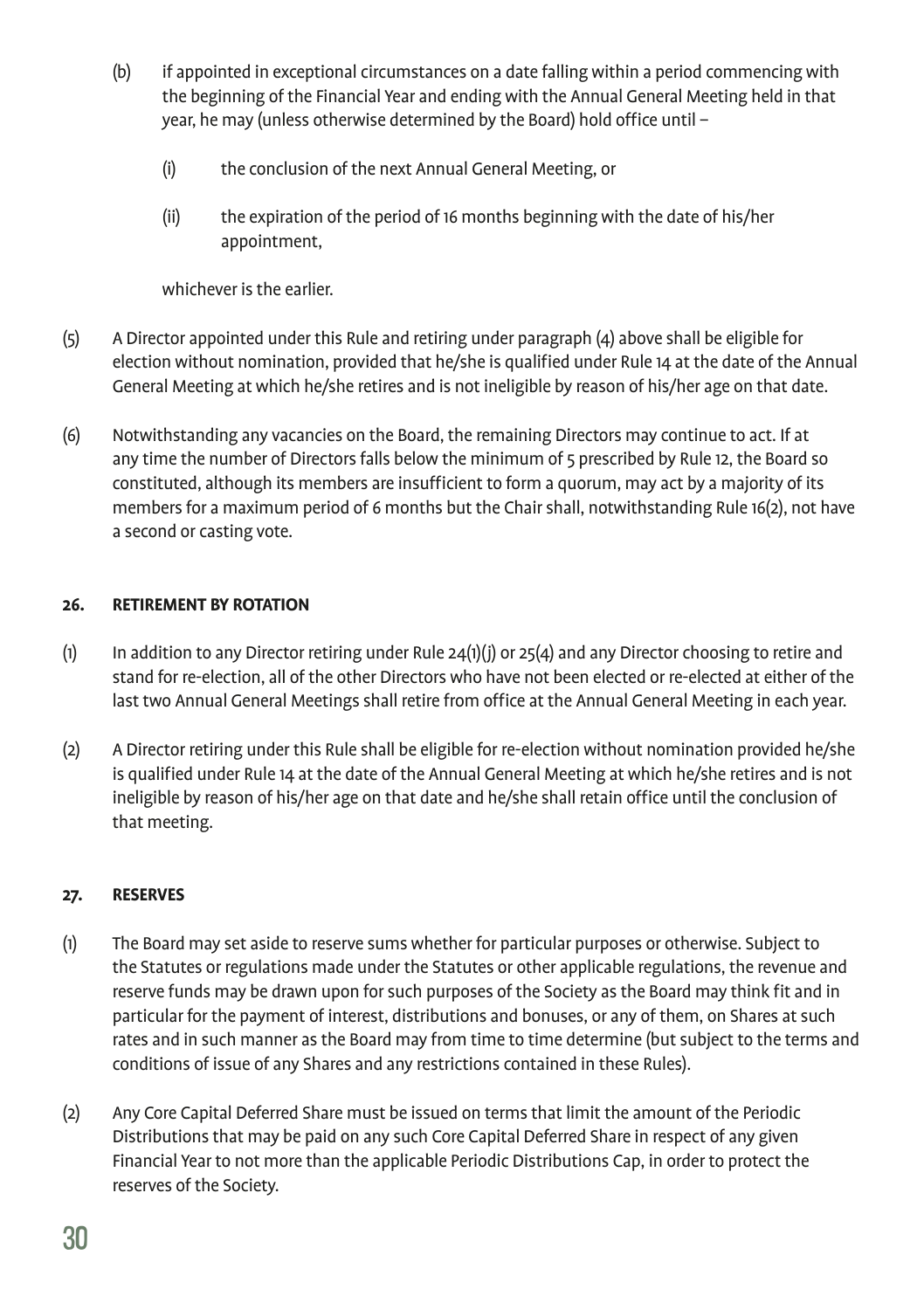#### **28. LOSSES**

- (1) For the purposes of this Rule liabilities and assets shall be determined at the figures at which they are taken into account in a balance sheet of the Society.
- (2) If the accounting records show a loss in respect of any Financial Year, that loss shall be borne first by the Society's reserves (if any). If the reserves are insufficient to meet the loss in full, the balance of the loss following depletion of the reserves shall be met by the holders of Deferred Shares, or subordinated debt and, if applicable, other debt in accordance with the terms of those Shares and debts and all applicable laws and regulations. The foregoing provisions of this paragraph shall be without prejudice to any loss absorption by Deferred Shares or debt before depletion of the reserves in the manner and circumstances provided in the terms and conditions of such Deferred Shares or debt or otherwise as provided by applicable law and regulation.
- (3) If at any time the accounting records disclose that the liabilities exceed the assets, the Board shall take such steps as it may deem necessary in the interests of the Society; for example, it may put to the Members proposals, including proposals to deal with the situation as follows -
	- (a) the transfer of all the Society's engagements to an existing building society or company with or without the writing down of the Deferred Shares (if any), or
	- (b) the winding up of the Society.
- (4) No Person who has been lent money by the Society and who does not hold a Share shall be liable for any loss incurred by the Society other than a loss incurred in connection with such lending but, if that Person also holds Shares, he/she shall be liable in respect of that Shareholding.

#### **29. PENSION AND OTHER SCHEMES AND FUNDS**

- (1) In this Rule the term "Officers" excludes any Director who does not hold or has not held any executive position in the Society in addition to that of Director.
- (2) Subject to paragraph (5) below, the Board may from the Society's resources and on such terms as it thinks fit provide, establish, maintain and administer pension, life assurance, sickness, annuity and other funds or schemes (whether contributory or not) for the benefit of -
	- (a) past, present or future Officers and employees of the Society,
	- (b) past and present Officers and employees of any society with which the Society might merge in the future,
	- (c) the spouses, children and dependants of Individuals referred to in sub-paragraphs (a) or (b) above.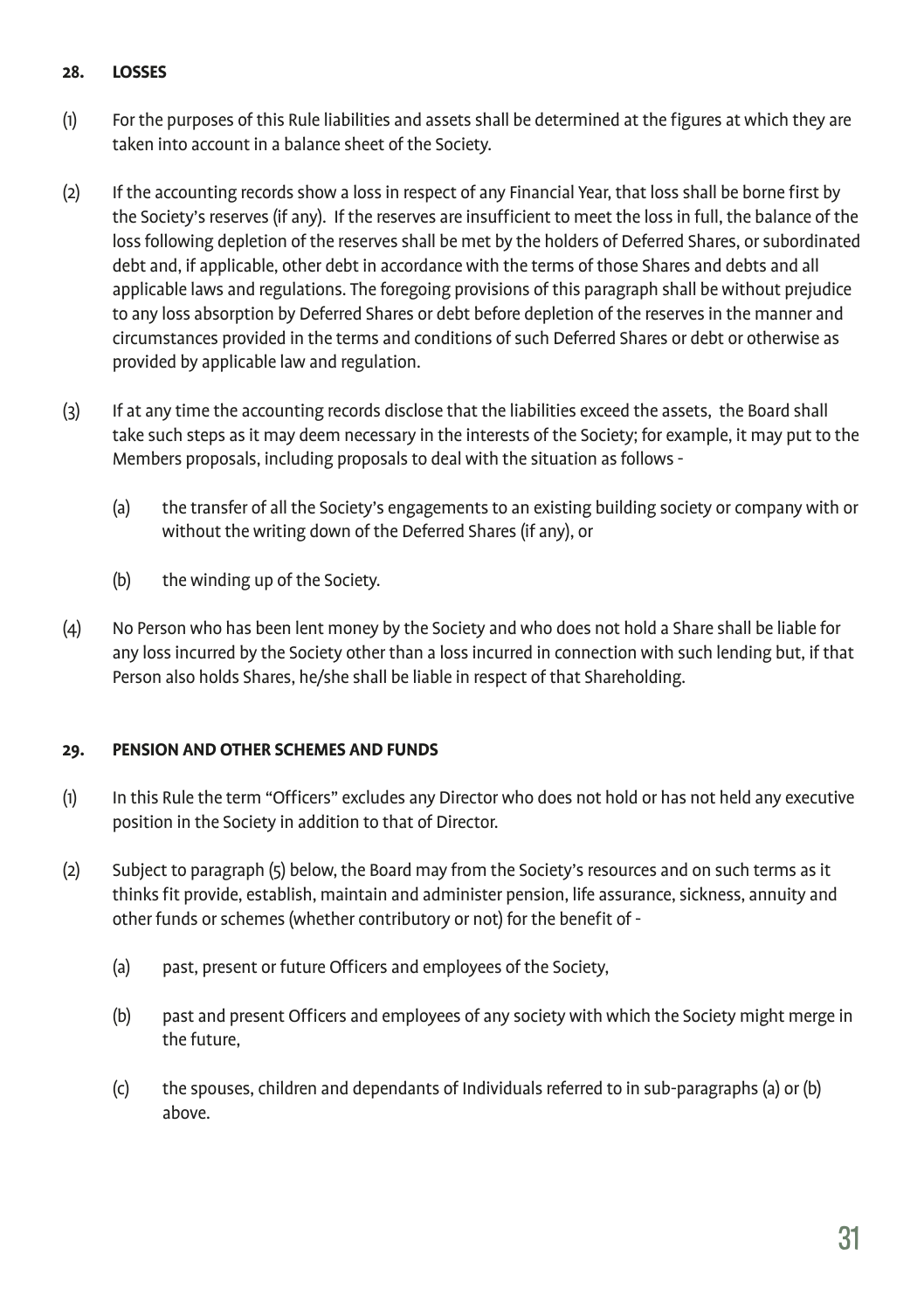- (3) In addition to the powers aforesaid the Board may, subject to paragraph (5) below, grant on such terms as it thinks fit other pensions, allowances, gratuities, donations and bonuses to or for the benefit of -
	- (a) past or present Officers and employees of the Society,
	- (b) past Officers and employees of a society with which the Society has merged,
	- (c) any spouses, children or dependants of Individuals mentioned in (a) or (b) of this paragraph.
- (4) The Board may make, vary and revoke the rules of any such fund or scheme as is mentioned in paragraph (2) (to such extent as this power is not as a result prohibited, or is found permissible) and may constitute any trust and may from time to time at its discretion exercise any powers reserved to the Society by the terms of any trust constituted by the Society including the power of modifying or discontinuing the terms of any such trust or any rules or regulations that may be or may have been made pursuant to it.
- (5) A pension may be provided in respect of an Individual by reason of his/her office as a non-executive Director, if his/her total non-executive service with the Society and any other society with which it has merged is not less than 6 years, and he/she retires from service as a Director having attained the age of 70 years or retires on the grounds of ill-health or dies in such service, or retires from service as a Director prior to having attained the age of 70 (in which case no pension will be payable before he/ she has attained the age of 70). This provision shall not prejudice any pension arrangements for a non- executive Director who has previously served as an executive Director, in respect of such period of executive service. The amount of the pension and the terms and conditions on which it is paid shall be determined by the Board on terms no more advantageous than those of the Society's staff pension and life assurance schemes, except that the Director may be credited with no more than 5 added years attributable to late entry. The amount so payable shall not in any event exceed in any year two thirds of the fees payable in that year to a serving non-executive Director of equivalent status.

#### **30. ANNUAL GENERAL MEETING**

- (1) The Society shall hold an Annual General Meeting in each Financial Year, at such hour, date and place as the Board shall determine.
- (2) The Board shall lay before the Members at the Annual General Meeting the Annual Accounts of the Society for the last Financial Year before the date of that meeting, and shall also submit to them a report by the Board (called in these Rules "the Directors' Report") on the business of the Society, which Directors' Report shall include the information required by or under the Statutes.
- (3) In these Rules "Annual Accounts" means the classes of document (including the notes to them) the Society is required (unless otherwise exempted) by or under the Statutes to prepare by way of accounts for itself individually and, if it has subsidiary undertakings, by way of group accounts for itself and those subsidiary undertakings.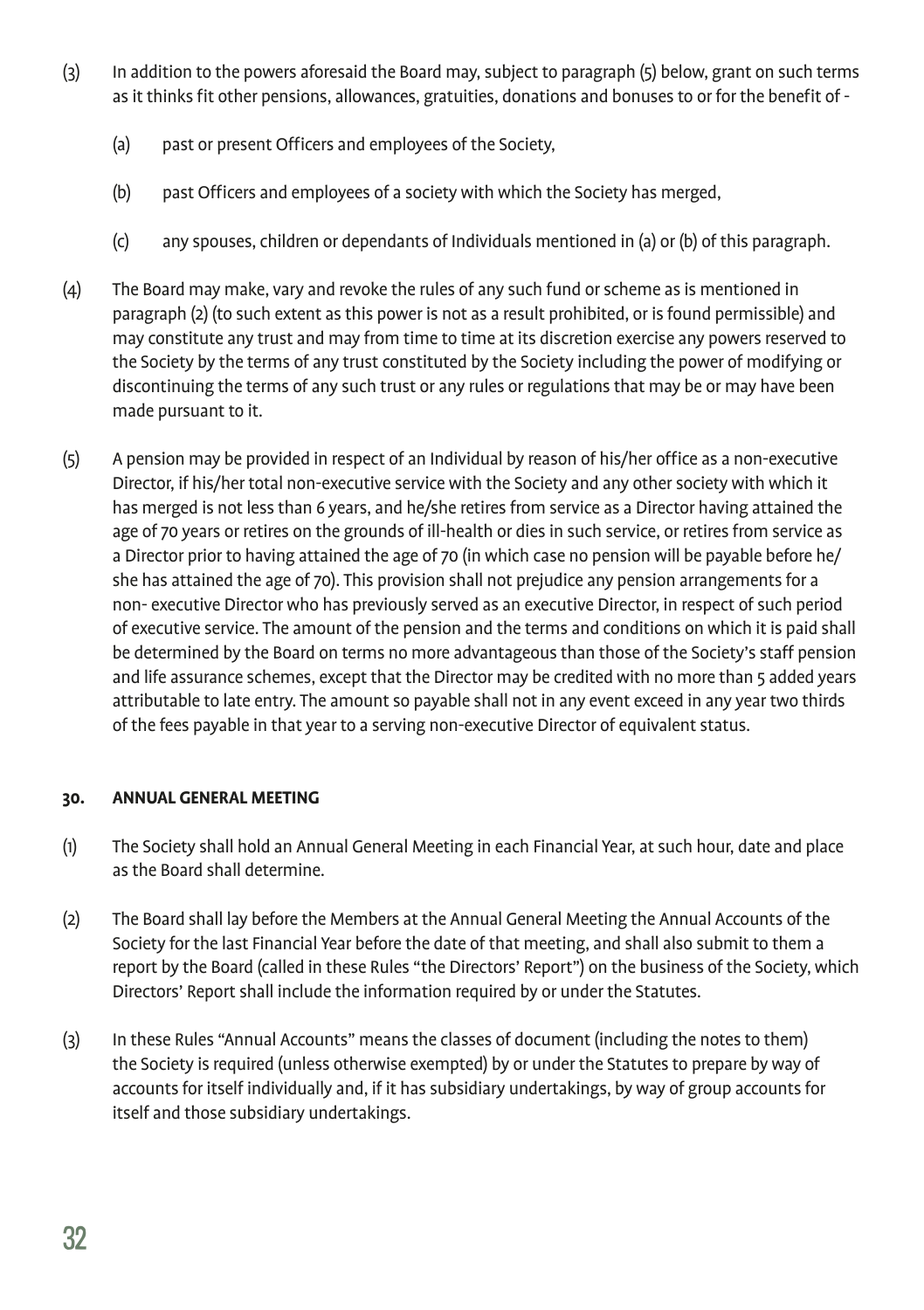- (4) The report of the auditors on
	- (a) the Annual Accounts laid before the Annual General Meeting, and
	- (b) to the extent required by the Statutes, the annual business statement of the Society and the Directors' Report

shall be open to inspection by any Member at that meeting.

- (5) No business shall be transacted at an Annual General Meeting, and no resolution shall be brought forward at any such meeting, except as might arise upon -
	- (a) the Annual Accounts laid before the meeting,
	- (b) the annual business statement for the last Financial Year before the date of the meeting,
	- (c) the Directors' Report submitted to the meeting,
	- (d) the report of the auditors on the documents listed in (a) to (c) above,
	- (e) the election and re-election of Directors,
	- (f) the appointment or re-appointment of auditors,
	- (g) a motion for a resolution (whether Special Resolution or Ordinary Resolution), notice of intention to move which at the meeting has been duly given to the Society by 25 Qualified Members (as defined in Rule  $33(1)(a)$ ) not later than the last day of the Financial Year preceding that in which the meeting is held,
	- (h) business (including a motion for a resolution, whether Special Resolution or Ordinary Resolution, or a motion for a Shareholding Members' or Borrowing Members' Resolution) brought before the meeting by the Board, and
	- (i) notification of any merger or transfer proposal required by the Statutes.

#### **31. SPECIAL MEETINGS**

- (1) All general meetings other than Annual General Meetings shall be called special general meetings.
- (2) The Board may, whenever it thinks fit, convene a special general meeting.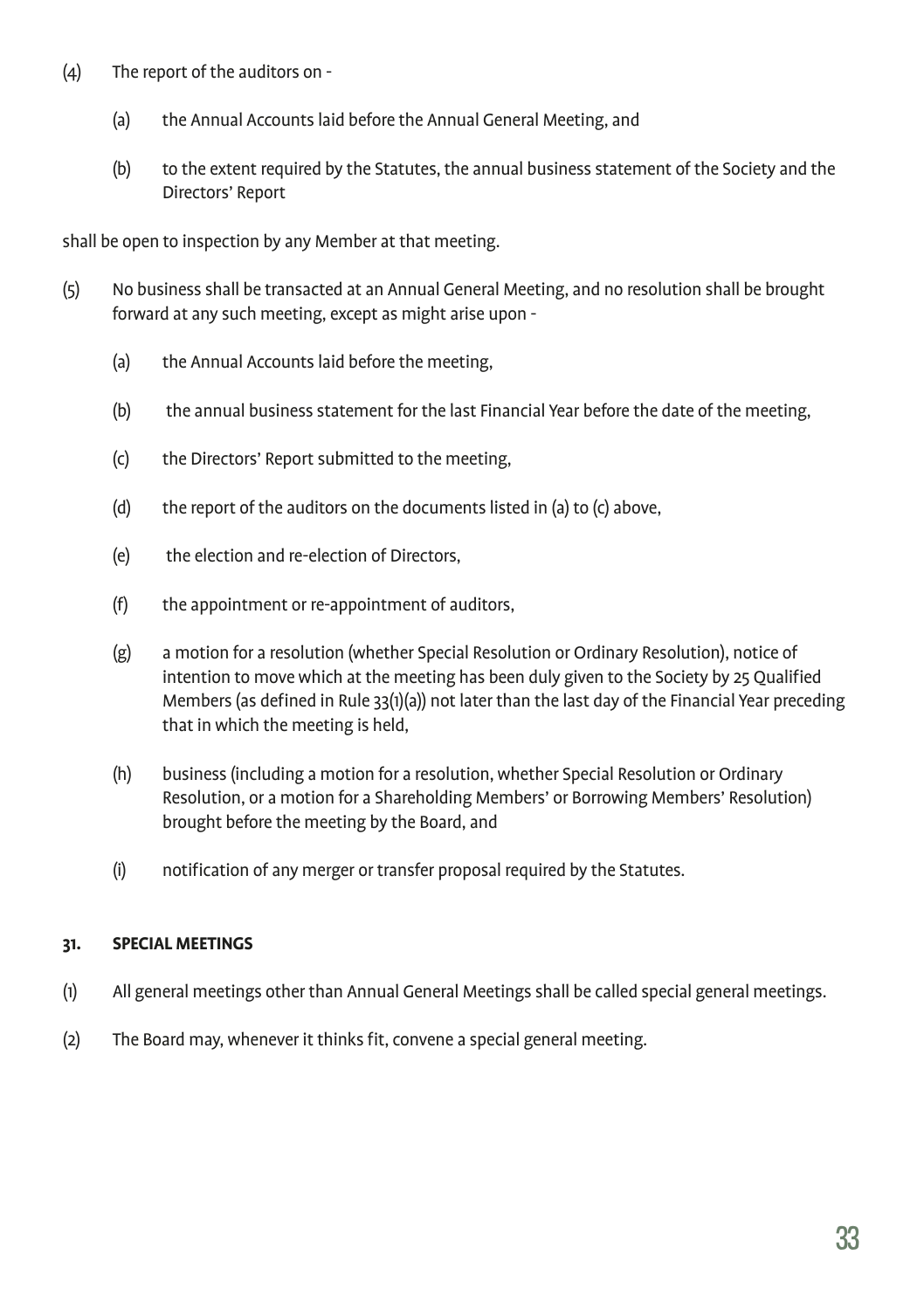(3) (a) The Board shall convene a special general meeting on the requisition of not less than 50 Members qualified under paragraph (4) below, and specify the meeting as such in the notice calling it. Subject to the provisions of sub-paragraph (b) below, the requisition shall state the objects of the meeting, and the full text of any resolution which the requisitioners wish to move at the meeting, (neither of which must include the election of a Director or a resolution which, if passed, would purport to interfere with the Directors' right and duty to manage the affairs of the Society). The requisition shall be signed by the requisitioners and deposited at the Principal Office and may consist of several documents in like form each signed by one or more requisitioners, provided that each document is deposited within 3 months of the date on which the first was deposited. A deposit of £50 in respect of each requisitioner signing the requisition shall be lodged with it. If within half an hour after the time appointed for the meeting a quorum is not present, all such deposits shall be forfeited but if a quorum is present the Members present and entitled to vote at the meeting shall decide by Ordinary Resolution whether the deposits shall be appropriated either wholly or in part towards the expenses of convening and holding the meeting and to any extent to which the deposits are not so appropriated they shall be returned by the Society to the requisitioners equally.

> If required by the requisition, the Board shall, subject to sub-paragraph (c) below, send to each Member entitled to receive notice of the meeting a copy of a statement of not more than 500 words with respect to the matters to be dealt with at the meeting.

- (b) The Board shall be under no duty to convene such a special general meeting if
	- (i) the only or main object of the meeting as stated in the requisition is to move a resolution in substantially the same terms as any resolution which has been defeated at a meeting (or on a postal ballot or electronic ballot) during the period beginning with the third Annual General Meeting before the date on which the requisition is deposited at the Principal Office, or
	- (ii) the date of the meeting called in accordance with paragraph (5) below would fall during the period of four months beginning one month after the end of the Financial Year.
- (c) The Board shall be under no duty to send copies of a statement to Members entitled to receive notice of the meeting in any case where -
	- (i) the statement does not relate directly to the affairs of the Society, or
	- (ii) publicity for the statement would be likely to diminish substantially the confidence in the Society of investing members of the public, or
	- (iii) the rights conferred by paragraph (a) above are being abused to seek needless publicity for defamatory matter or for frivolous or vexatious purposes, and the Regulator shall hear and determine any dispute arising from sub-paragraph (ii) above.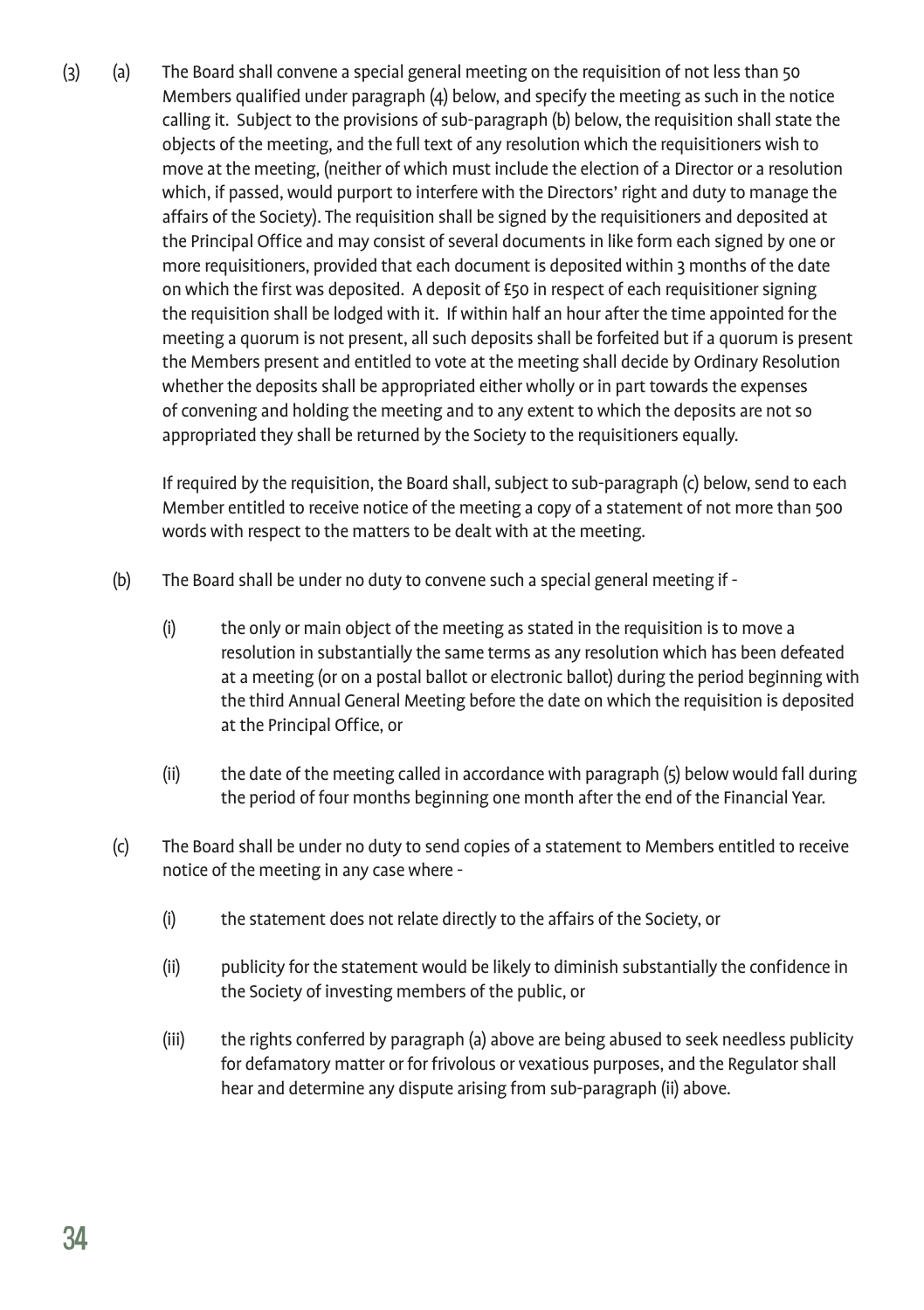- (4) A Member shall be qualified under this paragraph for the purposes of paragraph (3) above if he/she
	- (a) has or had a Shareholding to the value of not less than £100 or owes or owed to the Society a Mortgage Debt of not less than £100 on the qualifying date, and
	- (b) had held such a Shareholding or owed such a Mortgage Debt for a continuous period of not less than 2 years ending with the qualifying date, and
	- (c) is not a minor,

 and in (a) and (b) above the "qualifying date" is either the date of deposit of the sole requisition or the date of deposit of the last requisition sufficient to comply with the requirements of paragraph (3).

 For the purposes of this paragraph (4), the value of a Deferred Share shall be counted as held by a Member only if, at the qualifying date, the Member was entered in the Deferred Shares Register as the holder of that Deferred Share.

In addition, to be qualified under this paragraph for the purposes of paragraph (3) above, a Member must -

- (i) state his/her full name and address, and
- (ii) identify a share account or a holding of Deferred Shares or mortgage account with the Society which will evidence the fact that he/she fulfils the conditions set out in paragraphs (a) and (b) above.

 If the Board wishes to object to the requisition by virtue of any of the requirements of this paragraph or paragraph (3) above not being met, it must do so within 14 days of the requisition or document being deposited at the Principal Office.

(5) If the Board does not within 28 days after the date of deposit of the sole requisition or the date of deposit of the last requisition sufficient to comply with the requirements of paragraph (3) above proceed to despatch notices convening a meeting to be held within 63 days after that date, the requisitioners or any proportion of them exceeding one half may themselves convene a special general meeting, but any meeting so convened shall not be held after the expiration of five months from the date of the deposit of the sole or last requisition. The meeting so convened by the requisitioners shall be convened in the same manner, as nearly as possible, as that in which meetings are convened by the Board and notices of it shall be sent by post to the Persons entitled to it under Rule 32(3).

 The Board or, as the case may be, the requisitioners shall give to the Members notice of any resolution the requisitioners propose to move at the meeting at the same time and in the same manner as notice is given of the meeting.

 If the Board is required under paragraph (3)(a) above to send a statement to Members entitled to receive notice of the meeting and does not comply with the requirement within 28 days from the date of the deposit of the sole requisition or the date of deposit of the last requisition, not less than one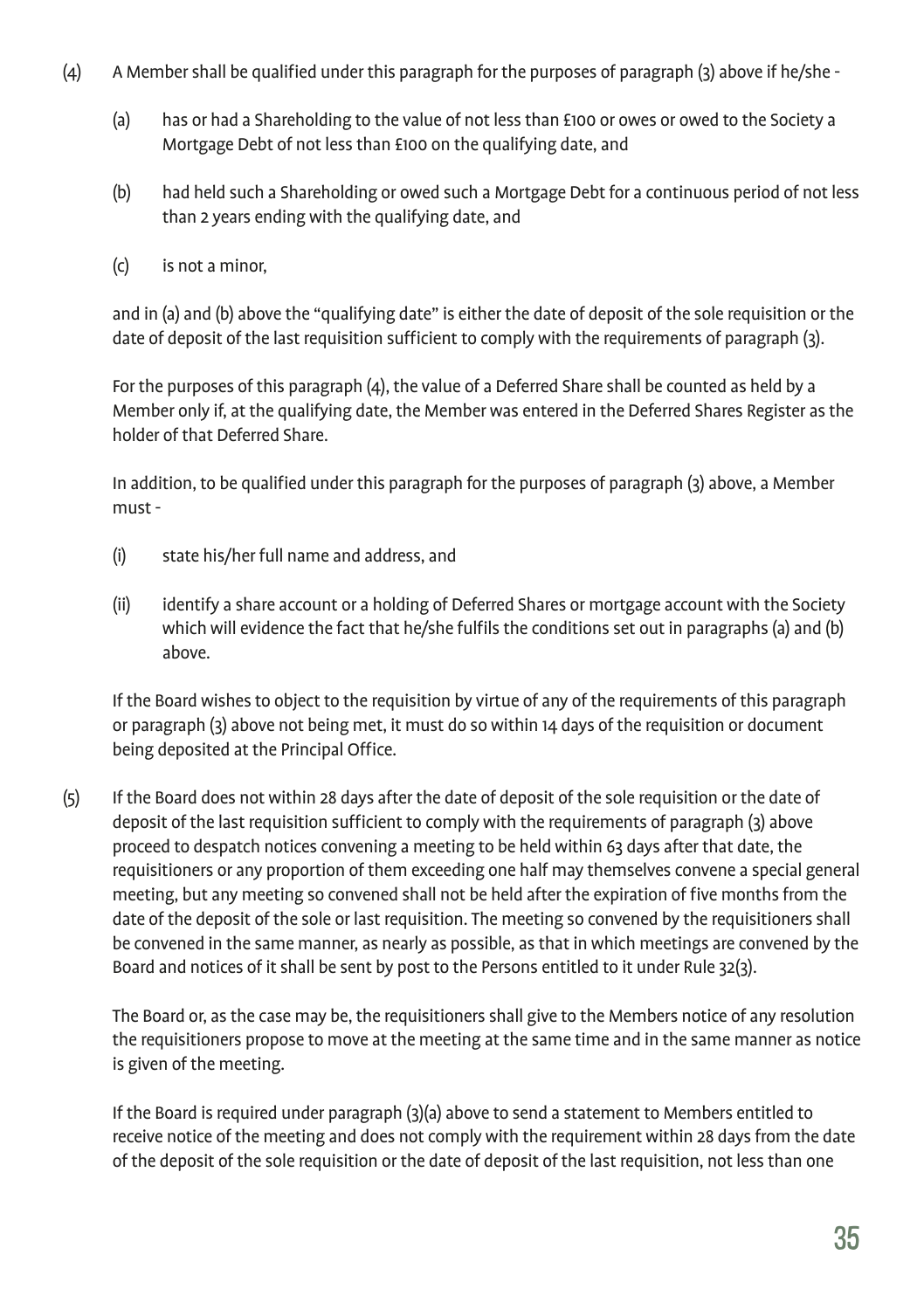half of the requisitioners themselves may send a copy of the statement to each Member entitled to receive notice of the meeting.

 Any days falling within the period mentioned in paragraph (3)(b)(ii) above shall be disregarded in determining any period for the purposes of this paragraph.

 Any reasonable expenses incurred by the requisitioners by reason of the failure of the Board duly to convene a meeting shall be paid to those requisitioners by the Society. Any sum so paid shall be recovered by the Society from the defaulting Directors (whether by way of retention of fees or other remuneration in respect of services, or otherwise).

- (6) No business shall be entertained at any special general meeting except such as shall be stated in the notice convening the meeting or, (where applicable), to decide by Ordinary Resolution whether the deposits mentioned in paragraph (3)(a) above shall be appropriated either wholly or in part towards the expenses of convening and holding the meeting.
- (7) Except where the requisitioners themselves convene a special general meeting under paragraph (5) of this Rule, special general meetings shall be held at such hour, date and place as the Board shall determine.
- (8) The accidental omission to give, send or deliver a statement to, or the non-receipt of a statement by, any Person entitled to receive a statement shall not invalidate the proceedings at that meeting.

#### **32. NOTICE OF MEETINGS**

- (1) At least 21 clear days' notice, calculated from the final date for the receipt of proxies under Rule 37(3), in writing of every general meeting (whether an Annual General Meeting or a special general meeting) specifying the hour, date and place of the meeting shall be given to Members as provided in paragraph (3) of this Rule. The notice shall specify -
	- (a) the nature of any resolution to be moved at the meeting and of the other business to be transacted at it, and
	- (b) the full name of each candidate for the office of director or auditor, unless in the case of an Individual nominated under Rule 13(12) the nomination has been made, or in the case of an auditor his/her nomination has been received, too late for his/her candidature to be included in, or to accompany, the notice.

The notice shall state that -

- (i) a Member entitled to attend and vote may appoint one proxy to attend and, on a poll, vote at the meeting instead of him, and
- (ii) the proxy need not be a Member of the Society, and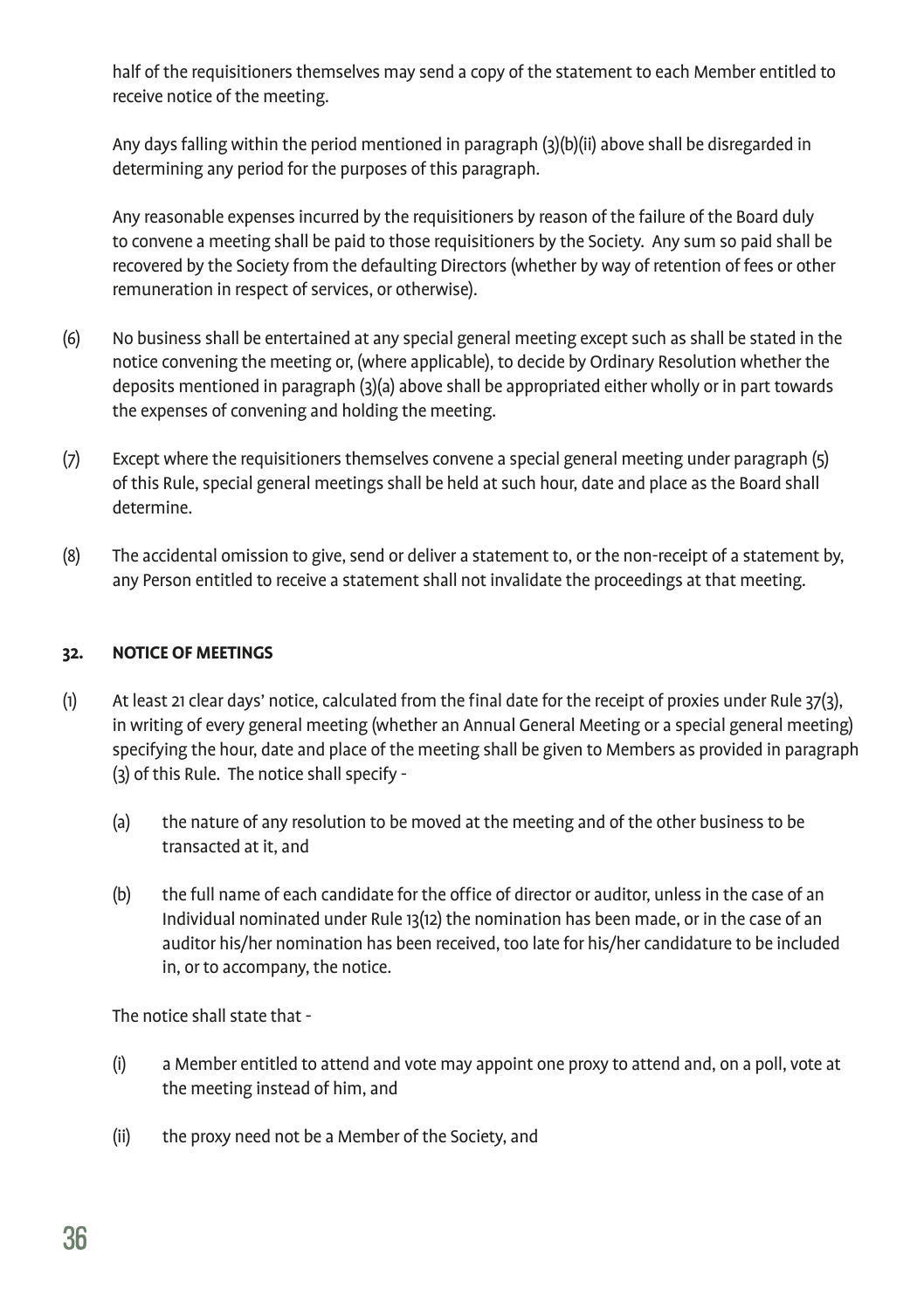- (iii) the Member may direct the proxy how to vote at the meeting.
- (2) The Annual General Meeting shall be described as such in the notice of meeting.
- (3) Notice of meeting shall be given to every Member who would be eligible to vote at the meeting under the provisions of Rule 36 if the meeting were held on the date of the notice. Notice shall also be given to every Person who -
	- (a) becomes a Shareholding Member or Borrowing Member of the Society after the date of the notice and before the specified date, or
	- (b) being such a Member at the date of the notice, attains the age of 18 after that date and on or before the date of the meeting,

and who would (in either case) be eligible to vote at the meeting if he/she remained such a Member until the date of the meeting. The "specified date" means the date specified by the Society as the final date for the receipt of proxies under Rule 37(3).

- (4) Subject to Rule 46(3) to (5), a notice of meeting shall, unless otherwise specified, be given in accordance with Rule 46(2). In paragraphs (5) to (9) below, the term "notice" includes any Members' Notice given or statement duly lodged and required to be sent by Rule 33(2) and any election address, or revised election address, required to be sent by Rule 13(6).
- (5) A notice of meeting shall be given by the Society to
	- (a) joint Shareholding Members, or
	- (b) ioint Borrowing Members

 either by giving it personally or by sending or delivering it to the Representative Joint Shareholder or (as the case may be) the Representative Joint Borrower at his/her Registered Address or at any electronic address which he/she has notified for the purpose.

- (6) A notice of meeting shall be given by the Society to the Persons who, in consequence of the death or bankruptcy of a Member, are entitled -
	- (a) to a Share, or
	- (b) to land already in mortgage to the Society

 either by giving it personally or by sending or delivering it, addressed to them by name, or by the title of representatives of the deceased, or trustee of the bankrupt, or by any like description, to the address, if any, supplied for the purpose by the Persons claiming to be so entitled, or (until such an address has been so supplied) by sending the notice through the post to the Registered Address of the deceased or bankrupt member.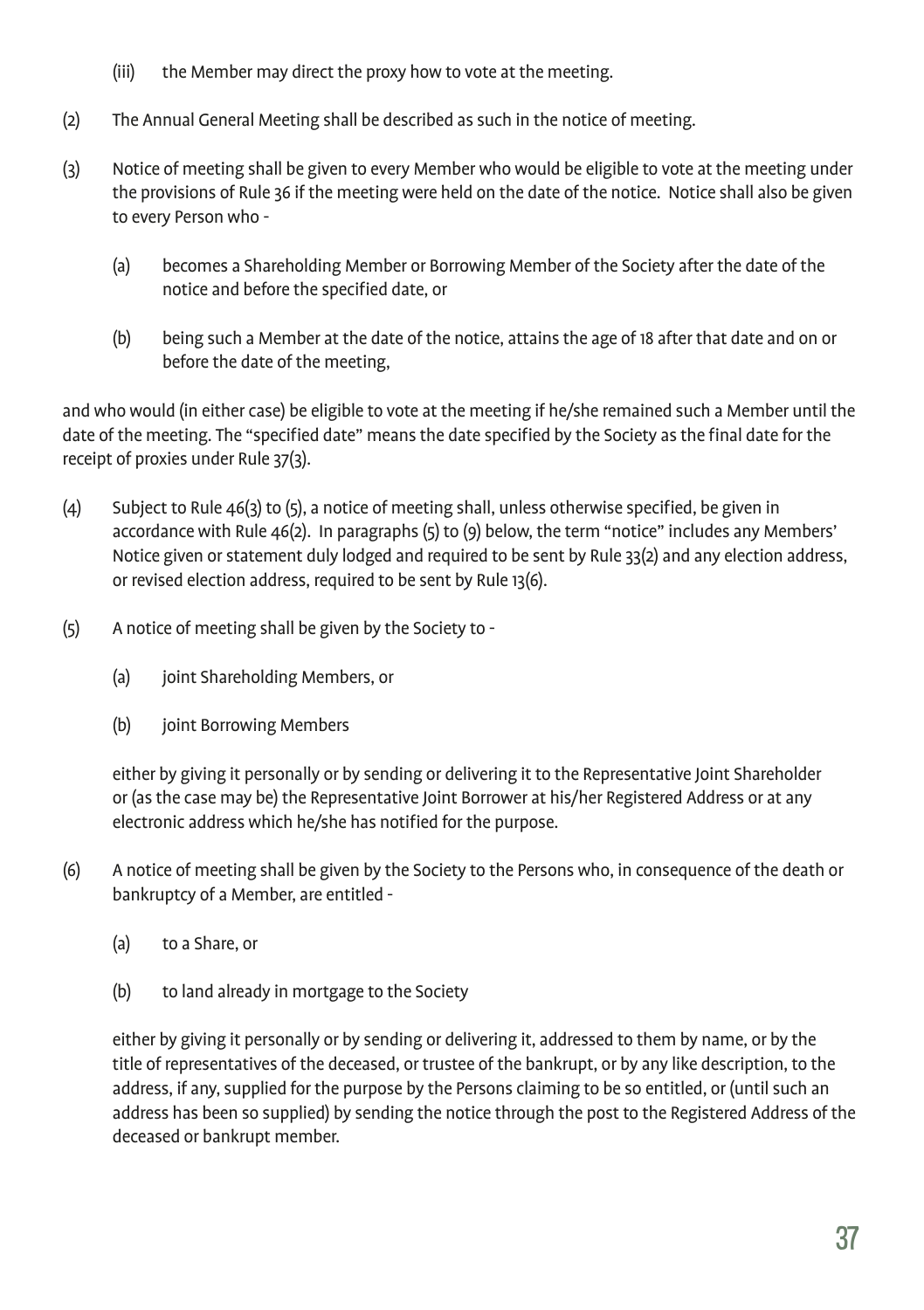- (7) A notice of meeting shall be given to the holder of a power of attorney which has been duly registered in the records at the Principal Office by giving it personally or by sending or delivering it to the registered address of the holder of the power of attorney, and shall relieve the Society of the obligation to give notice to the Member who gave the power.
- (8) If a Member is suffering from mental disorder a notice of meeting shall be given by the Society to his/ her deputy, curator bonis or other Person in that behalf appointed by any court having jurisdiction (whether in the United Kingdom or elsewhere) in matters concerning mental disorder. Such a notice shall be given to such Person personally or by sending or delivering it to the address supplied for the purpose by the aforesaid deputy, curator bonis or other Person or, until such an address has been so supplied, by sending the notice by post to the Registered Address of the Member.
- (9) The accidental omission to give, send or deliver a notice of meeting to, or the non-receipt of a notice of meeting by, any Person entitled to receive notice shall not invalidate the proceedings at that meeting.

#### **33. ENTITLEMENT TO PROPOSE RESOLUTIONS**

- (1) For the purposes of the following paragraphs of this Rule the following expressions shall have the following meanings -
	- (a) "Qualified Member" means a Member who has been a Member for not less than 2 years before the qualifying date, was not a minor on the qualifying date, and either -
		- (i) holds or held Shares to the value of not less than £100 on the qualifying date, or
		- (ii) owes or owed a Mortgage Debt to the Society of an amount not less than £100 on the qualifying date, and
		- (iii) at all times during that period of 2 years, was such a Shareholding Member or such a Borrowing Member,

 and in this paragraph the "qualifying date" is the date on which the notice of intention to have the resolution moved is given to the Society. For the purposes of this sub paragraph (a), the value of a Deferred Share shall be counted as held by a Member only if, at the qualifying date, the Member was entered in the Deferred Shares Register as the holder of that Deferred Share.

- (b) "Requisite Number" means 25, and
- (c) "Members' Notice" means a notice given to the Society in writing (whether in one or more documents) by at least the Requisite Number of Qualified Members, of their intention to have moved on their behalf at an Annual General Meeting a resolution that is specified in the notice and is either a Special Resolution or an Ordinary Resolution, but is not a Shareholding Members' Resolution or a Borrowing Members' Resolution.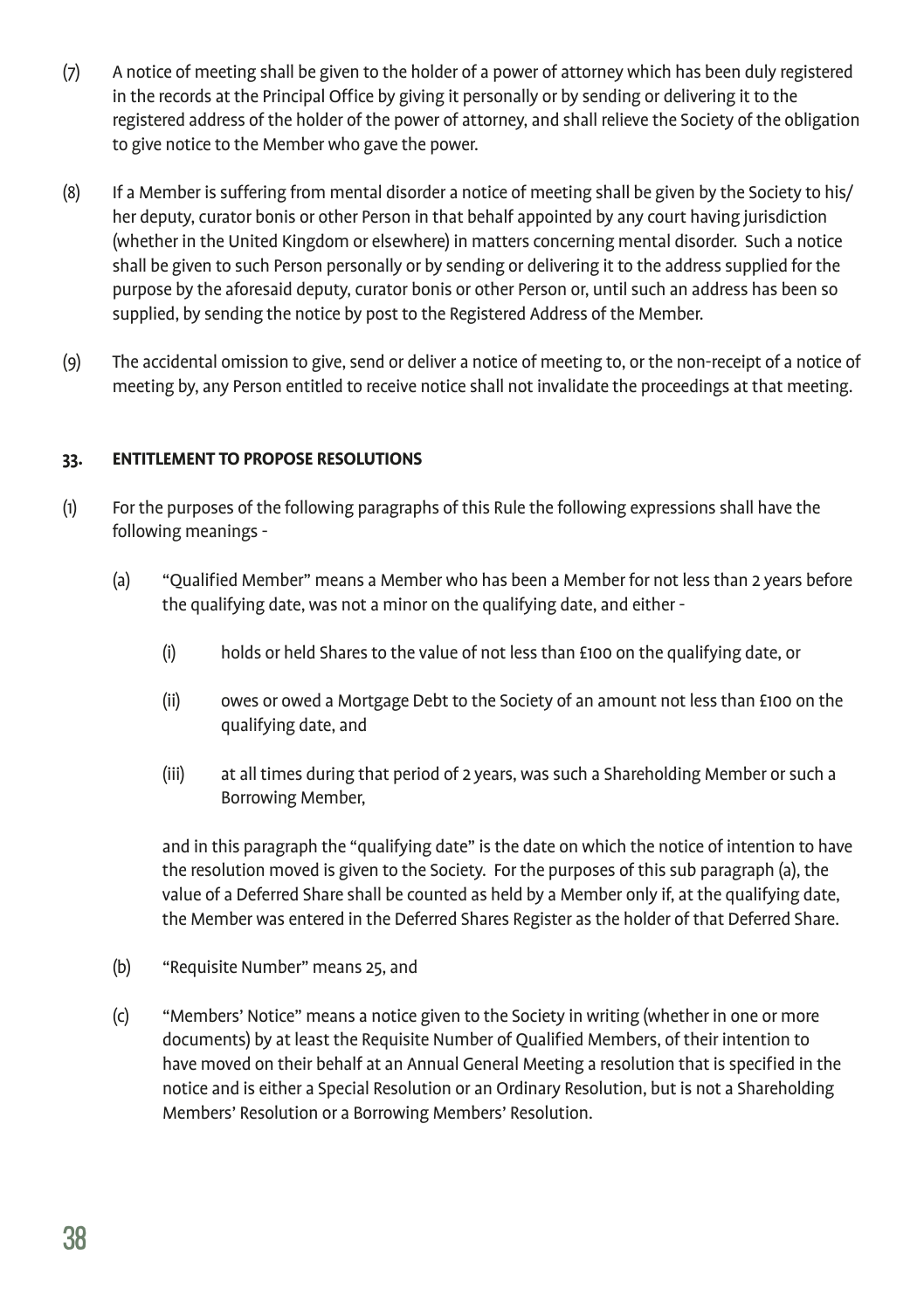The notice must –

- (i) be signed by the Members giving the notice;
- (ii) state the full names and addresses of those Members; and
- (iii) identify, in relation to each such Member, a share or mortgage account or a holding of Deferred Shares, which will evidence the fact that the Member fulfils the conditions set out in sub-paragraph (a)(i) and (iii) above or (as the case may be) the conditions set out in sub-paragraph (a)(ii) and (iii) above.

 If the Board wishes to object to a Members' Notice by virtue of any of the requirements of Rule 33(1)(c)(i) to (iii) not being complied with, it must do so within 14 days of the notice being given to the Society.

- (2) If the Society receives a Members' Notice, (subject to paragraphs (3) and (4) below ) the Board shall
	- (a) include in the notice of the Annual General Meeting a notice specifying the intention of those Members moving it to have the resolution moved on their behalf at that meeting and, if applicable, the intention to move it as a Special Resolution, and
	- (b) at the request of the Qualified Members intending to have the resolution moved on their behalf, include in the notice of that meeting to each Member entitled under Rule 32(3) above to receive notice of that meeting a copy of any statement of not more than 500 words with respect to the matter referred to in the resolution.
- (3) The Board shall be under no duty
	- (a) to include a Members' Notice in the notice of the Annual General Meeting, or
	- (b) to send to Members such a statement as is mentioned in paragraph 2(b) above if
		- (i) the Members' Notice (or the last of the documents sufficient to enable it to comply with the requirements of paragraph 1(c) above) and, if submitted, any statement given (of the kind mentioned in paragraph 2(b) above) are given to or lodged with the Society later than the last day of the Financial Year preceding that in which the Annual General Meeting at which it is intended to move the resolution is held, or
		- (ii) the resolution specified in the Members' Notice and, if lodged, any such statement does not relate directly to the affairs of the Society, or
		- (iii) publicity for the resolution specified in the Members' Notice or, as the case may be, the statement would be likely to diminish substantially the confidence in the Society of investing members of the public, or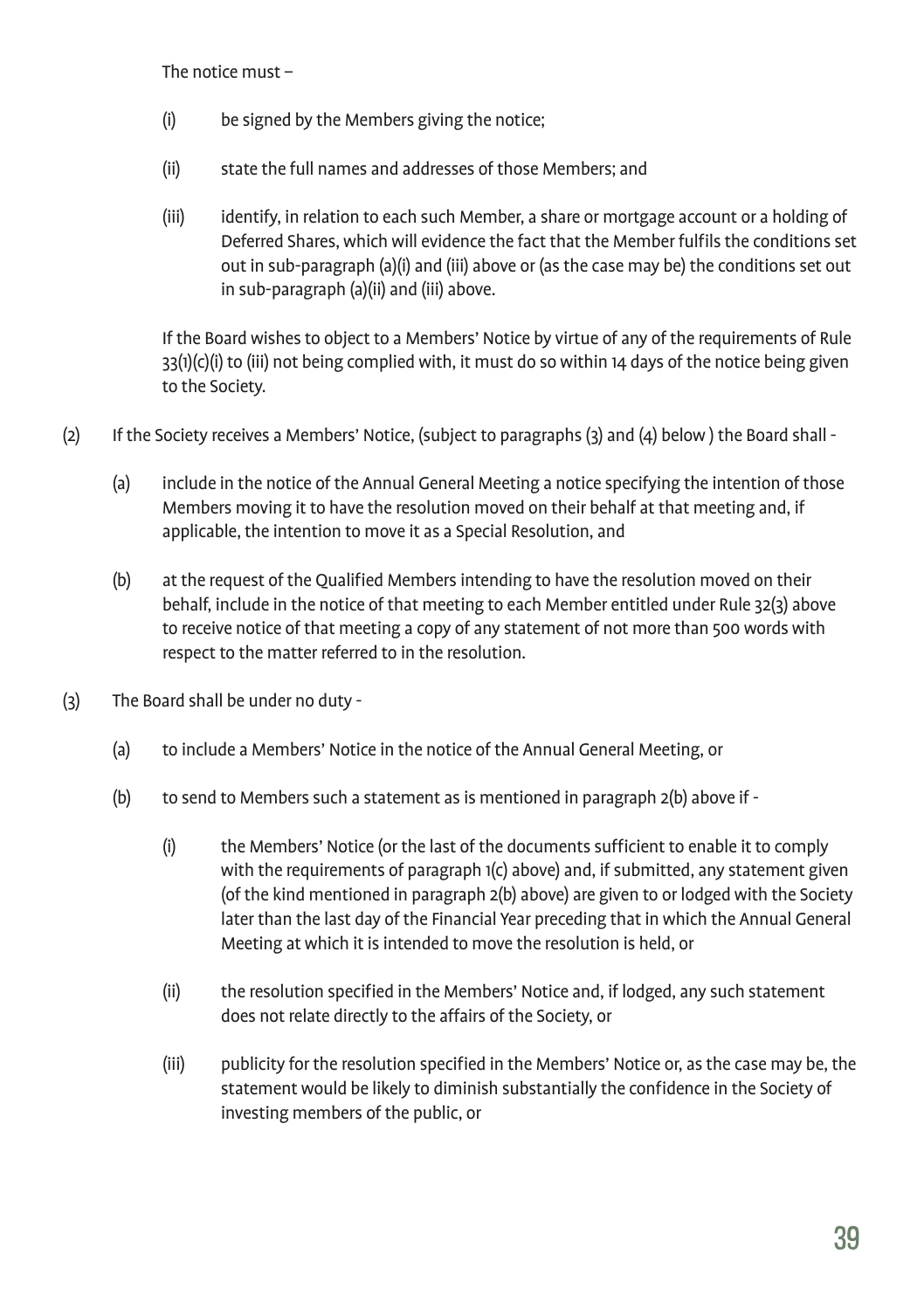- (iv) the rights conferred by paragraph (2) above are being abused to seek needless publicity for defamatory matter or for frivolous or vexatious purposes, or
- (v) the resolution specified in the Members' Notice is in substantially the same terms as any resolution that has been defeated at a meeting or on a postal ballot or electronic ballot during the period beginning with the third Annual General Meeting before the date on which the Members' Notice (or the last of the documents sufficient to enable it to comply with the requirements of paragraph 1(c) above) is given to the Society, or
- (vi) the resolution if passed would purport to interfere with the Directors' right and duty to manage the affairs of the Society.

and the Regulator shall hear and determine any dispute arising from sub-paragraph (iii) above.

(4) If it is not practicable for any reason to include a Members' Notice, duly given, within the notice of the Annual General Meeting, the Members' Notice so given together with any statement, duly lodged, as mentioned in paragraph 2(b) above shall be sent along with the notice of that meeting. If, however, that is not practicable, the Members' Notice so given and any statement so lodged shall be sent as soon as practicable after the despatch of the notice of that meeting.

#### **34. QUORUM AT MEETINGS**

- (1) No business shall be considered at any Annual General Meeting or special general meeting unless a quorum is present at the time when the meeting proceeds to business and a quorum shall be constituted for all purposes as follows -
	- (a) except where sub-paragraph (b) below applies, by 20 Members present and entitled to vote on a show of hands under Rule 36(5).
	- (b) in the case of a special general meeting requisitioned under Rule 31(3), by 50 Members present and entitled to vote on a show of hands under Rule 36(5).
- (2) If no quorum shall be present within half an hour after the time appointed for the Annual General Meeting or special general meeting, the Chair of the meeting shall adjourn it to such hour, date and place as he/she shall direct, unless it is a special general meeting requisitioned under Rule 31(3) whereupon the Chair of the meeting shall dissolve it.
- (3) The Members present at an adjourned meeting and entitled under paragraph (1) above to be included in the quorum for the meeting shall constitute a sufficient quorum.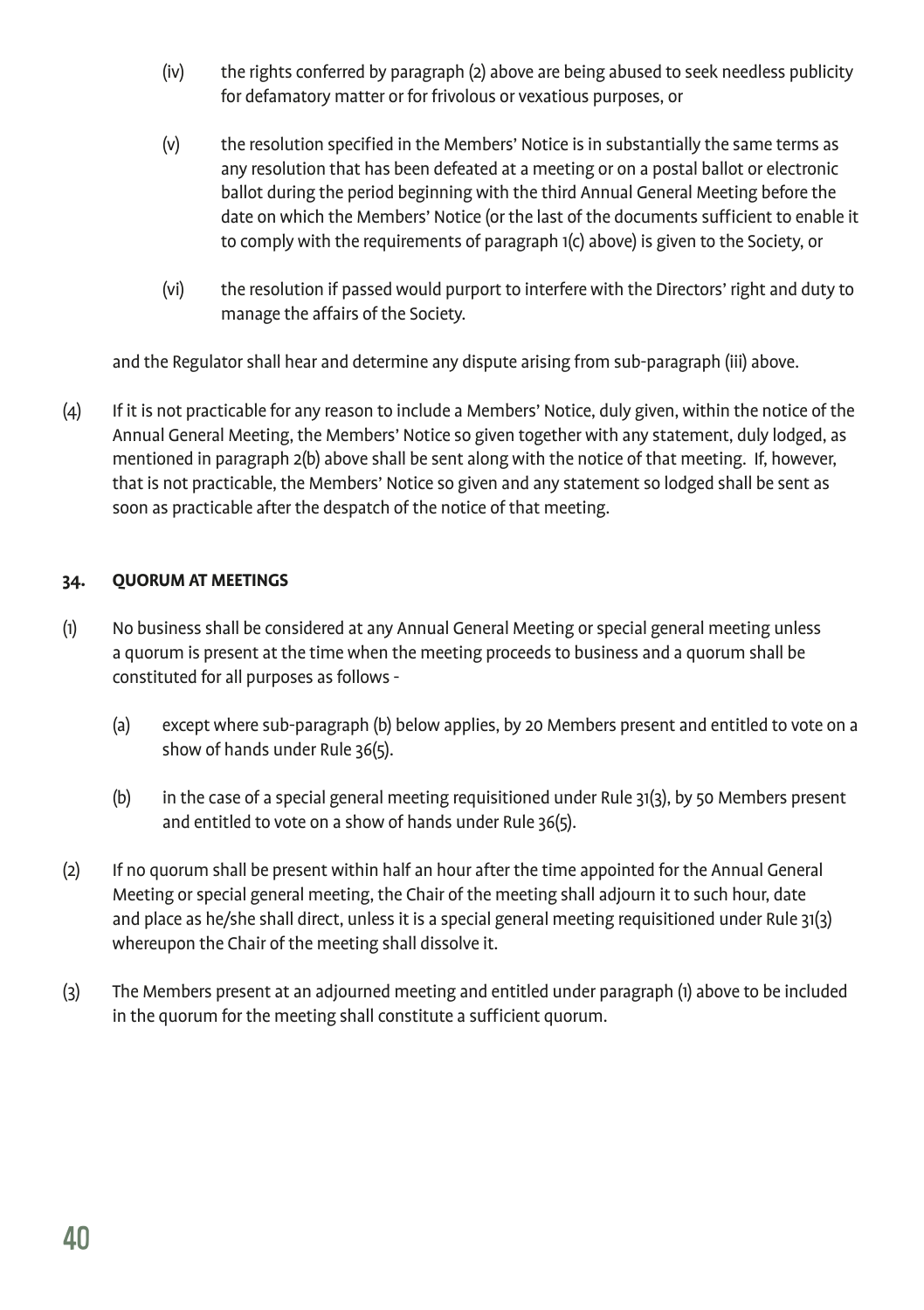#### **35. PROCEDURE AT MEETINGS**

- (1) The Chair of the Board or, in his/her absence, the Vice-Chair of the Board shall preside at every meeting of the Society. If there is no such Chair or Vice-Chair or if neither the Chair nor the Vice-Chair is present within fifteen minutes after the time appointed for the meeting or if both the Chair and the Vice-Chair are unwilling to act, the Directors present shall elect one of their number to be Chair of the meeting. If at any meeting no Director is willing to act as Chair, or if no Director is present within fifteen minutes after the time appointed for the meeting, the Members present and entitled under Rule 34(1) above to be included in the quorum for the meeting shall choose one of their number who is present to be the Chair of the meeting.
- (2) The Chair of the meeting may, notwithstanding the presence of a quorum (and shall, if so directed by a resolution of the meeting), adjourn the meeting from time to time and from place to place but, except as provided in paragraph (10) of this Rule, no business shall be transacted at any adjourned meeting other than the business left unfinished or not reached at the meeting from which the adjournment took place.
- (3) Every adjourned meeting shall be deemed a continuation of the original meeting but any resolution passed at an adjourned meeting shall for all purposes be treated as having been passed on the date on which it was in fact passed and shall not be deemed to have been passed on any earlier date.
- (4) When a meeting is adjourned for 30 days or more, notice of the adjourned meeting shall be given as in the case of an original meeting but otherwise it shall not be necessary to give any notice of an adjournment or of the business to be transacted at an adjourned meeting.
- (5) Subject to the Statutes and these Rules every question submitted to an Annual General Meeting or special general meeting shall be decided by a simple majority and such votes shall be taken in the first instance by a show of hands.
- (6) A poll may (before or on the declaration of the result of the show of hands) be demanded by
	- (a) the Chair of the meeting, or
	- (b) 10 Members who are entitled to vote at the meeting and are present in person, by proxy, by attorney, by representative or by a Person specified in Rule 36(7),

 and in the event of such a demand, a poll shall be taken in accordance with paragraph (10) of this Rule, but no poll shall be permitted upon a resolution to appoint a Chair.

(7) Unless a poll be so demanded, a declaration by the Chair that a resolution on a show of hands has been carried, or carried unanimously, or by a particular majority, or lost, or not carried by a particular majority, and an entry to that effect in the minutes of the meeting shall be conclusive evidence of the fact without proof of the number or proportion of the votes recorded in favour of, or against, such resolution.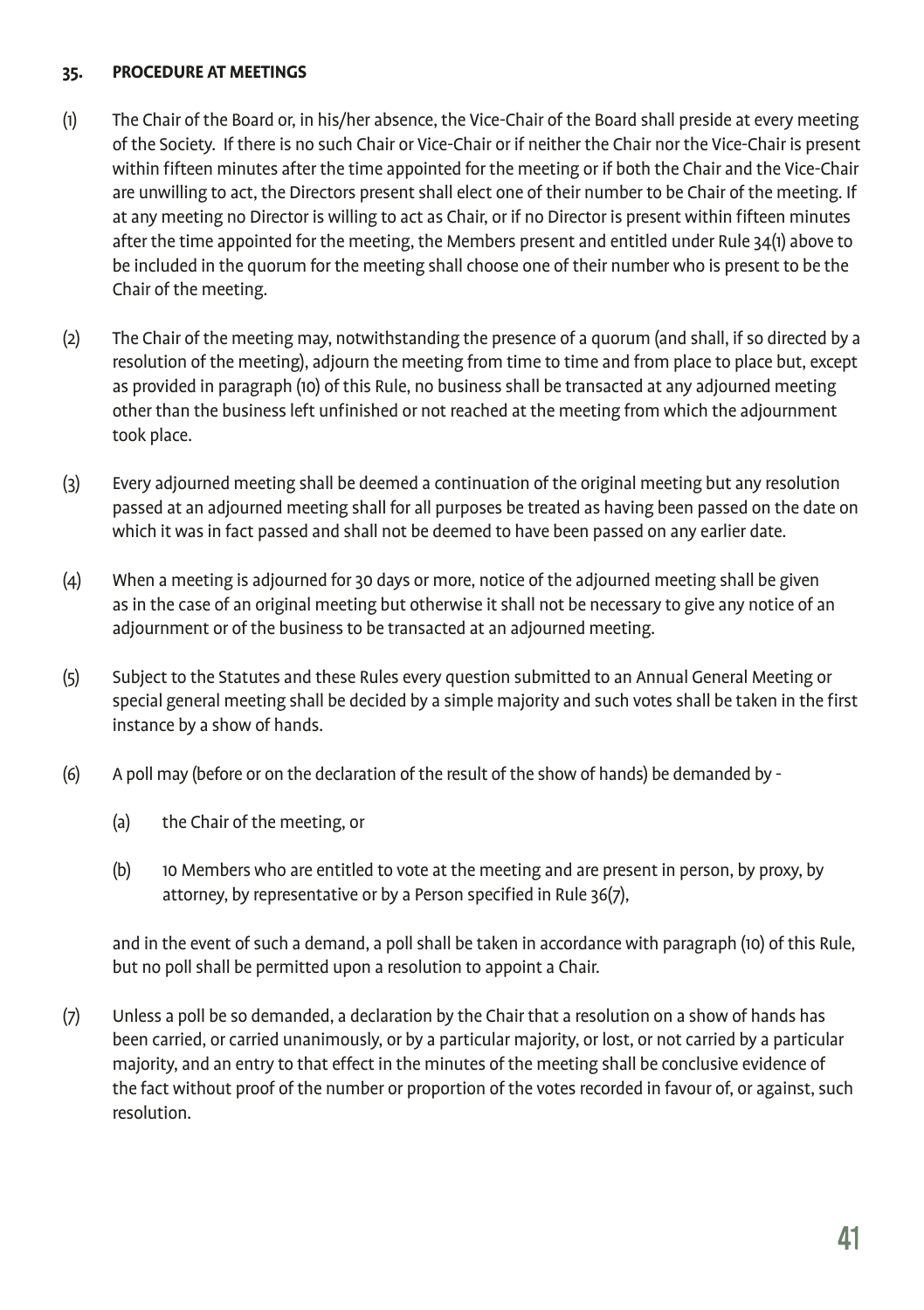- (8) If a motion for a Special Resolution or an election of Directors is to be put to the vote of the meeting or there is a contest for the office or appointment of auditor, a poll shall be deemed to have been demanded by the Chair.
- (9) Except in the case of a motion for a Special Resolution or of an election of Directors or of a contest for the office or appointment of auditor, the demand for a poll may, before the poll is taken, be withdrawn but only with the consent of the Chair, and a demand so withdrawn shall not be taken to have invalidated the result of a show of hands declared before the demand was made.
- (10) If a poll is duly demanded in accordance with paragraph (6), it shall be taken at the meeting at which it is demanded or, if the Chair so decides, at an adjourned meeting and in either case (subject to Rules 13(8), (9) and (10) in the case of an election of Directors and to Rule 41(6) in the case of a contested appointment of auditors) in such manner, subject to paragraph (12) below, as the Chair directs and the result of the poll, shall, notwithstanding paragraph (3) of this Rule, be deemed to be the resolution of the meeting or adjourned meeting at which the poll was taken. The Chair may, in the event of a poll, appoint the scrutineers (who need not be Members) and may adjourn the meeting or adjourned meeting to some hour, date and place fixed by him/her for the purpose of declaring the result of the poll.
- (11) A poll demanded on a question of adjournment shall be taken forthwith and the result declared immediately upon the conclusion of the taking of the poll. A poll demanded on any other question shall not prevent the continuance of a meeting for the transaction of any business other than that upon which the poll has been demanded. The result of a poll, other than on a question of adjournment, shall be declared in the manner and at the time determined by the Chair.
- (12) Voting papers to be used on a poll shall be valid only if they are issued by the Society. Members are entitled to vote in accordance with Rule 36. In addition, if the Member is voting by proxy, Rule 37 shall apply.
- (13) In the case of an equality of votes, whether on a show of hands or on a poll, the Chair of the meeting at which the show of hands takes place, or at which the poll is taken, shall be entitled to a second or casting vote.

#### **36. ENTITLEMENT OF MEMBERS TO VOTE ON RESOLUTIONS**

- (1) In this Rule "voting date" means
	- (a) the date of the meeting at which the resolution is intended to be moved, or
	- (b) in the case of a Member appointing a proxy to vote instead of him/her at a meeting, the date the Society specifies as the final date for the receipt of instruments appointing proxies to vote on that resolution.
- (2) Subject to paragraphs (3) and (4) below, a Member is entitled to vote -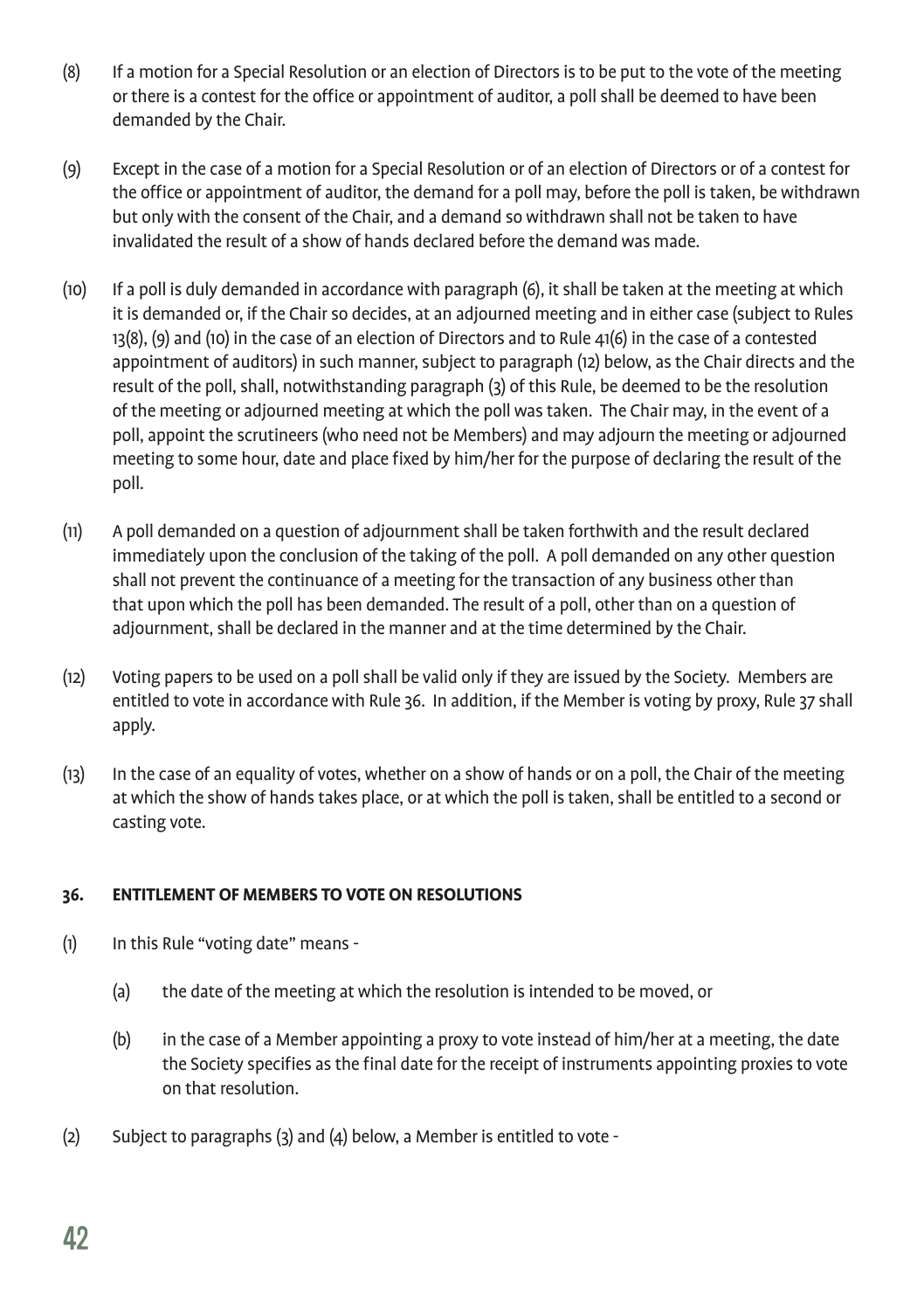- (a) on an Ordinary Resolution or a Special Resolution if he/she was, at the end of the last Financial Year before the voting date, and is, on the voting date, a Shareholding Member or Borrowing Member,
- (b) on a Shareholding Members' Resolution if he/she was, at the end of that year, and is, on the voting date, a Shareholding Member, and
- (c ) on a Borrowing Members' Resolution if he/she was, at the end of that year, and is, on the voting date, a Borrowing Member.
- (3) A Shareholding Member is entitled to vote on a resolution (whether Ordinary, Special or Shareholding Members') if -
	- (a) being an Individual he/she is not a minor on the voting date or, where he/she is voting by proxy, on the date of the meeting at which the resolution is intended to be moved, and
	- (b) in the case of a joint Shareholding he/she is the Representative Joint Shareholder, and
	- (c) he/she held Shares to the value of not less than £100
		- (i) at the end of the Financial Year before the voting date, or
		- (ii) if the voting date falls during that part of the Financial Year which follows the conclusion of the Annual General Meeting commenced in that year, at the beginning of the period of 56 days immediately preceding the voting date for Members voting in person at a special general meeting, or a postal ballot or electronic ballot, as the case may be, and
	- (d) he/she has not ceased to hold Shares at any time between the time referred to in (c)(i) or (ii) above (as applicable) and the voting date

 and for the purposes of this paragraph (3) the value of a Deferred Share shall be counted as held by a Member only if at the end of the Financial Year before the voting date or at the beginning of the period of 56 days immediately preceding the voting date, as the case may be under (c)(i) or (ii) above, the Member was entered in the Deferred Shares Register as the holder of that Deferred Share.

- (4) A Borrowing Member is entitled to vote on a Resolution (whether Ordinary, Special or Borrowing Members') if -
	- (a) being an Individual he/she is not a minor on the voting date or, where he/she is voting by proxy, on the date of the meeting at which the resolution is intended to be moved, and
	- (b) in the case where the Loan has been made to two or more Members jointly he/she is the Representative Joint Borrower, and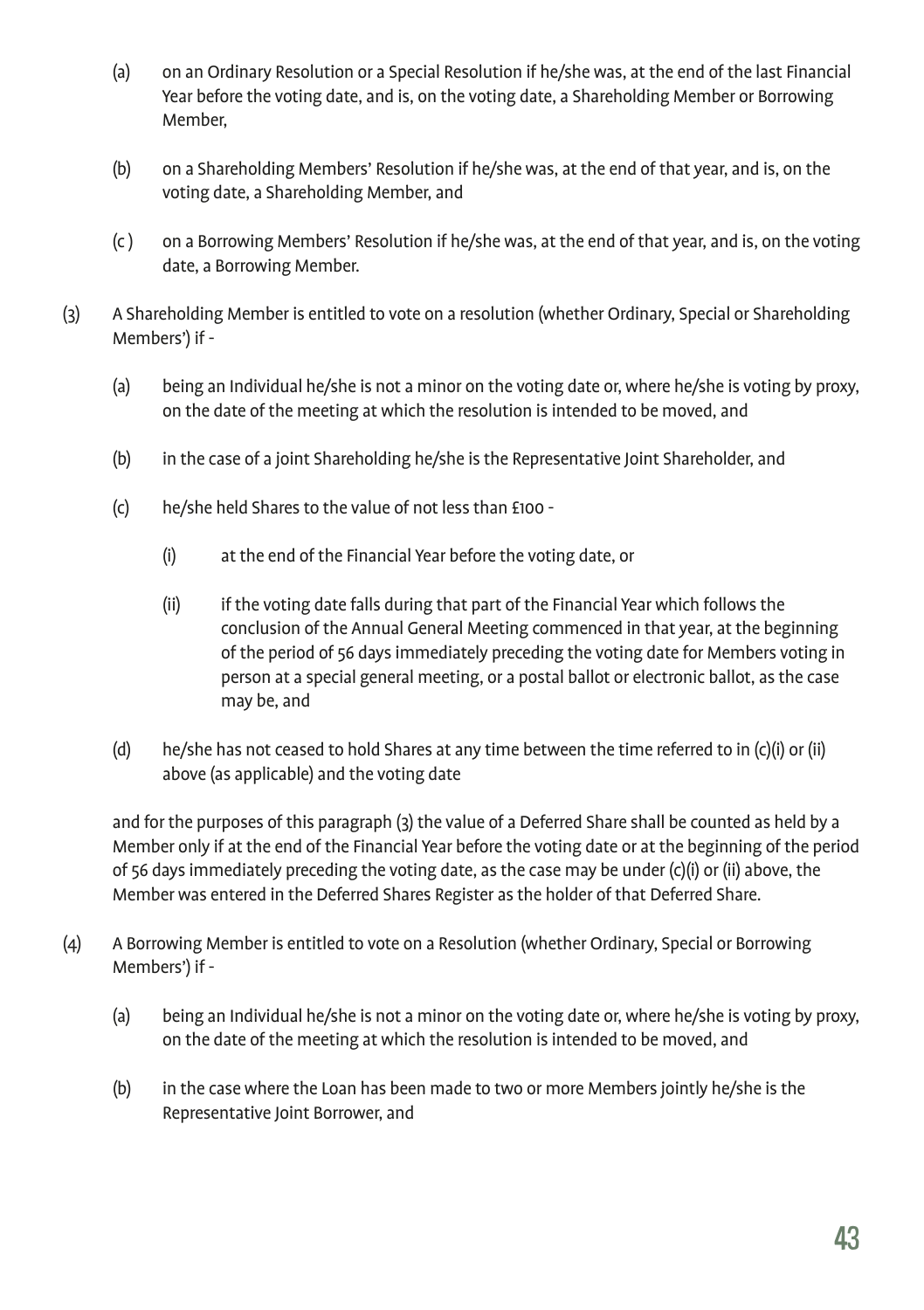- (c) the amount of his/her Mortgage Debt to the Society in respect of that Loan both at the end of the last Financial Year before the voting date and at that date is not less than £100, and
- (d) where a Borrowing Members' Resolution approving a transfer of the engagements of the Society is moved, his/her is one of the mortgages to be transferred.
- (5) Subject to paragraph (3) or (4) above (as applicable), on a show of hands every Member who
	- (a) being an Individual, is present in person or by attorney or by a representative or by a Person specified in paragraph (7) of this Rule, or
	- (b) being a body corporate, is present by a Corporate Representative, not being himself/herself a Member entitled to vote thereon

 shall be entitled to one vote and on a poll a Member may vote in person or by proxy or by attorney or by representative or by a Corporate Representative or by a Person specified in paragraph (7) of this Rule and shall be entitled to one vote.

- (6) The holder of a power of attorney from a Person who is a Member and who is entitled to vote under paragraphs (2) or (3) or (4) above shall, if the power of attorney is duly registered at the Principal Office and if the power has the effect of authorising the holder to exercise the rights of the Member under the Rules, be entitled to vote in all circumstances as if he/she were a member and in the Member's stead and may exercise on behalf of the Member the right to appoint a proxy in accordance with Rule 37.
- (7) A Member who is entitled to vote under paragraph (2) or (3) or (4) above but in respect of whom an order has been made by any court having jurisdiction (whether in the United Kingdom or elsewhere) in matters concerning mental disorder may vote, whether on a show of hands or on a poll, by his/her deputy, curator bonis or other representative in that behalf appointed by that court. Any such deputy, curator bonis or other representative may, on a poll, vote by proxy. Evidence to the satisfaction of the Board of the authority of the Person claiming to exercise the right to vote shall be received at the Principal Office (or such other place as may be specified in the relevant notice of meeting, which may include any electronic address which is specified for the purpose) not less than 2 clear days before the day appointed for holding the meeting or adjourned meeting at which the right to vote is to be exercised and in default the right to vote shall not be exercisable.
- (8) A body corporate entitled to vote under paragraph (2) or (3) or (4) above may by resolution of its directors or other governing body expressed in a deed or other duly executed instrument authorise an Individual (who should not be a Member) to act as its Corporate Representative at a meeting or adjourned meeting. Such Corporate Representative shall not be entitled to appoint a proxy but shall (subject to Rule 37(3)) otherwise be entitled to exercise the same powers on behalf of the body corporate he/she represents as that body corporate could exercise if it were an Individual Member. Alternatively, a body corporate which is the holder of any Deferred Shares may appoint a proxy. The instrument appointing a proxy of a body corporate shall be signed by a duly authorised officer of such body corporate.
- (9) The right to vote shall be limited to those Persons on whom this Rule confers a right to vote.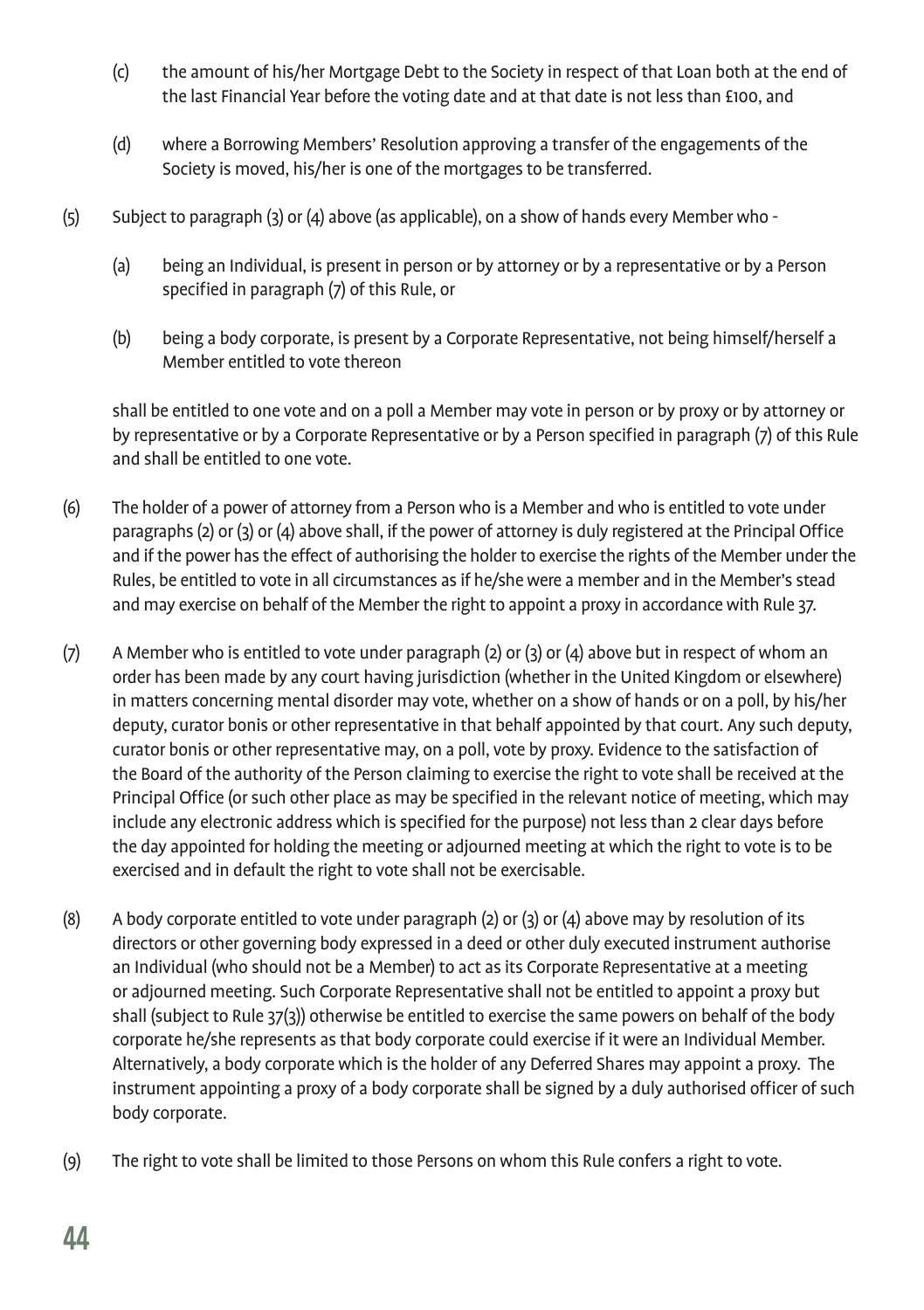#### **37. APPOINTMENT OF PROXIES**

- (1) A Member entitled to attend and vote at a meeting of the Society
	- (a) may appoint one Person (whether a Member or not) as his/her proxy to attend and, on a poll, to vote at the meeting instead of him/her, and
	- (b) may direct the proxy how to vote at the meeting.
- (2) A proxy shall be appointed by an instrument in writing (which may, if the Board so determines, take the form of an Electronic Communication) which shall be in such form and include such declarations as the Board may from time to time determine. The instrument shall enable the Person appointing the proxy to direct him/her how to vote and, if the instrument is not in the form specified by the Society or is not signed by the appointor, the appointment of the proxy shall be invalid. The appropriate forms of declaration shall, with such additional or amended wording as the Board may consider appropriate, be used in the case of a body corporate. If the appropriate declaration is not included in the instrument, the appointment of the proxy shall be invalid.
- (3) The instrument appointing a proxy or a representative shall be received at the Principal Office (or such other place as may be specified in the relevant notice of meeting which may include any electronic address which is specified for the purpose) not less than 2 clear days before the day appointed for holding the meeting, or adjourned meeting, and in default the instrument shall not be treated as valid.
- (4) The instrument appointing a proxy shall be deemed to confer authority to demand or join in demanding a poll and to speak at the meeting.
- (5) If a Member who at the final date for the receipt of proxy instruments determined under paragraph (3) above is entitled to attend and vote at the meeting appoints a Person as a proxy to vote instead of him/her at that meeting and then ceases after that date to be so entitled, that Person may notwithstanding Rule 36(2), (3) or (4) act as the Member's proxy at that meeting.
- (6) A vote given in accordance with the terms of an instrument of proxy shall be valid notwithstanding the previous death or mental disorder of the appointor or revocation of the proxy or of the authority under which the proxy was executed, or the transfer of a Share in respect of which the proxy is given, provided that no intimation in writing of such death, mental disorder, revocation or transfer as aforesaid shall have been received by the Society at its Principal Office (or such other place as may be specified in the relevant notice of meeting which may include any electronic address which is specified for the purpose) before the commencement of the meeting or adjourned meeting at which the proxy is used.
- (7) The Board may from time to time make, vary, or revoke regulations regarding the appointment of proxies, provided that the same are not inconsistent with the Statutes. Such regulations may include (but need not be limited to) provisions for determining:
	- (a) the authenticity and time of receipt of any Electronic Communication which purports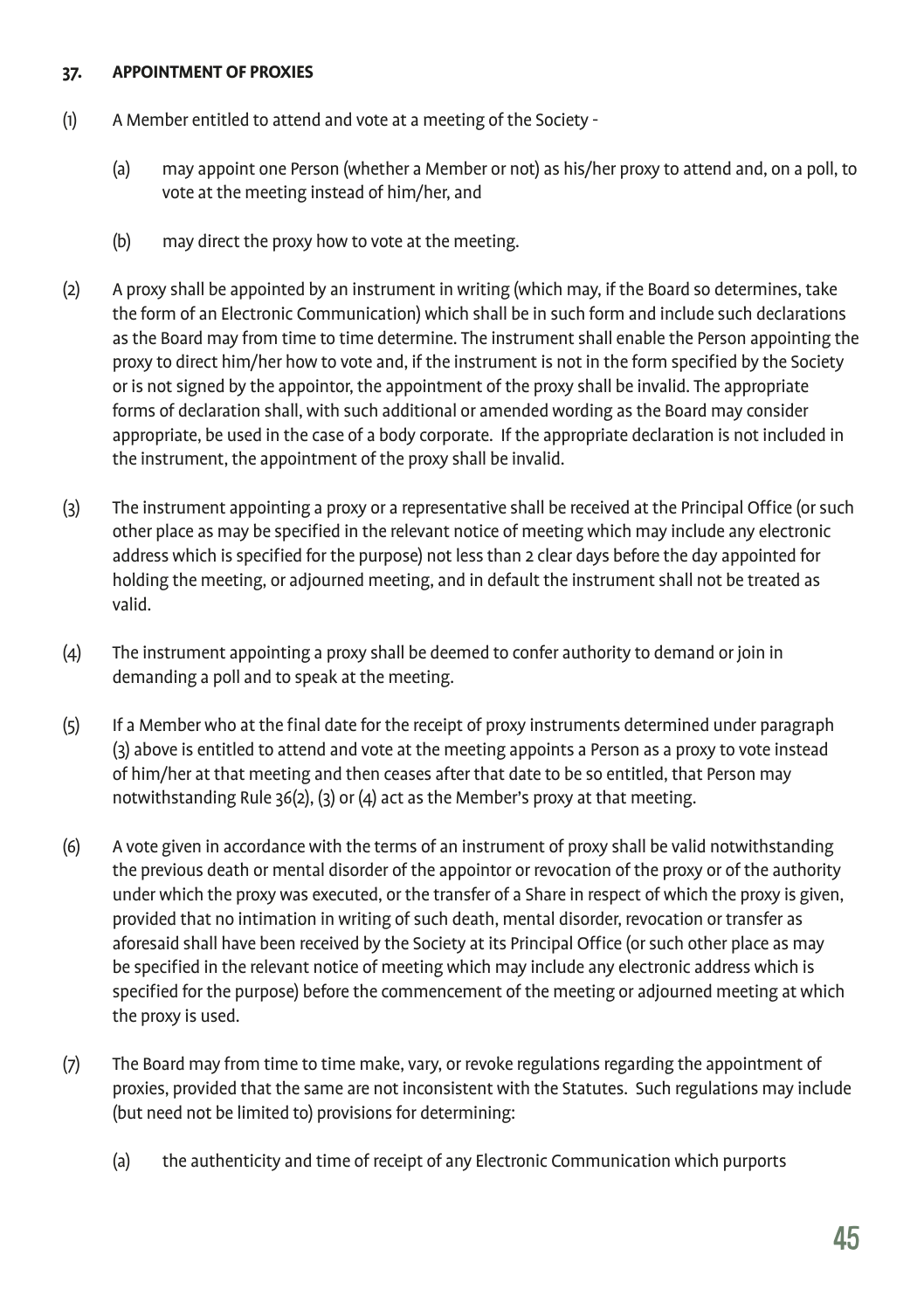to appoint, or to revoke the appointment of, a proxy, or to notify the Society of an event terminating such an appointment; and

(b) which of two or more proxy appointments received from the same Member in respect of the same meeting is to be treated as valid.

#### **38. JOINT SHAREHOLDING MEMBERS AND JOINT BORROWING MEMBERS**

- (1) No joint Shareholding Member, other than the Representative Joint Shareholder, and no joint Borrowing Member, other than the Representative Joint Borrower, may attend a meeting except as a proxy or exercise any right conferred by these Rules on a Member. The Chair of the meeting may however (if in his/her absolute discretion he/she so decides) permit any other joint Shareholding Member or joint Borrowing Member to attend and speak at a meeting but this shall not confer any further right on such Member.
- (2) Any reference in these Rules to any number of Members shall be read as if any joint Shareholding were held by the Representative Joint Shareholder and as if any Loans received jointly were received by the Representative Joint Borrower.

#### **39. POSTAL BALLOTS AND ELECTRONIC BALLOTS**

- (1) The Board may determine that the voting on any resolution or in any election of directors may be conducted by postal ballot or by electronic ballot (being a ballot on which some of the voting is conducted in accordance with the provisions of the Statutes as to electronic voting and the remainder of the voting is conducted as if it were a postal ballot), but the power conferred by this Rule shall not be exercisable in respect of -
	- (a) Shareholding Members' Resolutions, or
	- (b) Borrowing Members' Resolutions, or
	- (c) any other resolution required by the Statutes to be passed at a meeting of the Society, or
	- (d) resolutions for the appointment or reappointment of an auditor or for the removal of an auditor before the expiration of his/her term of office.
- (2) If any resolution is passed or is rejected at any general meeting or adjourned general meeting then, if in the opinion of the Board the carrying into effect of such resolution would be injurious to the Society (in the one case) or the passing of such resolution would be beneficial to the Society (in the other case), the Board may within one month after that meeting –
	- (a) determine to submit the resolution for decision by postal or electronic ballot, and
	- (b) cause the operation of a resolution passed to be suspended until such a decision.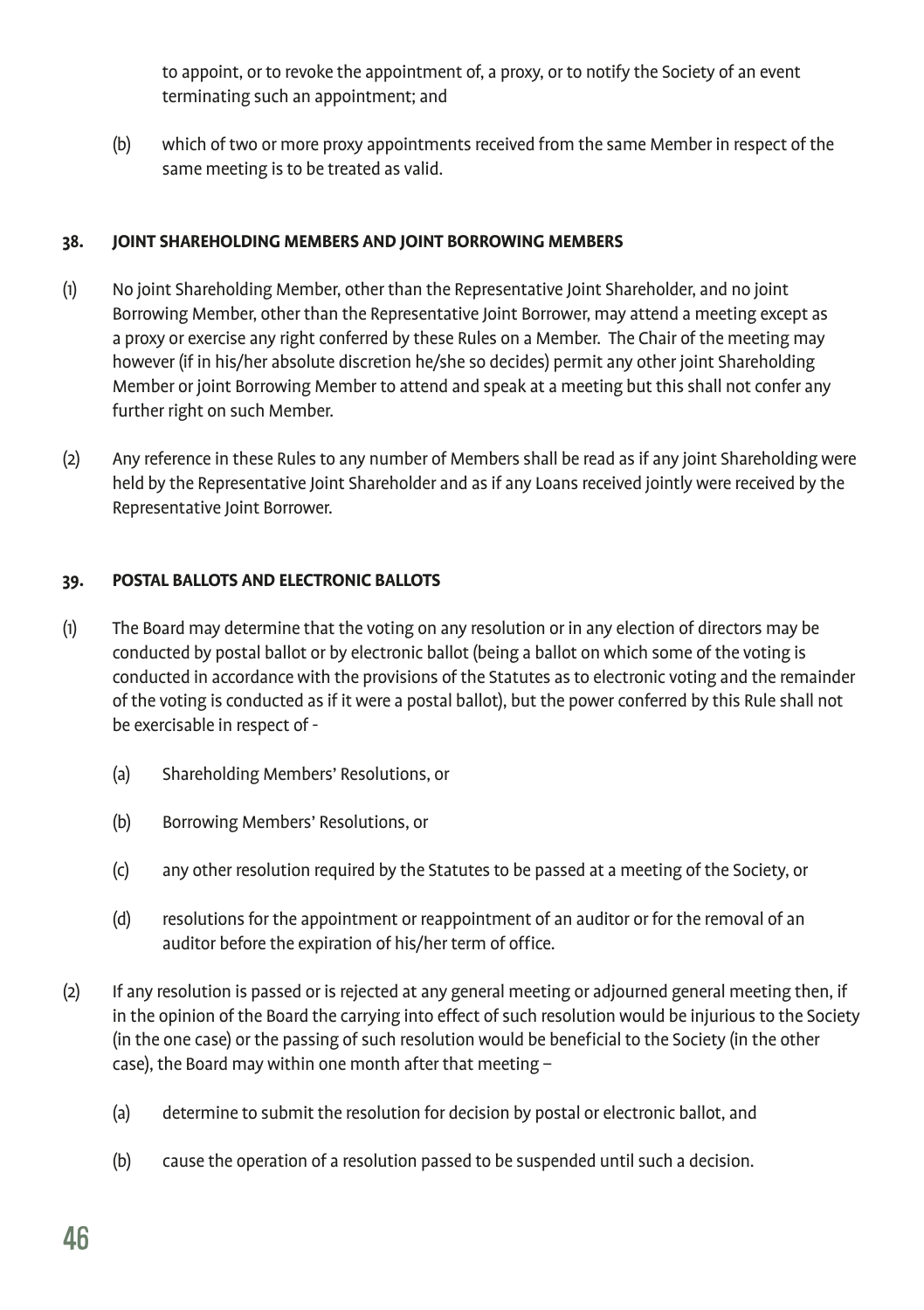- (3) Within one month (or such longer period as the Board may deem necessary) after the determination of the Board under paragraphs (1) or (2) above the Society shall give notice of the postal or electronic ballot in accordance with the Statutes. Except where the Statutes otherwise provide in relation to a Member who has agreed with the Society to access notice of the ballot on a website, the notice shall be accompanied by or incorporate a ballot form and shall be sent –
	- (a) not less than 21 days nor more than 56 days before the date which the Society specifies for the receipt of the completed ballot forms, and
	- (b) subject to Rule 46(3) to (5), by post to the Registered Address (or to any electronic address notified to the Society for the purpose) of every Member who under Rules 36(2) to (4) (whichever is applicable) would be eligible to vote on the resolution if the voting date fell on the date of the notice of the postal or electronic ballot, "the voting date" here meaning the date specified for the receipt of the completed ballot forms, and
	- (c) to every Person
		- (i) who becomes a Shareholding Member or Borrowing Member of the Society after the date of the notice of the postal or electronic ballot and before the voting date, or
		- (ii) who, being such a Member at the date of that notice, attains the age of 18 after that date and on or before the voting date,

 and who would (in either case) be eligible to vote on the resolution if he/she remained such a Member until the voting date, and for the purposes of this paragraph, paragraphs (5) to (9) of Rule 32 shall apply to the sending of a notice of a postal or electronic ballot as they apply to the sending of a notice of a meeting.

- (4) The notice of a postal or electronic ballot sent in accordance with paragraph (3) above
	- (a) shall contain such other notices relating to the resolution, and
	- (b) shall be accompanied by such other documents as would be required to be given, sent or delivered to a Member with a notice of meeting, had it been intended to vote on the resolution at a meeting instead of by postal or electronic ballot with the exception of any notices relating to voting by proxy at a meeting.
- (5) The accidental omission
	- (a) to give notice of a postal or electronic ballot, or
	- (b) to send a ballot form or any document required by paragraph (4) above to accompany such a notice, to any Person entitled to receive it, or non-receipt of such a notice, ballot form or document by such a Person, shall not invalidate the ballot.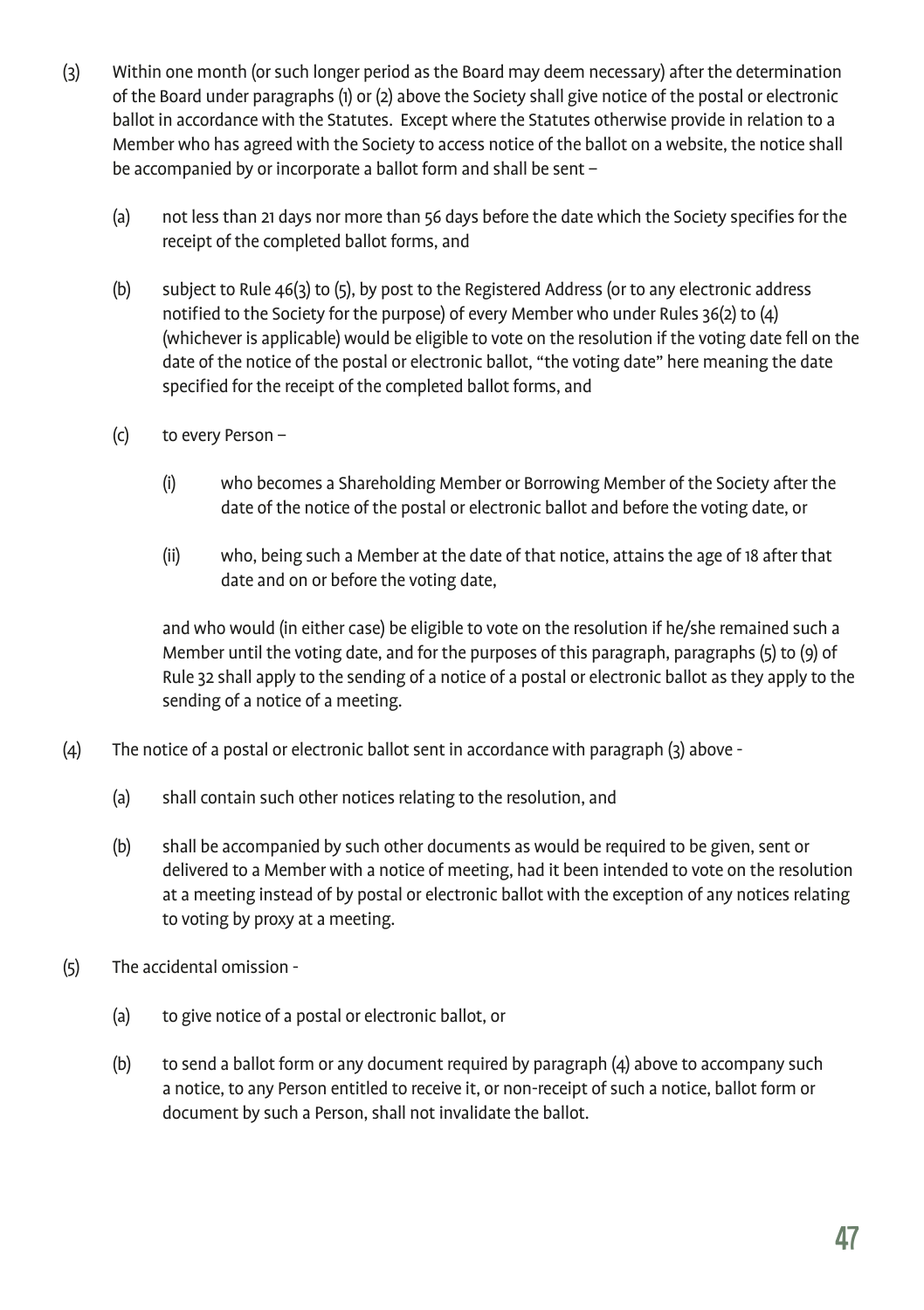- (6) The ballot form shall be in such form and be accompanied by or incorporate any explanatory note as the Board may decide.
- (7) Subject to the foregoing provisions of this Rule, the Board shall make regulations for the conduct of the ballot (including the appointment of a Person to decide all questions that might arise relating to the ballot except such as are by this Rule delegated to the Board) and shall fix a time (not being later than 7 days after the final date for the receipt of ballot forms) and place at which the ballot forms shall be opened and counted.
- (8) A Member to whom a ballot form is sent in accordance with paragraph (3) above shall be entitled to one vote on any resolution.
- (9) The matter in question shall be decided by the appropriate majority of the votes given and if the decision is –
	- (a) to rescind a resolution, it shall be rescinded as from the time at which the counting of the votes is completed but any such rescission shall not affect the validity of any act done under the resolution before it was suspended, or
	- (b) to carry into effect or to pass a resolution, that resolution shall come into effect as from the time at which the counting of the votes is completed.
- (10) The Board shall announce the result of the postal or electronic ballot by
	- (a) a notice displayed on the Society's website;
	- (b) an advertisement in at least one national daily newspaper; and
	- (c) a notice displayed in a prominent position at the Principal Office and at all branch offices

 and shall state in that advertisement and notice the time at which the counting of the votes was completed.

- (11) Where the Board has determined under paragraph (1) above that the voting in an election or on a resolution of the Society is to be conducted by an electronic ballot, the regulations made by the Board under paragraph (7) above may include (but need not be limited to) regulations prescribing -
	- (a) the manner in which the votes of Members who vote electronically may be registered in accordance with the Statutes;
	- (b) the manner in which Members who vote electronically may confirm the terms of the declarations required by the Statutes;
	- (c) the manner in which the authenticity and integrity of the votes of Members who vote electronically is to be established;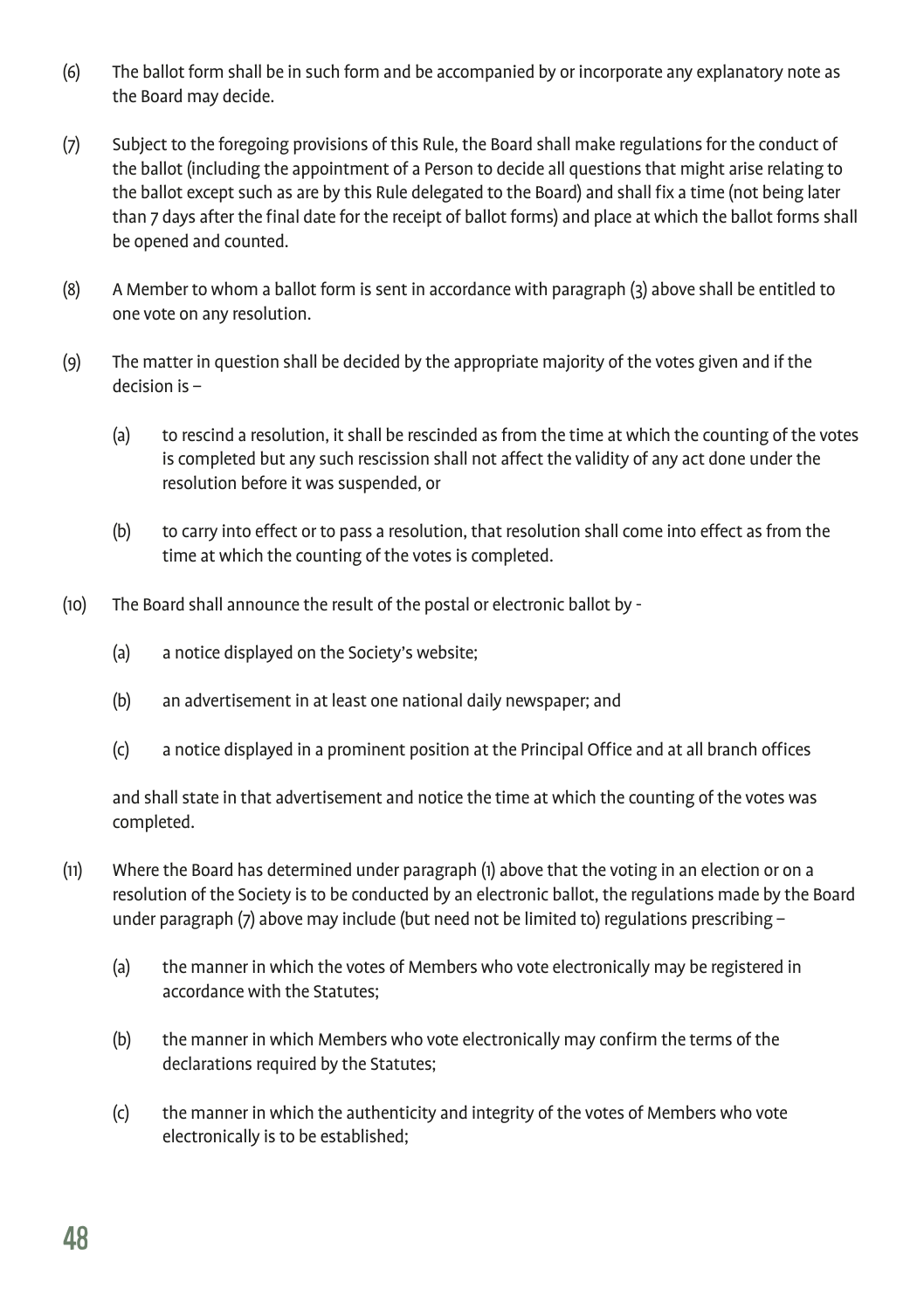- (d) the consequences of any irregularities occurring in the course of the ballot, including (but not limited to) provisions as to the validity of multiple votes cast by a Member in the same election or on the same resolution; and
- (e) the final date for the registration of the votes of Members who vote electronically.

#### **40. COUNTING OF VOTES**

If on a show of hands, a poll or a postal ballot or electronic ballot-

- (a) any votes are counted that ought not to have been counted, or
- (b) any votes are not counted that ought to have been counted,

 the error shall not vitiate the decision arrived at unless it has been in the opinion of the Chair or in the case of a postal ballot or electronic ballot the Individual appointed by the Board pursuant to regulations made under Rule 39(7) of sufficient magnitude so to do.

#### **41. AUDITORS**

- (1) At each Annual General Meeting the Society shall appoint one or more auditors to hold office as such from the conclusion of that meeting until the conclusion of the next Annual General Meeting.
- (2) No Person shall be appointed as an auditor of the Society unless he/she is qualified for such an appointment by or under the Statutes.
- (3) The Board may appoint any Person qualified for appointment under this Rule to fill any casual vacancy but, while any such vacancy continues, any surviving or continuing auditor may continue to act.
- (4) If notice of intention to move a resolution at an Annual General Meeting or special general meeting (a) appointing as auditor a Person other than a retiring auditor, or
	- (b) filling a casual vacancy in the office of auditor, or
	- (c) reappointing as auditor a retiring auditor who was appointed by the Board to fill a casual vacancy, or
	- (d) removing an auditor before the expiration of his/her term of office

is to be given, the notice, if it is to be effective, must be given in accordance with paragraph (5) below.

(5) Such notice must be given to the Society not less than 28 clear days before the meeting at which it is to be moved -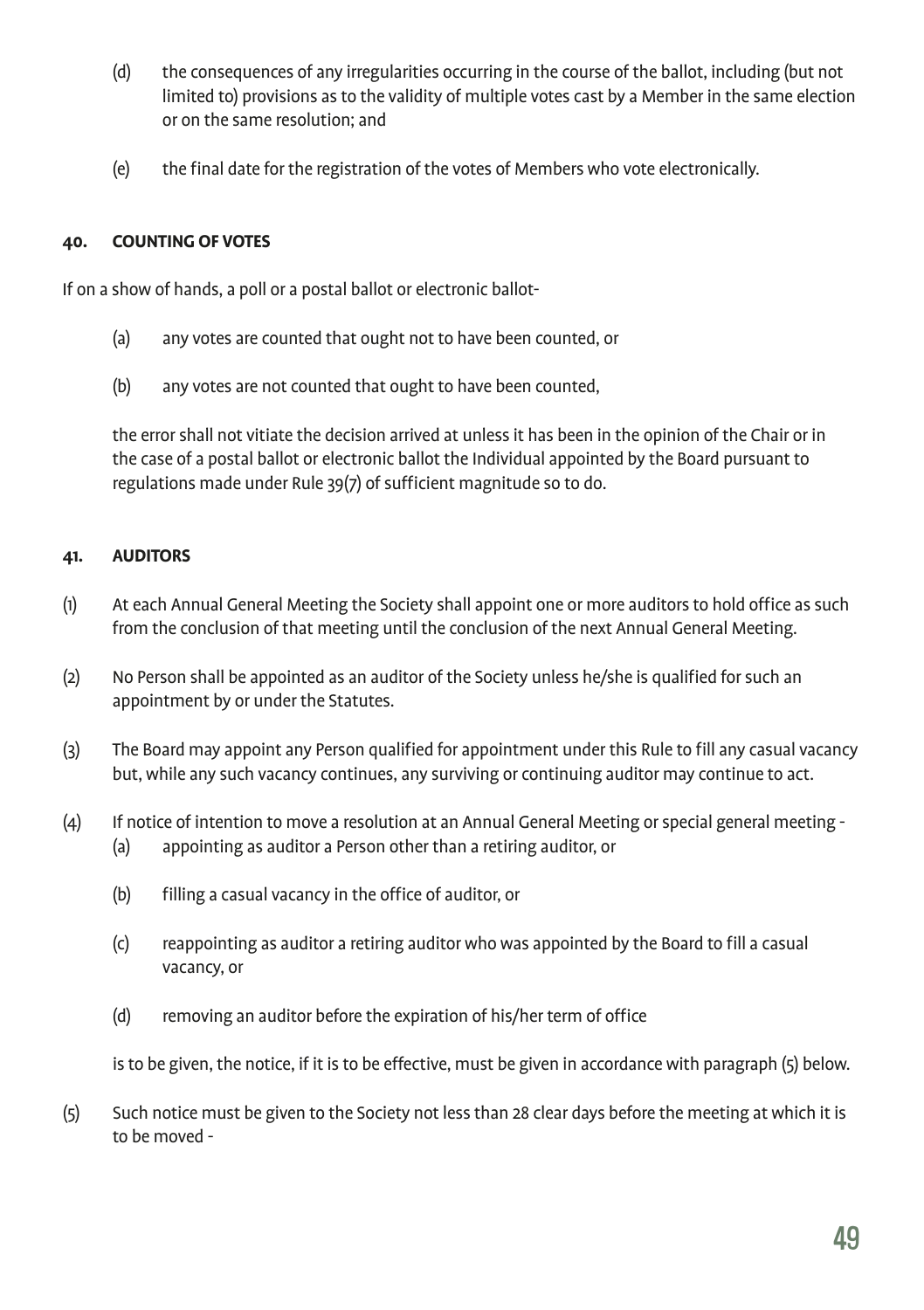- (a) by the Board, or
- (b) in the case of an Annual General Meeting, by the requisite number of qualified Members entitled to move a resolution under Rule 33(1), or
- (c) in the case of a special general meeting, by 50 Members qualified to requisition such a meeting under Rule 31(4),

 and the Society shall give notice of the resolution (and send copies of any appropriate representations made by the auditors in due time) to the Members entitled to receive notice of the meeting at which the resolution is to be moved.

- (6) If at an Annual General Meeting or special general meeting there is a contest for the office of auditor in that there are more candidates for such office than there are vacancies, the vote shall be taken on a poll, which shall be deemed to have been demanded by the Chair and the candidates obtaining the most votes shall fill the vacancies. The procedure for the poll shall be the same as that set out in Rules 13(8) and (9) for election of Directors but substituting "auditors" for "Directors" and with any other necessary consequential amendments.
- (7) The remuneration to be paid to the auditors shall be fixed by the Board and, for the purposes of this paragraph, the term "remuneration" shall be deemed to include sums to be paid in respect of the auditors' expenses.

#### **42. COMMON SEAL**

- (1) The Common Seal of the Society shall bear the name of the Society within two concentric circles.
- (2) The Society may have in addition to the Common Seal one or more other seals each of which shall be a facsimile of the Common Seal. Any provisions relating to the safe custody and otherwise of the Common Seal shall also apply to any such facsimile seals.
- (3) The Common Seal shall be kept at the Principal Office or at such other place as the Board may from time to time determine, and shall be in the custody of such Individual as the Board may from time to time direct.
- (4) The Common Seal shall not be used without the authority of the Board or a Committee of the Board authorised in that behalf and, when used or affixed to any document, such document shall be countersigned by such Individual or Individuals as the Board may authorise for that purpose from time to time. All documents so sealed and countersigned shall be deemed to be validly executed by the Society.
- (5) In this Rule the word "countersigned" includes the use of a facsimile signature by whatever process reproduced. The use of such facsimile signature is only authorised in so far as it is permitted from time to time by law.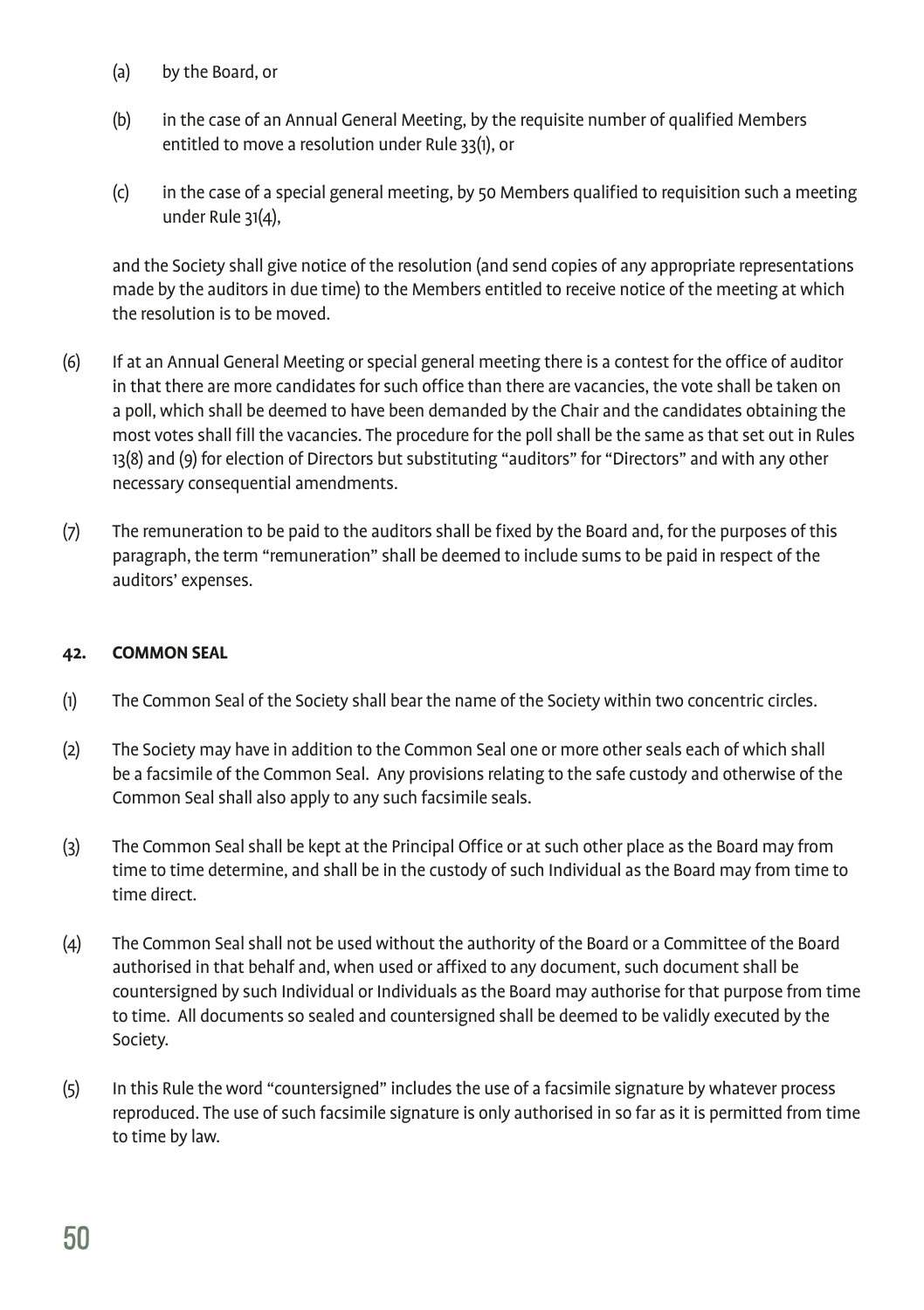(6) In this Rule reference to the Common Seal being affixed to any document includes the reproduction of the image of that seal on a document by any mechanical or electronic means which has been approved by the Board.

#### **43. CUSTODY OF DOCUMENTS**

All documents of title, mortgage deeds and other securities belonging to the Society and all the documents relating to

- (a) land on which Loans are secured, and
- (b) loans, whether or not they are secured, made by the Society

shall be kept in safe custody by such Persons as the Board shall appoint for the purpose either -

- (i) at the Principal Office, or
- (ii) at such other place or places as may from time to time be determined by the Board,

and the consent of the Board or of an Officer or such Person shall be required on each occasion on which any such document is released from such custody.

#### **44. DISTRIBUTION OF SURPLUS ASSETS ON WINDING UP OR DISSOLUTION**

- (1) Upon the winding-up of the Society, or upon it being dissolved by consent, any surplus remaining after payment in full of the Society's creditors and repayment to Members of the amount of their Shares (together with interest due thereon) according to their priority under their respective terms and conditions of issue (but excluding Core Capital Deferred Shares unless and to the extent provided in their terms and conditions of issue), shall be divided among –
	- (a) qualifying Members in proportion to the value of their Shareholding (excluding any Deferred Shares) at the relevant date;
	- (b) holders of Deferred Shares (excluding Core Capital Deferred Shares) at the relevant date subject to, and in proportion to the amount specified in, or calculated by reference to, their terms and conditions of issue; and
	- (c) holders of Core Capital Deferred Shares at the relevant date subject to, and in proportion to the amount specified in, or calculated by reference to, their terms and conditions of issue.

 The relevant date is the earlier of either the date of notice of a winding-up or dissolution resolution or the date of presentation of a winding-up petition or such other date as may be specified by the insolvency official appointed with primary responsibility for the winding-up or dissolution of the Society.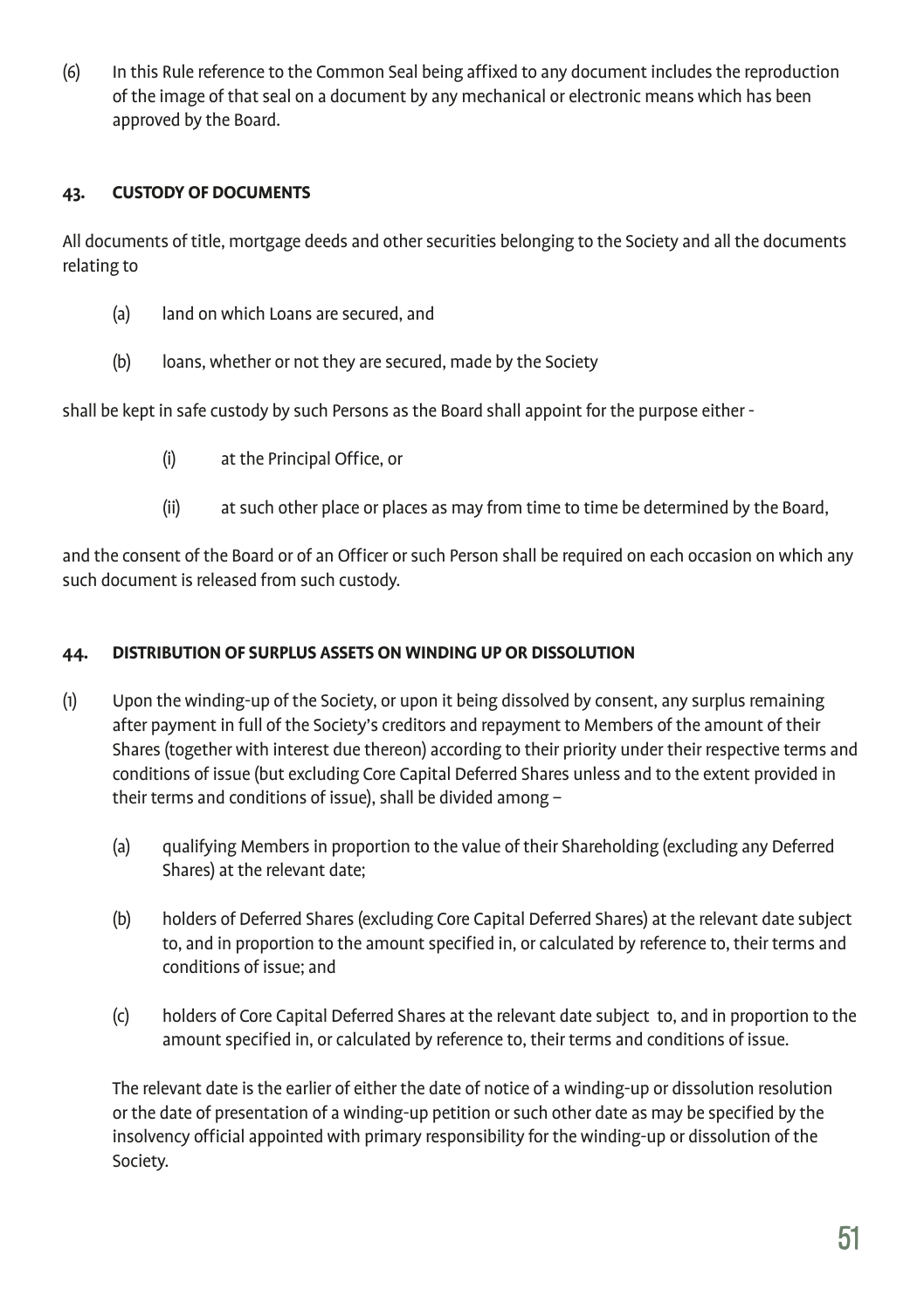If there are insufficient assets to repay all Members the amounts payable on their Shares in accordance with their terms and conditions of issue, no repayments shall be made in respect of any Deferred Share until after all other Members have been repaid in full.

(2) For the purposes of this Rule, "qualifying Members" means Persons who hold on the relevant date, and have held, throughout the period of two years up to that date, Shares (excluding any holding of Deferred Shares) to the value of not less than £100.

#### **45. ALTERATION OF RULES**

Notwithstanding anything elsewhere in these Rules, these Rules may be altered by passing a resolution as a Special Resolution.

#### **46. NOTICES TO THE SECRETARY AND BY THE SOCIETY**

- (1) Any notice or other document to be served on the Society under these Rules may be served
	- (a) by leaving it, addressed to the Secretary, at the Principal Office, or
	- (b) by sending it by post, or delivering it, to him/her at that office.
- (2) Subject to paragraph (3) below, any notice or other document to be served by the Society on a Member under these Rules may be served on him/her either:
	- (a) personally, or
	- (b) by sending it by post or by otherwise delivering it, addressed to him/her at his/her Registered Address, or
	- (c) by sending it electronically to an electronic address which he/she has notified for the purpose, and in the case of a notice or document sent by post as described in sub-paragraph (b) above, the notice or document shall be deemed to have been duly served 48 hours after having been posted (regardless of the class of post by which such notice or document is sent). The provisions of Rule 32(5)- (9) shall apply to the service of any notices in the same way as to notice of meetings, with the necessary changes being made.
- (3) The Society shall not be obliged by the Statutes or these Rules to serve a notice (including a notice of a meeting or a notice of a postal ballot or electronic ballot), a ballot form or other document to a Member in whose case the Society has reason to believe that communications sent to him/her at his/ her Registered Address are unlikely to be received by him/her but in the case of a notice (defined by Rule 32(4)) of a meeting and in the case of the notice of a postal ballot or electronic ballot pursuant to Rule 39 the Society shall, if it decides not to send the notice to him/her by post in accordance with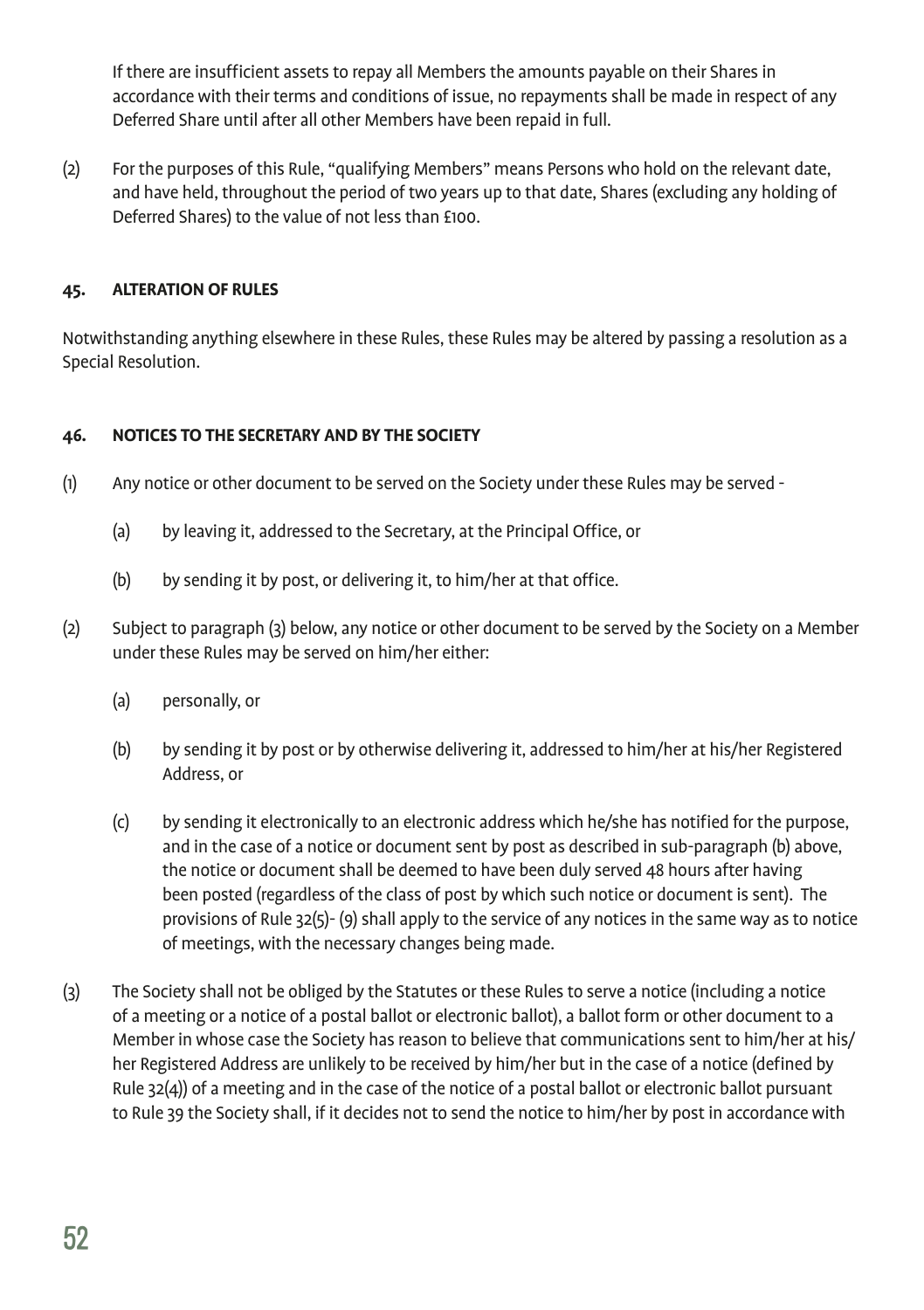those provisions, instead display in a prominent position at the Principal Office and in every branch office a notice of the holding of the meeting or a notice of the holding of the postal ballot or electronic ballot which –

- (a) must be given not later than 21 clear days before the date of the proposed meeting, or 21 clear days calculated from the final date for the receipt of proxies, or, as the case may be, the final date for the receipt of completed ballot forms, and
	- (b) must state
		- (i) where Members may obtain copies of the resolutions and of any statements with respect to the matters referred to in a resolution, and
		- (ii) where Members may obtain forms relating to voting by proxy and, in the case of a postal ballot, where they may obtain ballot papers or, in the case of an electronic ballot, how they may access electronic voting facilities.
- (4) If by reason of the suspension or curtailment of postal services the Society is unable to give notice by post in hard copy form of a meeting, then such notice shall be deemed to have been given to all Members entitled to receive such notice in hard copy form if it is advertised in at least two leading daily newspapers widely circulated in the United Kingdom. Such notice shall be deemed to have been duly served on all Members entitled to receive notice of such meeting at noon on the day on which the second of such advertisements appears. In any such case the Society shall:
	- (a) make such notice available on an appropriate website of the Society from the date of such advertisement until the conclusion of the meeting, and
	- (b) send confirmatory copies of the notice to those Members by post in hard copy form if, at least seven days before the meeting, the posting of notices to addresses throughout the United Kingdom again becomes practicable.
- (5) Nothing in these Rules shall prevent the service of a notice or other document by the Society
	- (a) by sending it electronically to an electronic address notified for the purpose in accordance with express provision made by the Statutes, or
	- (b) by publication on a web site in accordance with any such provision.

#### **47. SALES OF DEFERRED SHARES OF UNTRACEABLE HOLDER**

- (1) The Society shall be entitled to sell for the best price reasonably obtainable a Deferred Share of a Member, or a Deferred Share to which a Person is entitled by means of transmission, if
	- (a) during the relevant period, the Society has made at least 3 interest payments or distributions in respect of a Deferred Share of the same class as the Deferred Share to be sold;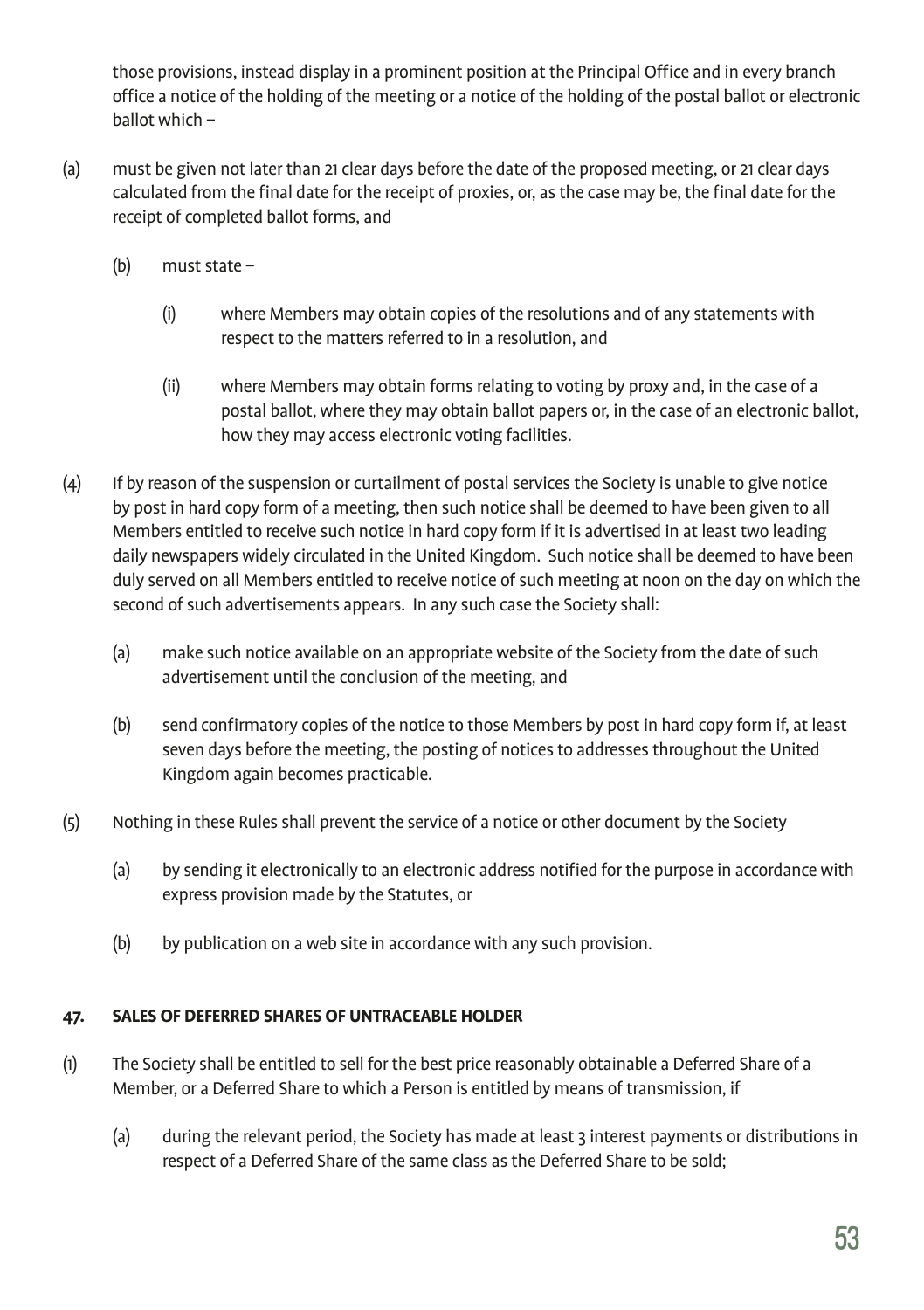- (b) during the relevant period, no interest or distribution payable in respect of the Deferred Share has been claimed;
- (c) during the relevant period, all warrants or cheques in respect of the Deferred Share, sent to the address and in the manner provided by the Rules or the terms and conditions of issue of the Deferred Share for sending such payments, remain uncashed;
- (d) during the relevant period, no communication has been received by the Society from the Member or the Person entitled by transmission to the Deferred Share;
- (e) after expiry of the relevant period, the Society inserts advertisements in both a national newspaper and a newspaper circulating in the area in which the last known address of the Member or the Person entitled by transmission at which service of notices may be effected is located of its intention to sell the Deferred Share; and
- (f) during the period of three months following the publication of those advertisements and, after that period, until the exercise of the power to sell the Deferred Share, the Society has not received any communication from the Member or the Person entitled by transmission to the Deferred Shares.
- (2) For the purpose of paragraph (1) above, "the relevant period" means the period of twelve years immediately preceding the date of publication of the first of any advertisements pursuant to paragraph (1)(e) above.
- (3) To give effect to any sale under this Rule, the Board may appoint any Person to execute as transferor an instrument of transfer of the Deferred Share or take such other action as may be appropriate to effect such transfer and the instrument of transfer, or as the case may be such other action, shall be as effective as if it had been executed or taken by the registered holder of, or Person entitled by transmission to, the Deferred Share.
- (4) A purchaser shall not be bound to see to the application of the purchase moneys, nor shall his/her title to the Deferred Share be affected by any irregularity in, or invalidity of, the proceedings relating to the sale.
- (5) The Society shall account to the Member or other Person entitled to the Deferred Share for the net proceeds of sale and shall be deemed to be his/her debtor, and not a trustee for him/her, in respect thereof.
- (6) No interest shall be payable in respect of the net proceeds and the Society shall not be required to account for any moneys earned thereon.
- (7) Any moneys not accounted for to the Member or other Person entitled to the Deferred Share shall be carried to a separate account and shall be a permanent debt of the Society. Moneys carried to a separate account may be either employed in the business of the Society or invested in such manner (other than Shares in the Society) as the Board may from time to time think fit.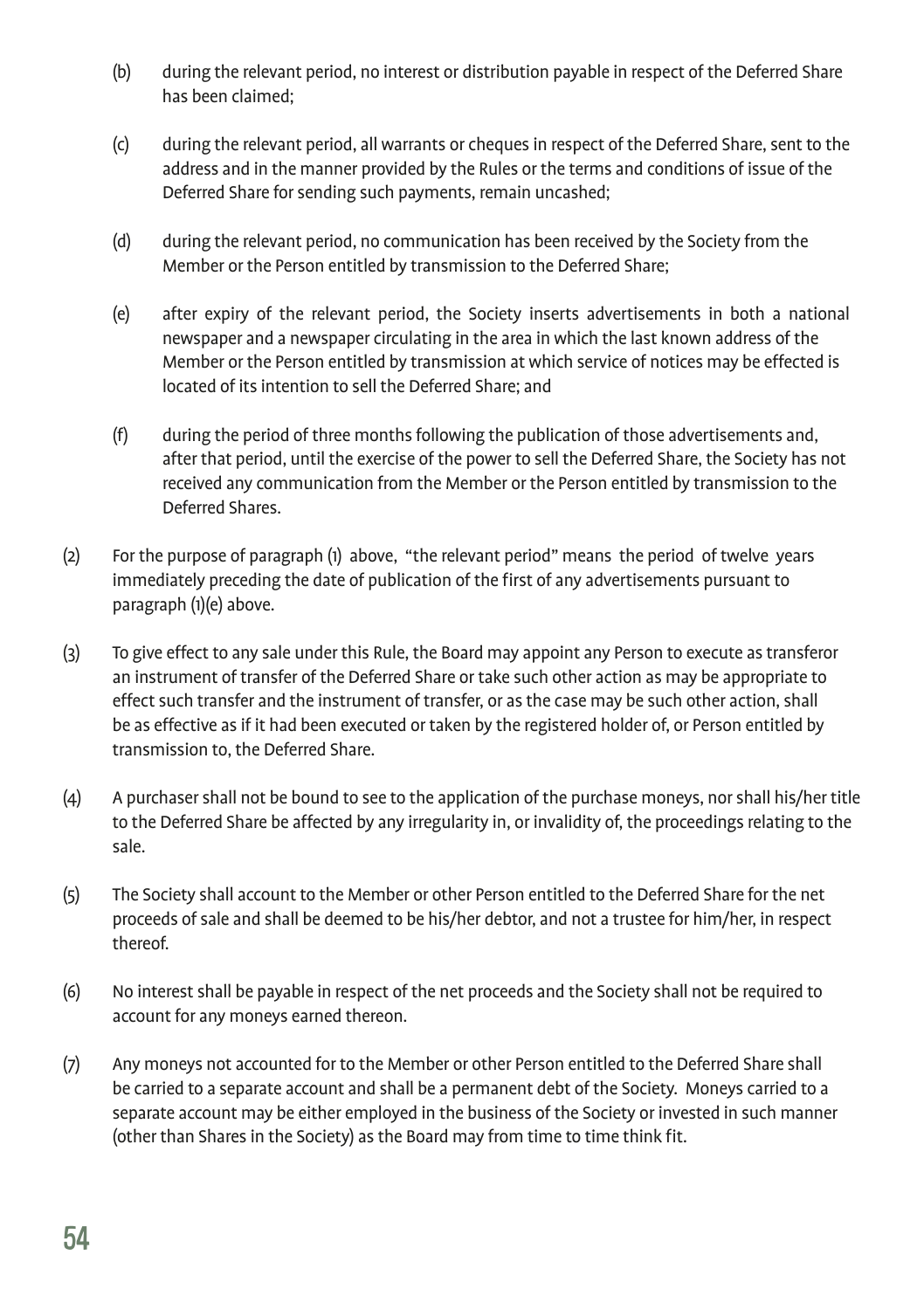#### **48. DEFERRED SHARES REGISTER AND OTHER RECORDS**

- (1) The Society shall maintain a Deferred Shares Register in which shall be entered the name and address of each holder of a Deferred Share. Transfers and other documents or instructions relating to or affecting the title of any Deferred Shares shall also be recorded in the Deferred Shares Register. No charge shall be made in respect of any entry in the Deferred Shares Register. The Deferred Shares Register shall be maintained at the Principal Office, or at such other place as the Board thinks fit.
- (2) Every Person, within one month after becoming entered in the Deferred Shares Register as the holder of a Deferred Share (or within such other period as the terms and conditions of issue of the Deferred Shares may provide), shall, if he/she shall make a written request to the Society at the time of applying to be so entered, be supplied by the Society with a Deferred Share Certificate (which shall not be the property of the Society).
- (3) Every Person entered in the records of the Society as the holder of a Deferred Share who has not previously requested to be supplied by the Society with a Deferred Share Certificate shall within one month after making a written request to the Society be supplied by the Society with a Deferred Share Certificate. Save as aforesaid, nothing in these Rules shall require a Deferred Share to be evidenced by a Deferred Share Certificate or other written instrument.
- (4) Any Member losing his/her Deferred Share Certificate shall immediately give notice in writing of such loss to the Society at its Principal Office. If a Deferred Share Certificate is damaged or alleged to have been lost, stolen or destroyed, a new Deferred Share Certificate representing the same Shares shall be issued to the holder upon request, subject to delivery up of the old Certificate or (if alleged to have been lost, stolen or destroyed) subject to compliance with such conditions as to evidence and indemnity as the Board may think fit and to payment of any exceptional expenses of the Society incidental to its investigation of the evidence of such alleged loss, theft or destruction. Where a holder of a certified Deferred Share has sold part of his/her holding he/she will be entitled to a Deferred Share Certificate for the balance without charge.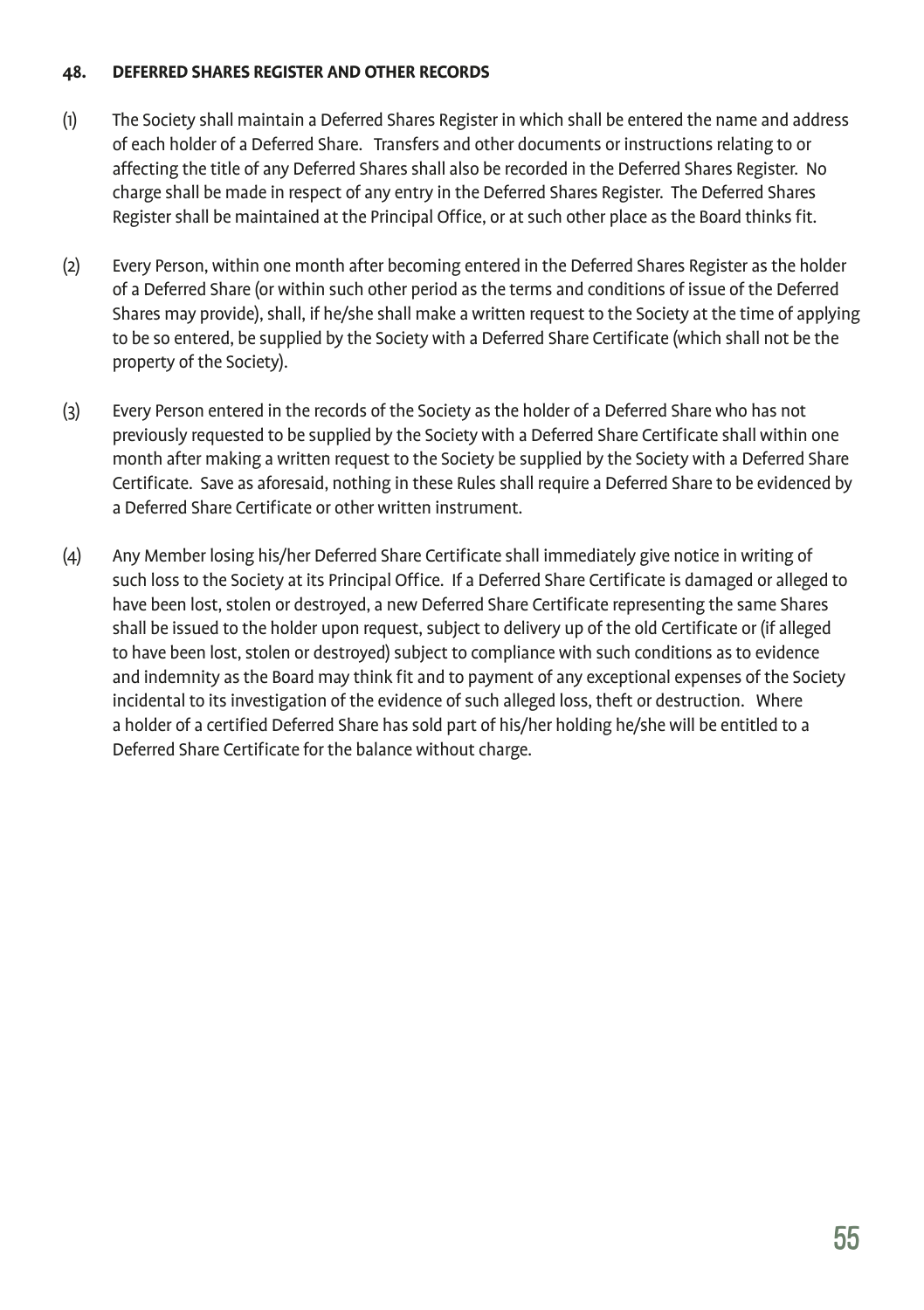

#### **ADDITIONAL RULES**

#### **PREFACE**

These Additional Rules apply to accounts (whether share, deposit or loan) opened before 1 October 1998 and should be read by holders of such accounts in conjunction with the Rules. **A full copy of the edition of the Society's rules prior to 1 October 1998 is available on request from the Society's principal office at 7 Belton Road, Silsden, Keighley, West Yorkshire, BD20 0EE**

Where these Additional Rules use any defined term, that term has the same meaning as used in the Rules.

**Members need only refer to these Additional Rules if-**

- **(a) they became a Member prior to 1 October 1998, and**
- **(b) Rules 1-48 are silent on a matter included in the edition of the Society's rules prior to 1 October 1998.**

References to rule numbers are to the numbers in the edition of the Society's rules prior to 1 October 1998, except where prefixed by "Rule". In such cases, those references are to Rules in this current edition of these Rules.

#### **ADDITIONAL RULE 1 – SHARES**

*Members who have one or more Share accounts currently in existence which were opened before 1 October 1998 should read this Additional Rule in conjunction with Rule 8 of the Rules.*

#### **EXTRACTS FROM THE EDITION OF THE SOCIETY'S RULES PRIOR TO 1 OCTOBER 1998**

(with minor variations where appropriate)

#### **8. SHARES**

- (3) The terms on which Shares or classes of Shares are to be issued shall be determined by the Board and without prejudice to the generality of the power of the Board to determine such terms it may -
	- (a) Determine the rates of interest or bonus (if any) to be paid on Shares or classes of Shares and the conditions subject to which the same shall be payable.
	- (b) Limit at any time and from time to time and without notice the amount which may be withdrawn in respect of any Share whether in a class or not.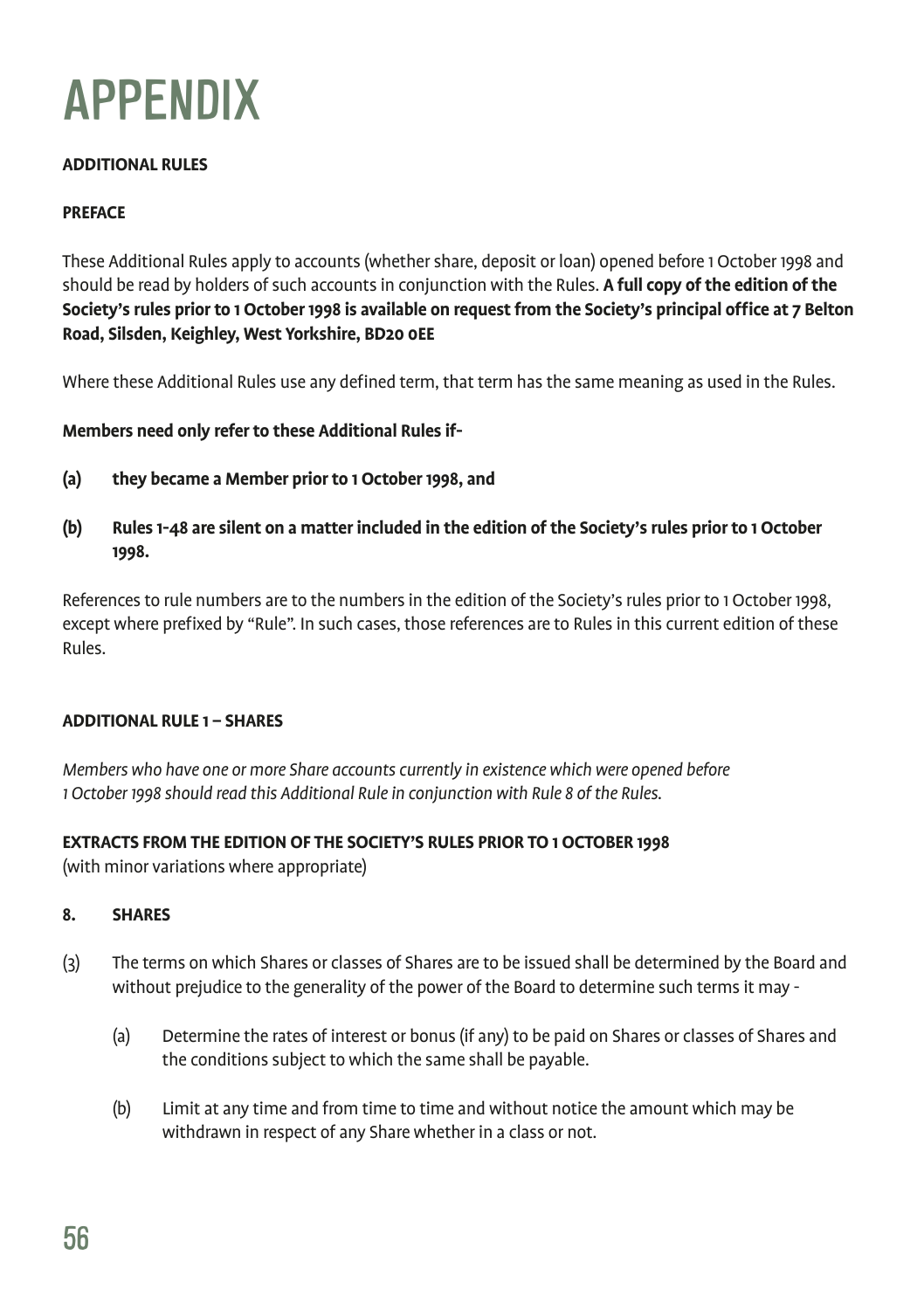- (4) In the case of Shares of classes of Shares already issued the Board shall have power to change the terms on which such Shares or classes of Shares are held as follows -
	- (a) Subject to any special condition attaching to any particular Shares or any particular class of Shares, it may change at any time any rate of interest to be paid and in so doing it shall use its best endeavours to ensure any such alteration (if and so far as it is not notified by post to the Members holding the Shares or class of Shares concerned) shall be publicised as follows –
		- (i) By a notice exhibited at the Principal Office and at all branch offices of the Society.
		- (ii) By advertisement in at least 2 daily newspapers selected by the Board from time to time and the Board shall inform any member who enquires as to the identity of the newspapers.
	- (b) It may change at any time any term, including a special condition such as is mentioned in (4) (a) above, by agreement with the Members holding the Shares or class of Shares concerned and publicise any such change as mentioned in (4)(a) above.
	- (c) An accidental omission to exhibit a notice at a branch office or to publicise under (a) or (b) above shall not affect the validity of the alteration in question.
- (5) Except as otherwise provided in the Rules the Society shall be entitled to treat the holder of any Share, as denoted in the Share account as the absolute owner thereof and accordingly it shall not, except as ordered by a Court of competent jurisdiction or as by statute required, be bound to recognise any trust or equitable or other claim to or interest in or charge on or security over such Share (whether partial or otherwise) on the part of any other Person whether or not it shall have express or other notice thereof nor be held responsible for omitting or neglecting to recognise any such claim.
- (8) A Member may, subject to the terms of issue of his/her Share and to the prior approval of the Board, transfer his/her Share to another Person on payment to the Society of such fee (if any) not exceeding £10 as the Board may from time to time determine. No transfer shall be valid unless made in a form approved by the Board and until registered in the records of the Society. The Board may refuse to permit a transfer without giving any reason.

#### **9. UNCLAIMED BALANCES**

- If- (a) For a period of 10 years any Person holding a Share who has not received an advance from the Society shall make no payment to the Society and shall not claim any money standing to the credit of his/her account with the Society.
	- (b) The amount standing to the credit of such account be less than £10.
	- (c) Such Person cannot be traced after reasonable enquiry.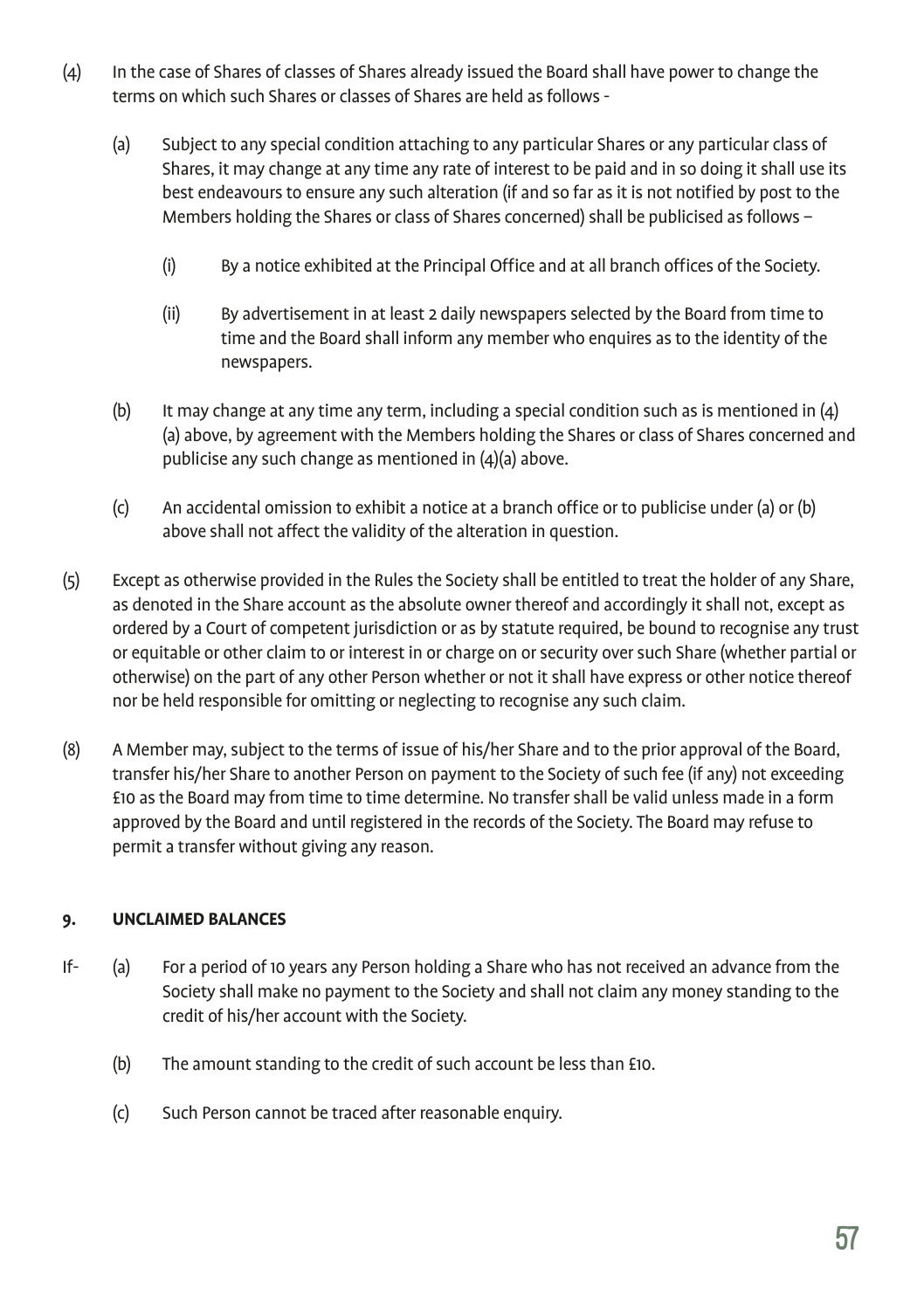The Board may resolve that such account be closed and that such monies be forfeited to the Society but the Board may thereafter reopen such account and recredit such moneys therein.

#### **10. PASSBOOKS AND OTHER RECORDS OF TRANSACTIONS**

- (1) Each Member shall be furnished with a passbook, other record of his/her transactions or means of identification in respect of any Share or Mortgage account held by him/her (hereinafter referred to as "the membership document").
- (2) A Member holding a Share account shall produce to the Society the membership document relating to that account before making a withdrawal from it.
- (3) All membership documents shall be forwarded to the Society, at such times as the Board may determine, for the purpose of being brought up to date or for such other purposes as the Board may reasonably require them.
- (4) A Member holding a Share account shall immediately notify the Society in writing at its Principal Office if he/she discovers that any membership document is missing. After he/she has furnished such evidence regarding the disappearance as the Board may require, the Board may transfer the amount standing to his/her credit in respect of the relevant account in the accounting records of the Society to a new account and shall after such transfer issue him/her with a new membership document.
- (5) If any Person other than the Member to whom it shall belong shall produce any membership document and represent himself/herself to be the Person named therein and shall thereupon withdraw or receive any money in respect of the account to which the membership document relates neither the Society nor any of its officers shall be responsible unless previous written notice of the loss of such membership document shall have been received by the Society at its Principal Office together with written notice of the place or places at which the account to which the membership document relates has normally been operated, and any money so obtained shall unless otherwise determined by the Board be deemed to have been paid to the Person whose membership document shall have been so produced.

#### **11. LIEN**

Where a Person –

- (a) Executes a Mortgage or guarantee in favour of the Society.
- (b) Otherwise owes money to the Society.

The Society shall have a first and paramount lien upon all moneys in respect of Shares or Deposits or other moneys standing to the credit of such Person with the Society, and, in respect of any sum due and owing under such Mortgage or such guarantee or otherwise, the Society may at any time appropriate and use such Share moneys and Deposits and other moneys -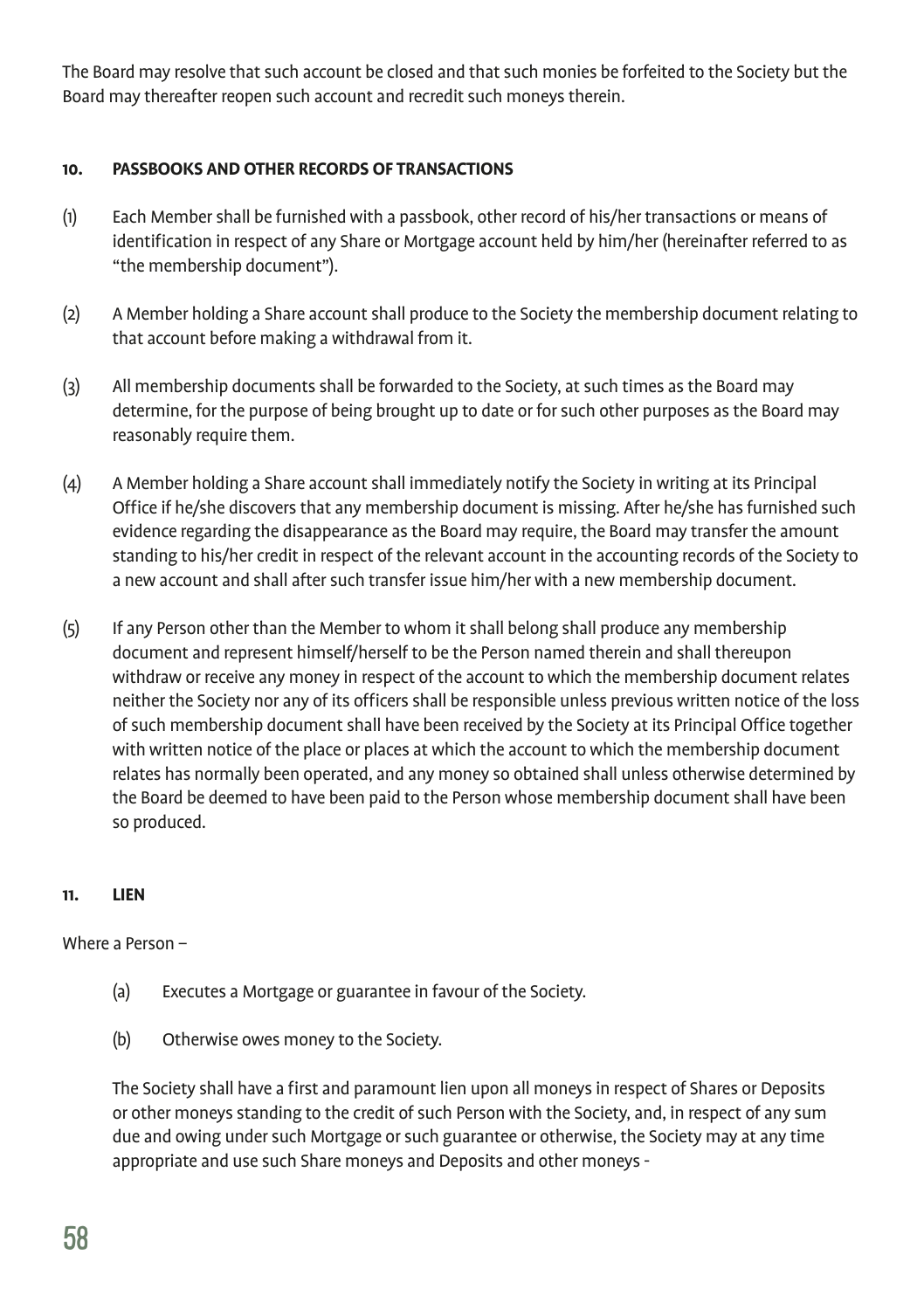- (i) For the credit and in reduction of the Mortgage or guaranteed account.
- (ii) In full or partial settlement of the debt arising otherwise than under a Mortgage or guarantee as the case may be, and thereafter no interest or bonus shall be payable upon any money so appropriated.

#### **ADDITIONAL RULE 2 – DEPOSITS WITH AND LOANS TO THE SOCIETY**

*Any Person who made a deposit or loan to the Society before 1 October 1998 should read this Additional Rule in conjunction with Rule 9 of the Rules.*

#### **EXTRACTS FROM THE EDITION OF THE SOCIETY'S RULES PRIOR TO 1 OCTOBER 1998**

(with minor variations where appropriate)

#### **11. LIEN**

Where a Person -

- (a) Executes a Mortgage or guarantee in favour of the Society.
- (b) Otherwise owes money to the Society.

The Society shall have a first and paramount lien upon all moneys in respect of Shares or Deposits or other moneys standing to the credit of such Person with the Society, and, in respect of any sum due and owing under such Mortgage or such guarantee or otherwise, the Society may at any time appropriate and use such Share moneys and Deposits and other moneys -

- (i) For the credit and in reduction of the Mortgage or guaranteed account.
- (ii) In full or partial settlement of the debt arising otherwise than under a Mortgage or guarantee as the case may be, and thereafter no interest or bonus shall be payable upon any money so appropriated.

#### **12. DEPOSITS AND LOANS**

(5) The receipt of a Deposit other than a non-retail deposit as from time to time defined in or under the Statutes shall be on terms that Rule 8(5), Rule 5(8), Rule 9 and Rule 10\* apply applies mutatis mutandis to a depositor and a Deposit as those Rules apply to a Share and a Share.

\* The footnote is not part of the Additional Rules. Rules 8(5), 8(8), 9 and 10 from the edition of the Society's rules prior to 1 October 1998 are set out on pages 53, 57, and 58.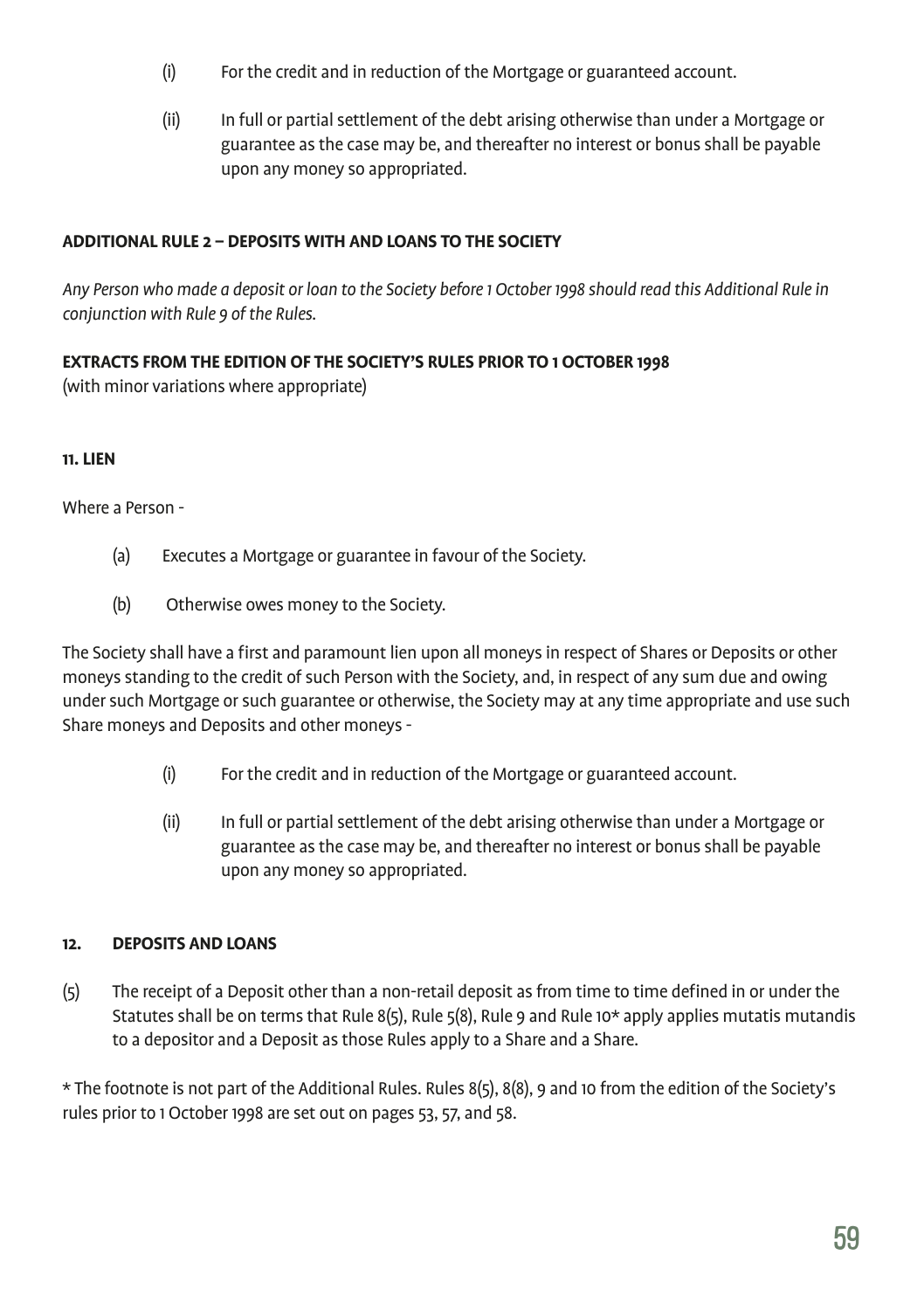#### **ADDITIONAL RULE 3 – LENDING**

*Members who received an advance or other Loan from the Society before 1 October 1998 should read this Additional Rule in conjunction with Rule 10 of the Rules.*

#### **EXTRACTS FROM THE EDITION OF THE SOCIETY'S RULES PRIOR TO 1 OCTOBER 1998**

(with minor variations where appropriate)

#### **10. PASSBOOKS AND OTHER RECORDS OF TRANSACTIONS**

- (1) Each Member shall be furnished with a passbook, other record of his/her transactions or means of identification in respect of any Share or Mortgage account held by him/her (hereinafter referred to as "the membership document").
- (3) All membership documents shall be forwarded to the Society, at such times as the Board may determine, for the purpose of being brought up to date or for such other purposes as the Board may reasonably require them.

#### **13. ADVANCES AND LENDING**

- (1) The advances shall be made to Persons or on properties which in the opinion of the Board, are most likely to lead to the saving of non-renewable energy resources, the promotion of self-sufficiency in Individuals or communities, or the most ecologically efficient use of land. The Board may make advances to Members as follows -
	- (a) Advances secured on land which are
		- (i) Fully or partly secured by a Mortgage of the legal estate or equitable interest in land in England and Wales or in Northern Ireland (including a legal estate in registered land in those countries notwithstanding that the advance is made before the Borrower is registered as proprietor of that estate).
		- (ii) Fully secured by a Heritable Security over land in Scotland.
		- (iii) To be applied in or towards payment of the deposit for the purchase of land in the circumstances, on the terms and to the extent permitted by or under the Statutes.
	- (b) Advances secured on land outside the United Kingdom in the circumstances, on the terms and to the extent permitted by or under the Statutes.
- (3) Subject to paragraph (4) below, the Board may at its absolute discretion -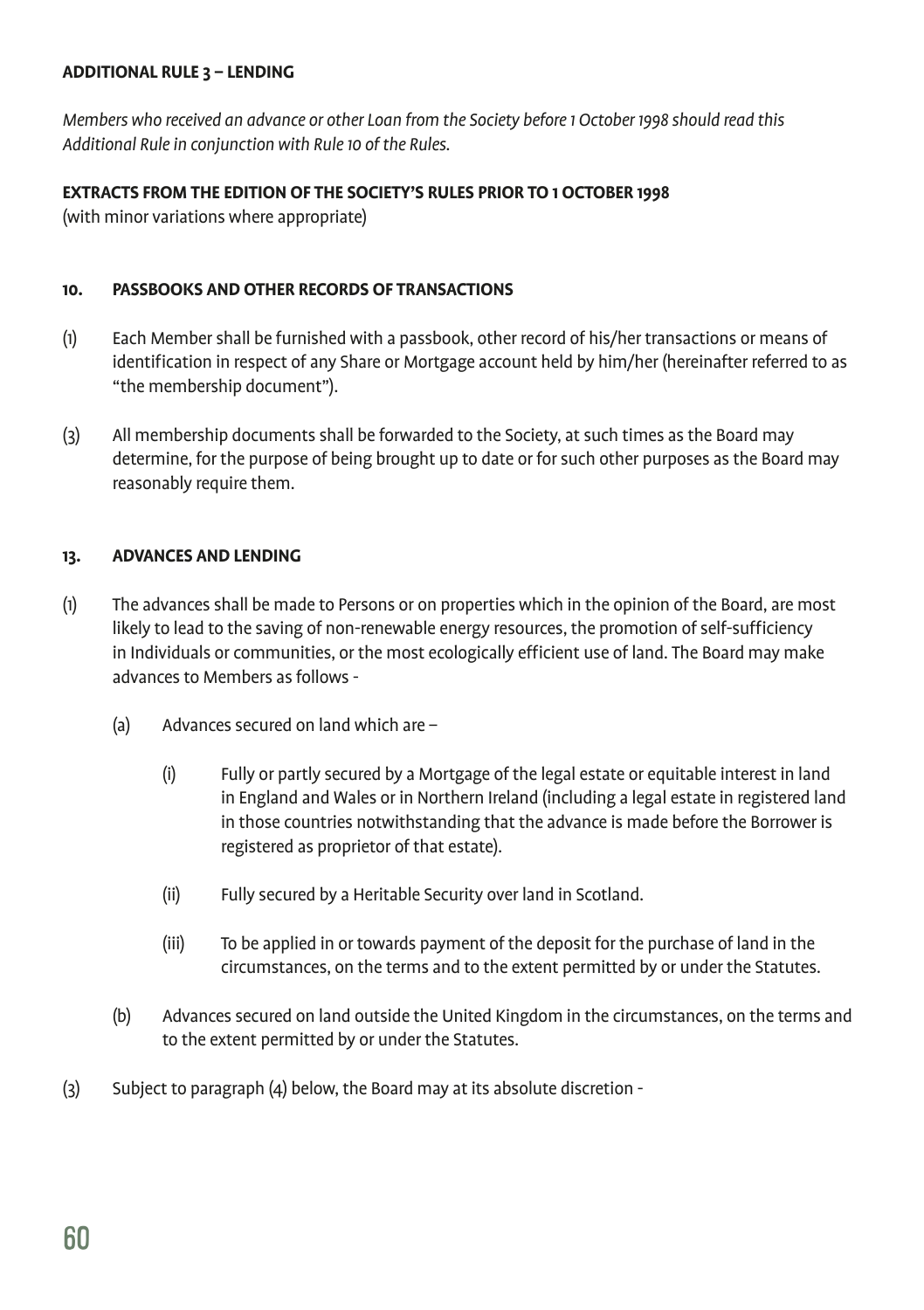- (b) From time to time increase or reduce the rate of interest payable under any Mortgage already entered into (if the terms of the Mortgage deed so permit) and, if such rate is increased, either require the periodical instalments payable to be increased or make other provision for payment of the additional interest and, if such rate is reduced, effect relief in whatever manner it may consider appropriate.
- (c) Make further advances to any Member already having an advance.
- (d) Vary the provisions of any Mortgage in agreement with the Member.
- (4) The Board shall make arrangements reasonably expected to ensure that any alterations in the rates of interest payable under any Mortgages already entered into (if and in so far as the Mortgage deeds do not require such alterations to be individually notified by post to Members holding the Mortgages) are publicised as the Board shall from time to time determine.
- (5) Subject to the agreement of the Members (whether or not contained in the mortgage deed), the Society's interest in any mortgage may be transferred to a third party on such terms as the Board deems appropriate.

#### **14. TRANSFER OF LAND SUBJECT TO MORTGAGE**

- (1) A Member who has mortgaged land to the Society may, subject to the conditions of the Mortgage, these Rules and the consent of the Board, sell or otherwise transfer the land to a purchaser or transferee subject to the Mortgage.
- (2) Upon such a sale or transfer payment shall be made to the Society of all sums then due and owing to the Society by such Member (called hereinafter in this Rule "the transferor") and the purchaser or transferee shall pay to the Society a transfer fee of such amount not exceeding £20 as the Board may determine.
- (3) Such purchaser or transferee shall thenceforth become answerable to the Society for payments becoming due under the Mortgage, and the Board may thereupon release the transferor, at his/her cost, from all future liability in respect of such payments but, unless the Board otherwise decides, the transferee shall not be registered in the records of the Society nor the transferor released from his/her obligations unless -
	- (a) The requirements of this Rule have been fulfilled.
	- (b) The deed by which the land has been transferred and such further deeds, if any, as the Board may require have first been approved by or on behalf of the Society, all free of cost to the Society.
	- (c) Such deed or deeds have been deposited with the Society.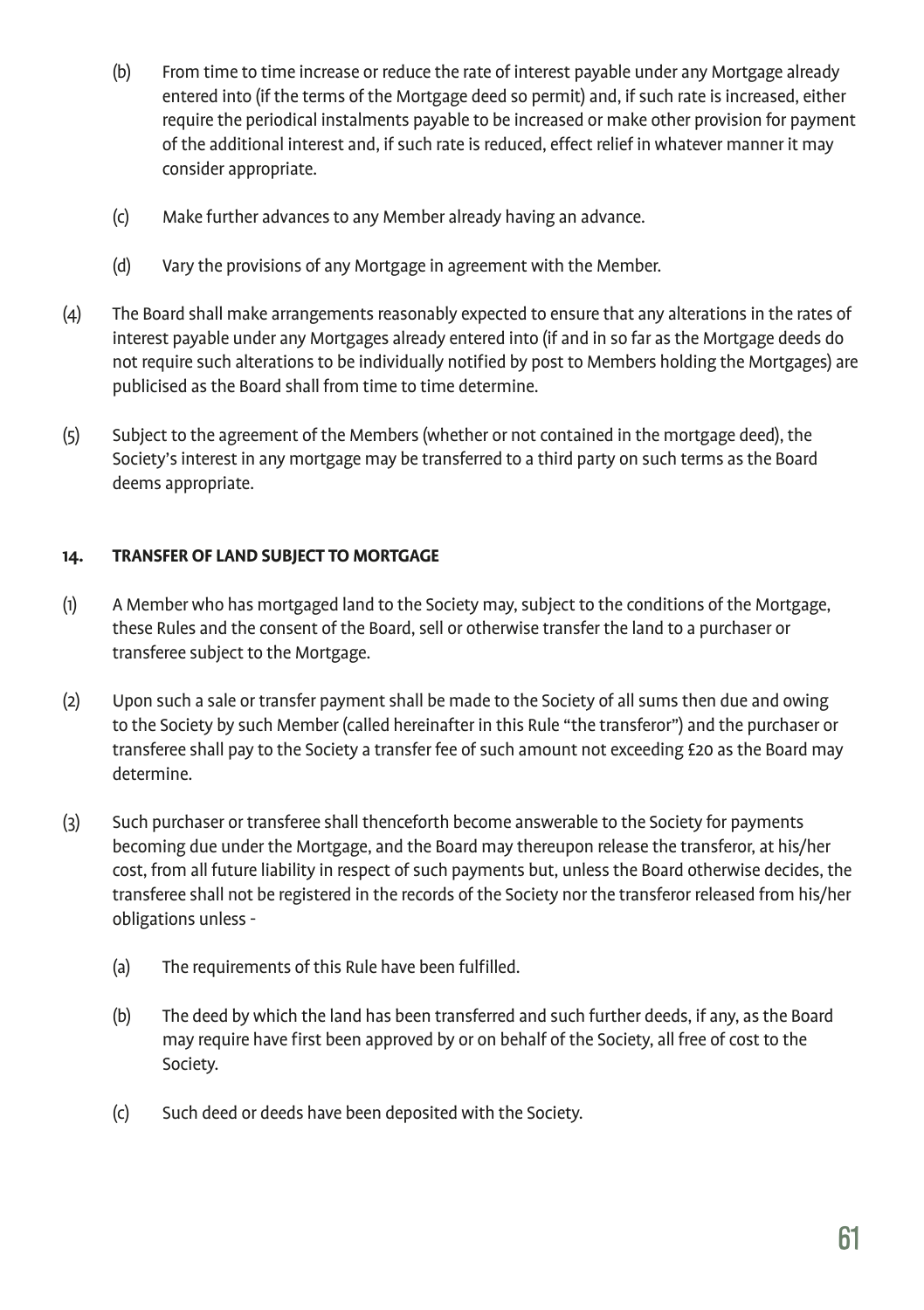#### **16. PRODUCTION OF DEEDS**

Any Member requesting the Society to produce to him/her or to his/her representatives the deeds of land in mortgage from the Member to the Society, or to supply extracts from or copies of such deeds, may be required to pay in connection therewith such expenses of the Society and to comply with such conditions as the Board shall think fit.

#### **17. INSURANCE**

- (1) All land mortgaged to the Society shall be insured in the name of the Society and the mortgagor or in such other manner as the Board may from time to time approve -
	- (a) Against such risks as the Board may from time to time require.
	- (b) With an insurer approved by the Board.
	- (c) For such amount as the Board may from time to time require.
- (2) Whenever any fire, life or other insurance whatsoever is effected through the agency of the Society, all sums allowed to the Society by way of commission or otherwise by the insurers shall belong absolutely to the Society, and it shall not be required to account to the mortgagor therefor.
- (3) Whenever a mortgagor insures on his/her own behalf any land mortgaged to the Society, he/she shall hold all moneys received by him/her under any such insurance as trustee for the Society and on demand by the Society shall pay all such moneys to the Society to be applied in or towards the discharge of any debt due to the Society.

#### **ADDITIONAL RULE 4 – REDEMPTION OF MORTGAGES**

*Members who received an advance or other Loan from the Society before 1 October 1998 should read this Additional Rule in conjunction with Rule 11 of the Rules.*

#### **EXTRACTS FROM THE EDITION OF THE SOCIETY'S RULES PRIOR TO 1 OCTOBER 1998 (with minor variations** where appropriate)

#### **15. REDEMPTION OF MORTGAGES**

- (1) If a Member wishes to repay the whole or any part of an advance before the time agreed, he/she may do so and in the case of a repayment in full he/she shall pay to the Society all sums owing in respect of such advance by way of principal, interest and costs, together with the Society's expenses connected with such repayment.
- (2) The Board may release from the Mortgage any part of the mortgaged land if it is satisfied that the remainder will form adequate security for the balance owing thereunder.